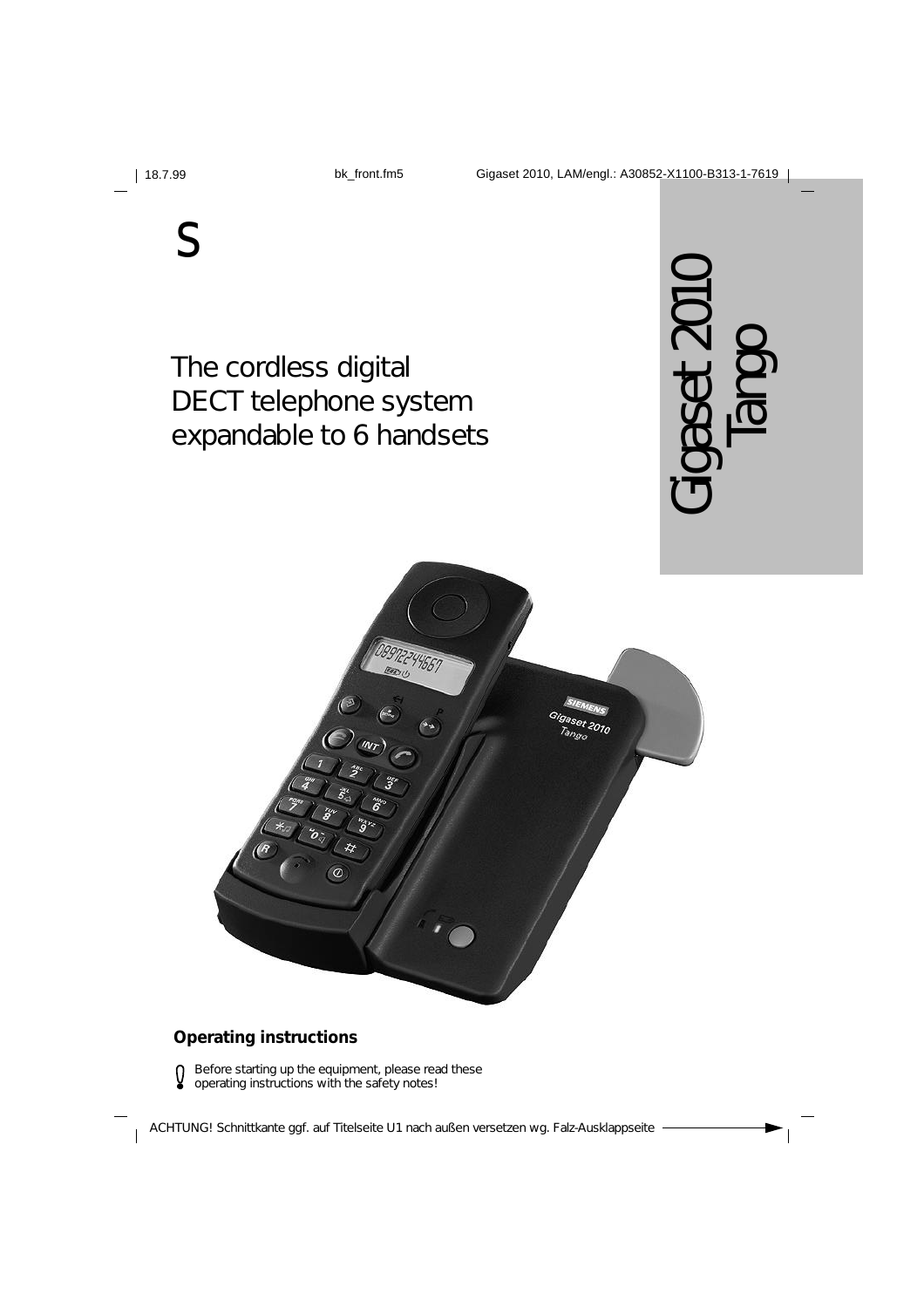

 $\frac{1}{\sqrt{2}}$ 

18.7.99 kap00.fm5 Gigaset 2010, LAM/engl.: A30852-X1100-B313-1-7619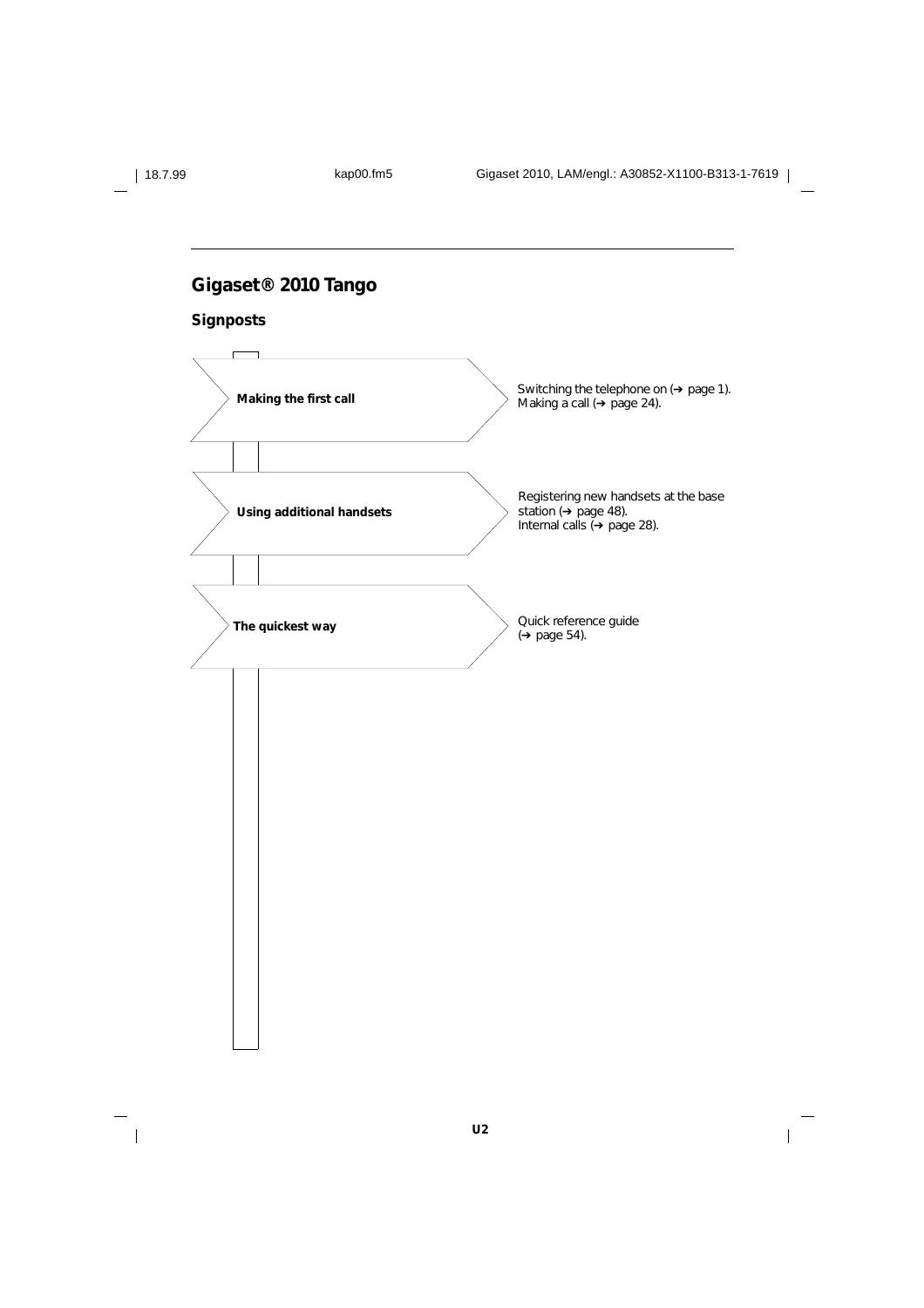#### 1 2 3 11 4 5 12 6 辟 491 開設 w me. 13 **TIP** 7 m m. 14 8 Ğ 15 16 9 10

**Overview: Gigaset 2010 Tango**



- **1** Earphone
- **2** Display
- **3** Store key
- **4 5** Speed dial (delete) key On-hook key
- **6** Intercom key
- **7** Star key
- 
- **8** Recall key
- **9 Microphone**
- **10 11** ON/OFF/PROTECTED key Last Number Redial
- **12** Off-hook key

 $\overline{\phantom{a}}$ 

- **13** Pound key
- **14** Paging key (calling mobile units)
- **15** Battery LED (On when charging battery,
- Off when not charging battery)
- **16** Trunk LED (lights up when the connection to the trunk is seized – after pressing the phone key)

- **17** Ringer loudspeaker
- **18** Battery compartment/cover
- **19** Carrying clip
- **20** Jack for power supply unit
- **21** Jack for trunk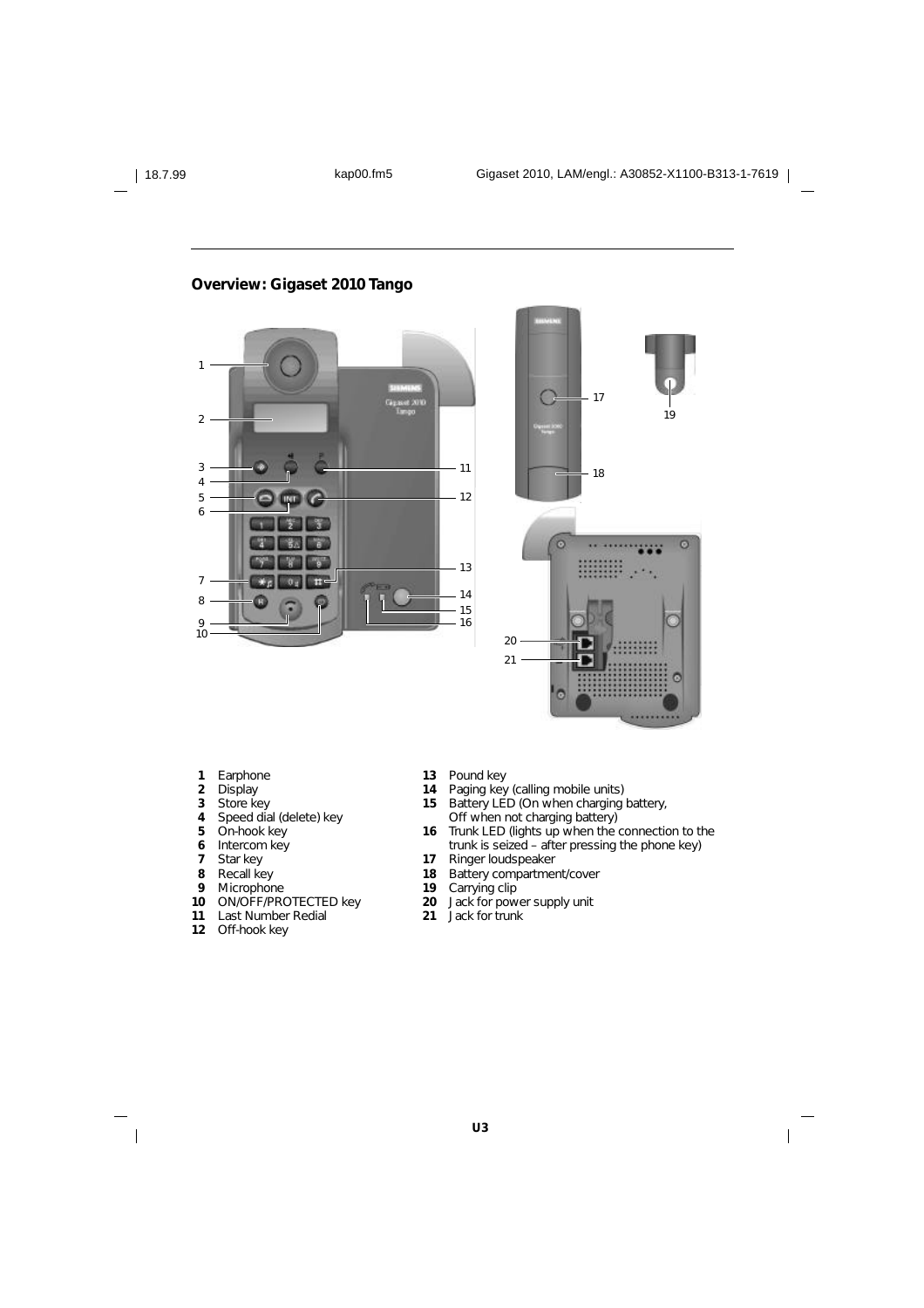$\frac{1}{\sqrt{2}}$ 

| <b>Overview: Keys</b>                                           |                                                                       |
|-----------------------------------------------------------------|-----------------------------------------------------------------------|
| Keys on the base station                                        |                                                                       |
|                                                                 | Green paging key to call all handsets or to register new<br>handsets. |
| Keys on the Gigaset 2000S Tango mobile unit                     |                                                                       |
| $\hat{\rightarrow}$                                             | Memory key to initialize procedures.                                  |
| $\left( \frac{1}{2} \right)$                                    | Speed dial and delete key.                                            |
| رددَ                                                            | Redial key (also used for procedures).                                |
| $\sharp$<br>0 d $J$ , $\left[$ $\star$ $\right]$ and<br>to<br>1 | Dialling keys.                                                        |
| $\left( \mathsf{R}\right)$                                      | Signal key.                                                           |
| INT                                                             | Internal key to dial internal numbers.                                |
| $\left[ \circ \right]$                                          | ON/OFF/PROTECTED key.                                                 |
| $\boldsymbol{\mathcal{C}}$                                      | Off-hook key to dial a number.                                        |
| ≏                                                               | On-hook key to finish a call or to cancel a procedure.                |

 $\overline{1}$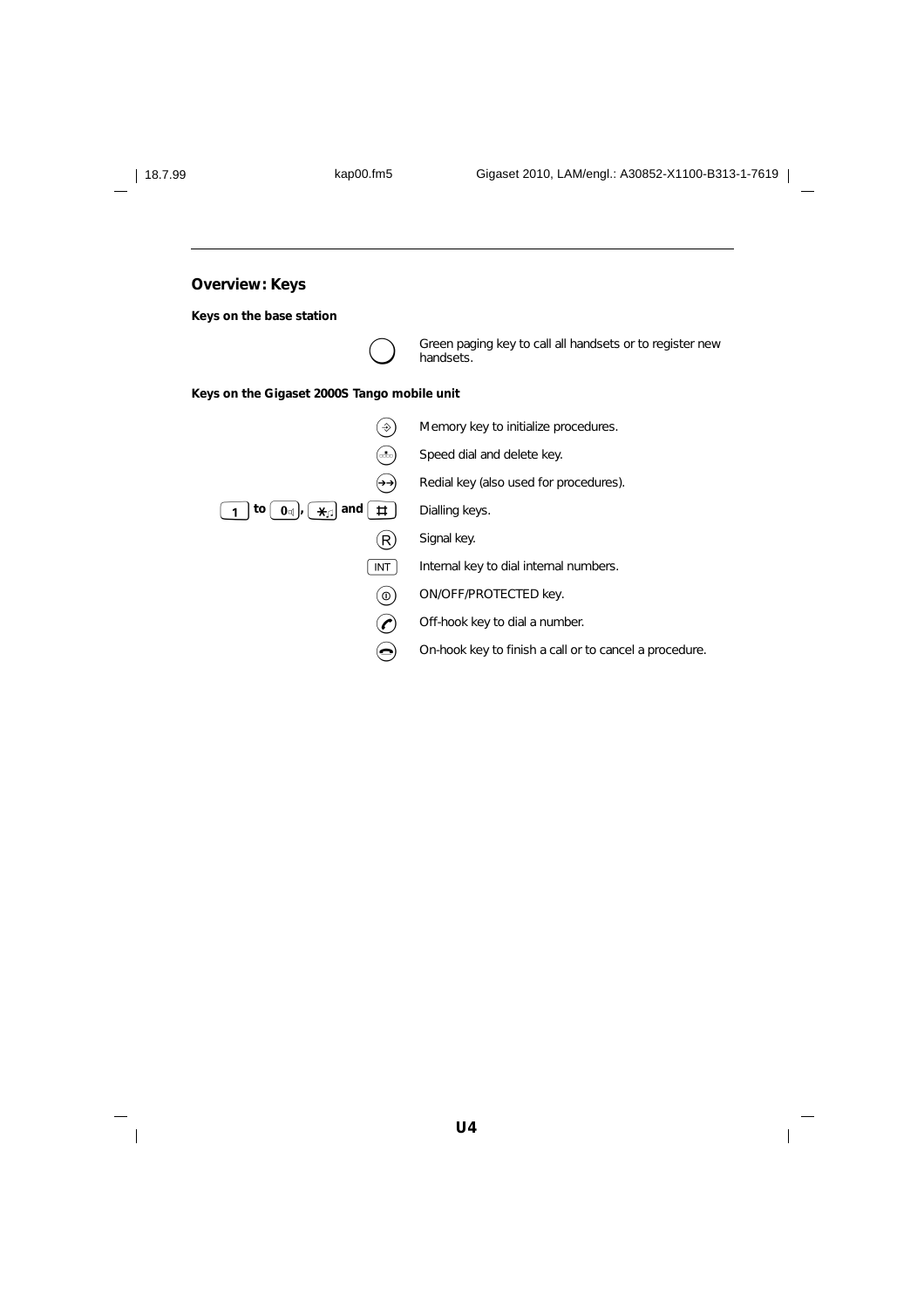### **Overview: Key functions and display symbols**

| $ $ u <code>PEAH</code> n-8888888 $e$ c $ $ |         |  |
|---------------------------------------------|---------|--|
| $\mathbf{A}$ in $\mathcal{C}$               | $E$ FGH |  |

**Display Symbols (top line)**

All digits and characters are displayed on the top line, While the symbols for various operating modes are dis-<br>played on the bottom line.

- **u** Display after briefly pressing the signal key,  $\overline{R}$  key.
- p Manual dialling pause.
- A Exchange code (only used when connected to telephone systems).
- H Main exchange code (only used when connected to telephone systems).
- **z** Memory empty.
- **n** Display of star key,  $\leftarrow$  key.
- Display of pound key,  $\boxed{\text{H}}$  key.
- c Volume of incoming speech, level 2.
- $c^{\mathsf{c}}$ Volume of incoming speech, level 3.

#### **Display symbols (bottom line)**

 $\overline{\phantom{a}}$ 

|   | Indicates that the mobile unit is in save mode and is not<br>ready for dialling. Activated by pressing the $(*)$ key.                   |
|---|-----------------------------------------------------------------------------------------------------------------------------------------|
|   | Battery symbol flashes for approximately 5 to 10 minutes<br>before the batteries are empty.                                             |
|   | Battery is 33% charged.                                                                                                                 |
|   | Battery is 66% charged.                                                                                                                 |
| 国 | Battery is 100% charged.                                                                                                                |
| ڻ | ON symbol. Activated by pressing the $\circ$ ) key. This sym-<br>bol flashes if the mobile unit is out of range of the base<br>station. |
|   | Phone symbol indicates that the mobile unit is in off-hook<br>mode. Activated by pressing the $(\bullet)$ key.                          |
|   | Indicates that the dialling mode has been temporarily<br>switched from dial pulsing to DTMF signalling.                                 |
| r | Indicates that an external call is in progress via the base<br>station.                                                                 |
| Ġ | Indicates that an internal call is in progress via the base<br>station.                                                                 |
|   | Indicates that the mobile unit is locked.                                                                                               |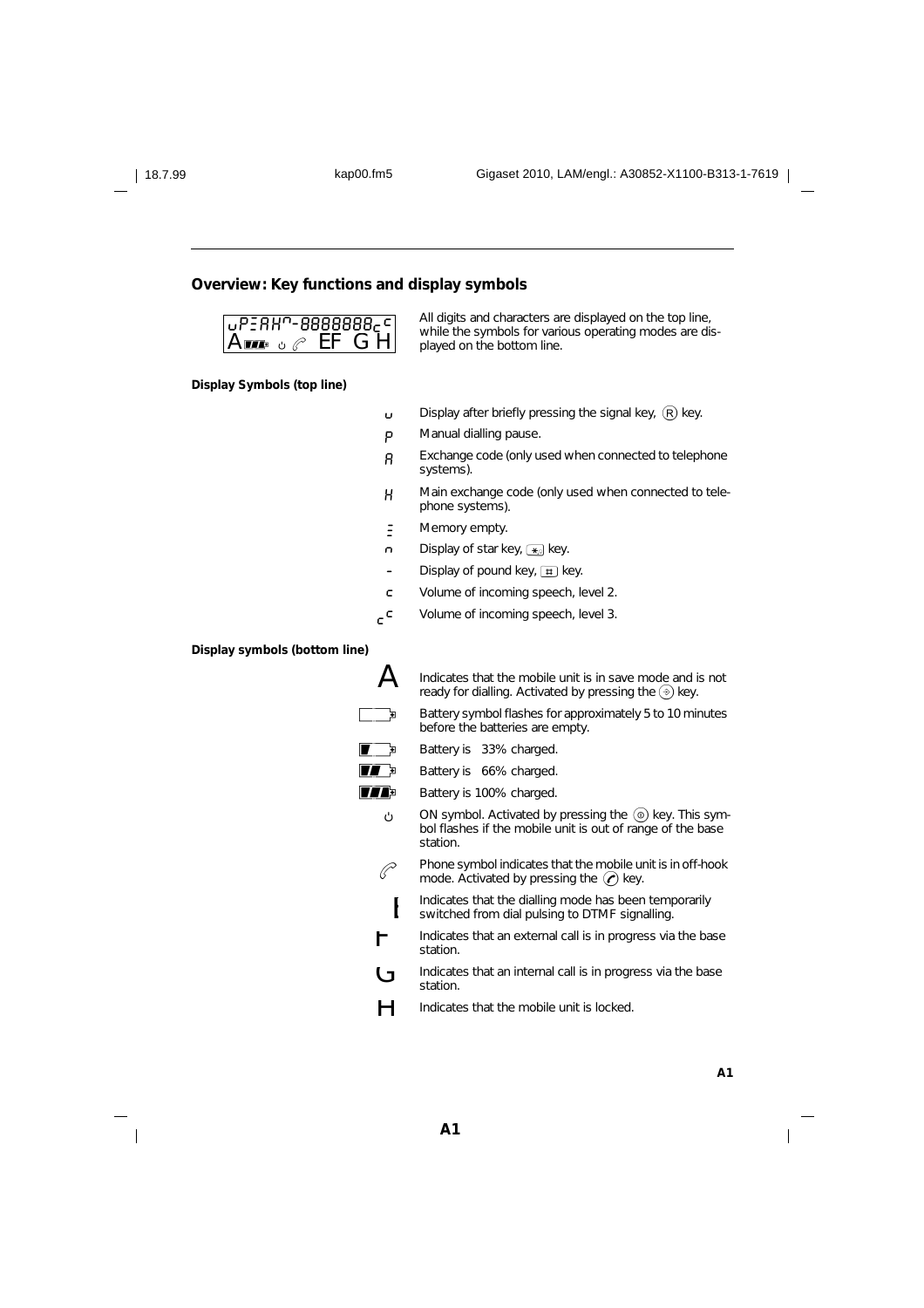### **Overview: Meaning of symbols**



**A2**

 $\overline{\phantom{a}}$ 

 $\mathsf{l}$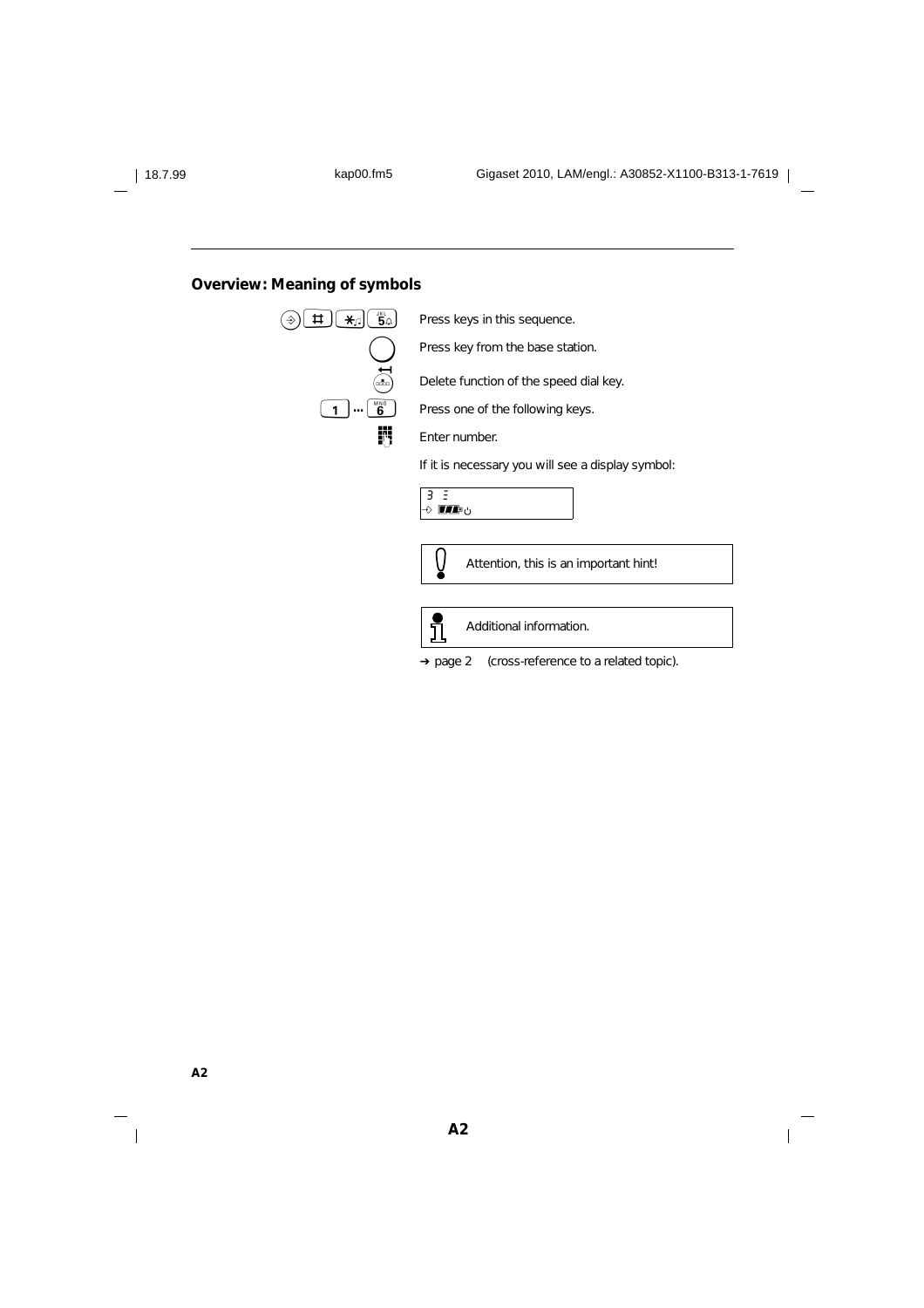### **Safety precautions**





- Do not submerge batteries in water; do not throw them into fire.
- Do not dispose of old, defective batteries with normal household garbage.
- Batteries become warm during charging. This is normal and not dangerous
- Do not use any third-party charging units. The batteries could be damaged.
- Use only the supplied power adapter number C39280-Z4-C59 (220/230V version) or C39280-Z4-C69 (110/120V version).

Check that the socket into which you insert the plug-in power unit has the correct voltage. If your plug-in power unit does not have the right voltage, please contact Siemens.

- Do not confuse the plugs of the base station. Abnormally high voltages could be imposed across the charging contacts for brief intervals, such as during thunder storms.
- The handset may not be operated in rooms with explosion hazards.

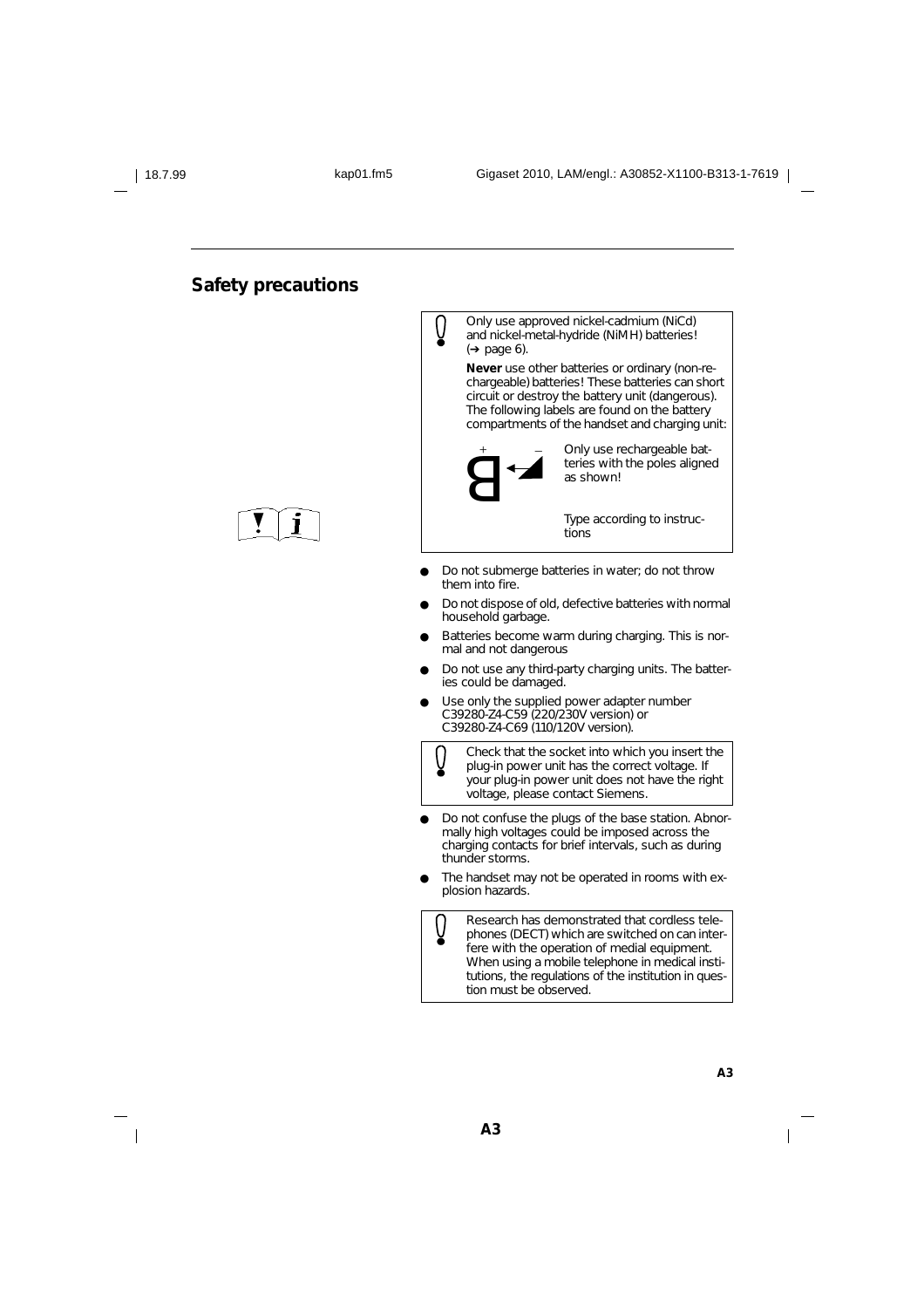$\overline{\phantom{a}}$ 

**Certification and CE marking**

Siemens Gigaset, 2010 Tango meets the requirements contained in the EU guideline:

89/336/EEC "Electromagnetic compatibility".

The handset Siemens Gigaset 2000S Tango carries the "CE" symbol.

 $C<sub>6</sub>$ 

**A4**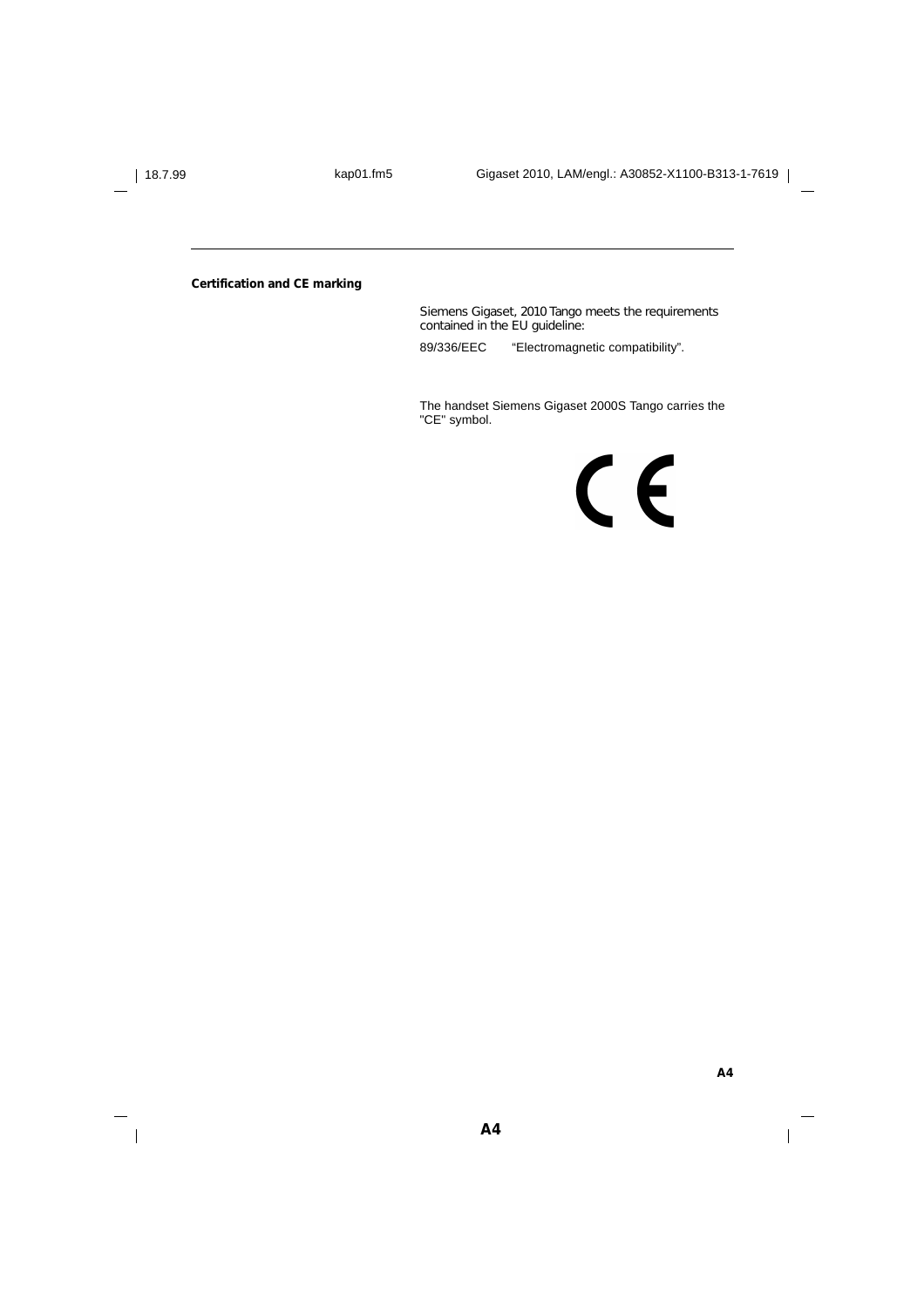$| 18.7.99$ 

 $\frac{1}{\sqrt{2}}$ 

giga2010.IVZ

# **Contents**

 $\overline{1}$ 

| <b>Signposts</b><br><b>Overviews</b><br><b>Safety precautions</b> |  |
|-------------------------------------------------------------------|--|
|                                                                   |  |
|                                                                   |  |
|                                                                   |  |
|                                                                   |  |
|                                                                   |  |
|                                                                   |  |
|                                                                   |  |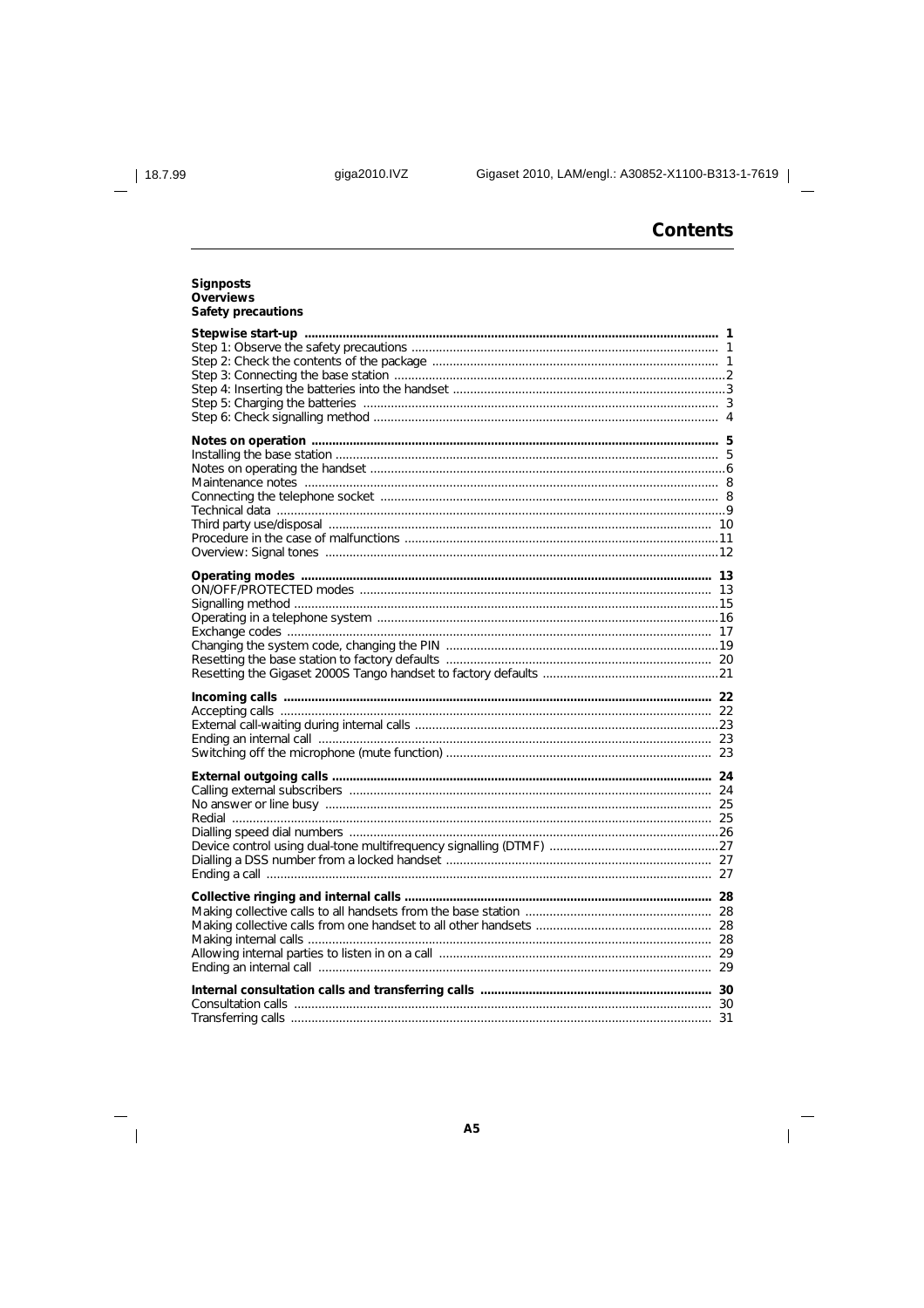$\overline{\phantom{a}}_1$ 

# **Contents**

 $\overline{1}$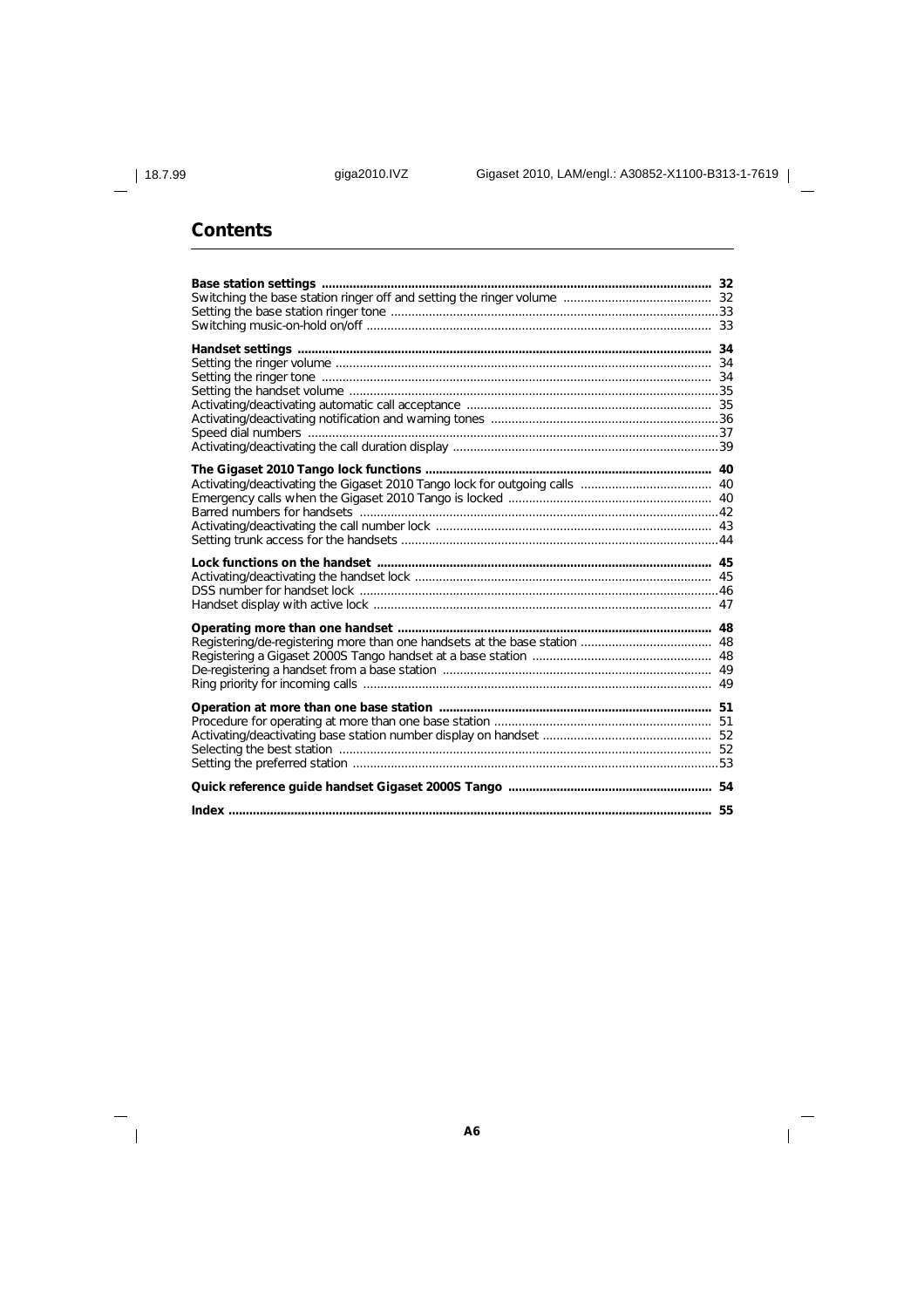$\overline{\phantom{a}}$ 

### **Stepwise start-up**

**1**

 $\overline{\phantom{a}}$ 

# **Stepwise start-up**

**Step 1: Observe the safety precautions**



It is essential that you read the safety precautions at the beginning of this manual before start-up!

### **Step 2: Check the contents of the package**

The factory package contains:

- a Gigaset 2010 *Tango* base station,
- a Gigaset 2000S *Tango* handset,
- a phone cord,
- a power cord with RJ-11 plug and plug-in power supply C39280-Z4-C59 (220/230V) or C39280-Z4-C69 (110/120V),
- cover for handset battery compartment,
- carrying clip for the handset,
- two batteries,
- instructions.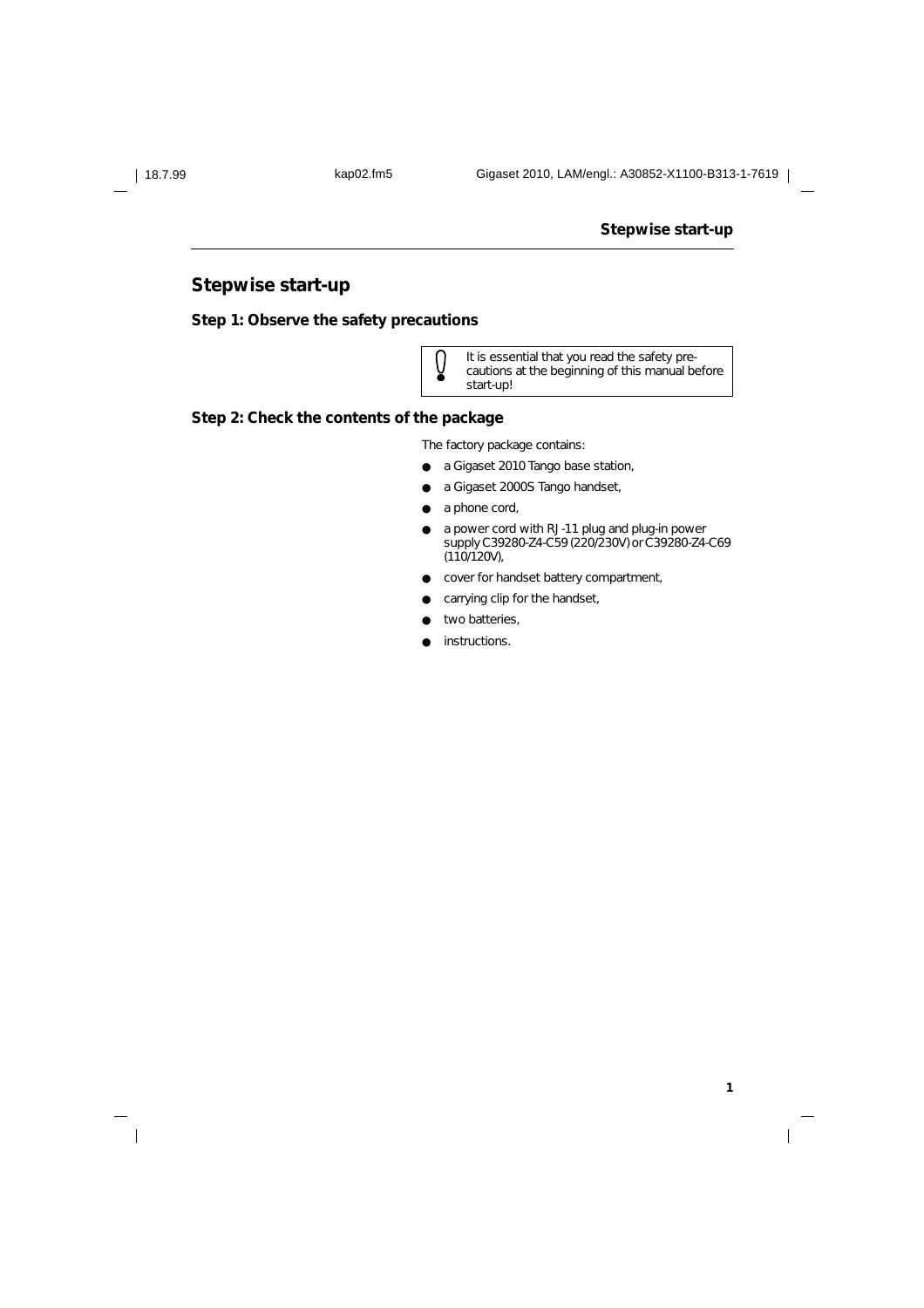### **Stepwise start-up**

### **Step 3: Connecting the base station**



**Phone cord**

Insert the RJ-11 plug on your phone cord into the base station. The jack on the bottom of the base station is marked with the following symbol:

### $\mathbb{L}$

Insert the phone plug on your phone cord into your phone socket.

**Power cord**

Insert the RJ-11 plug on your power cord into the base station. The jack on the bottom of the base station is marked with the following symbol:

### $\mathbb{D}^*$

Insert the power cord plug-power supply into a 220/230V socket (C39280-Z4-C59) or a 110/120V socket (C39280-Z4- C69).



For safety reasons, the phone must only be operated with the supplied Siemens adapter C39280-Z4-C59 for 220/230V or C39280-Z4-C69 for 110/120V.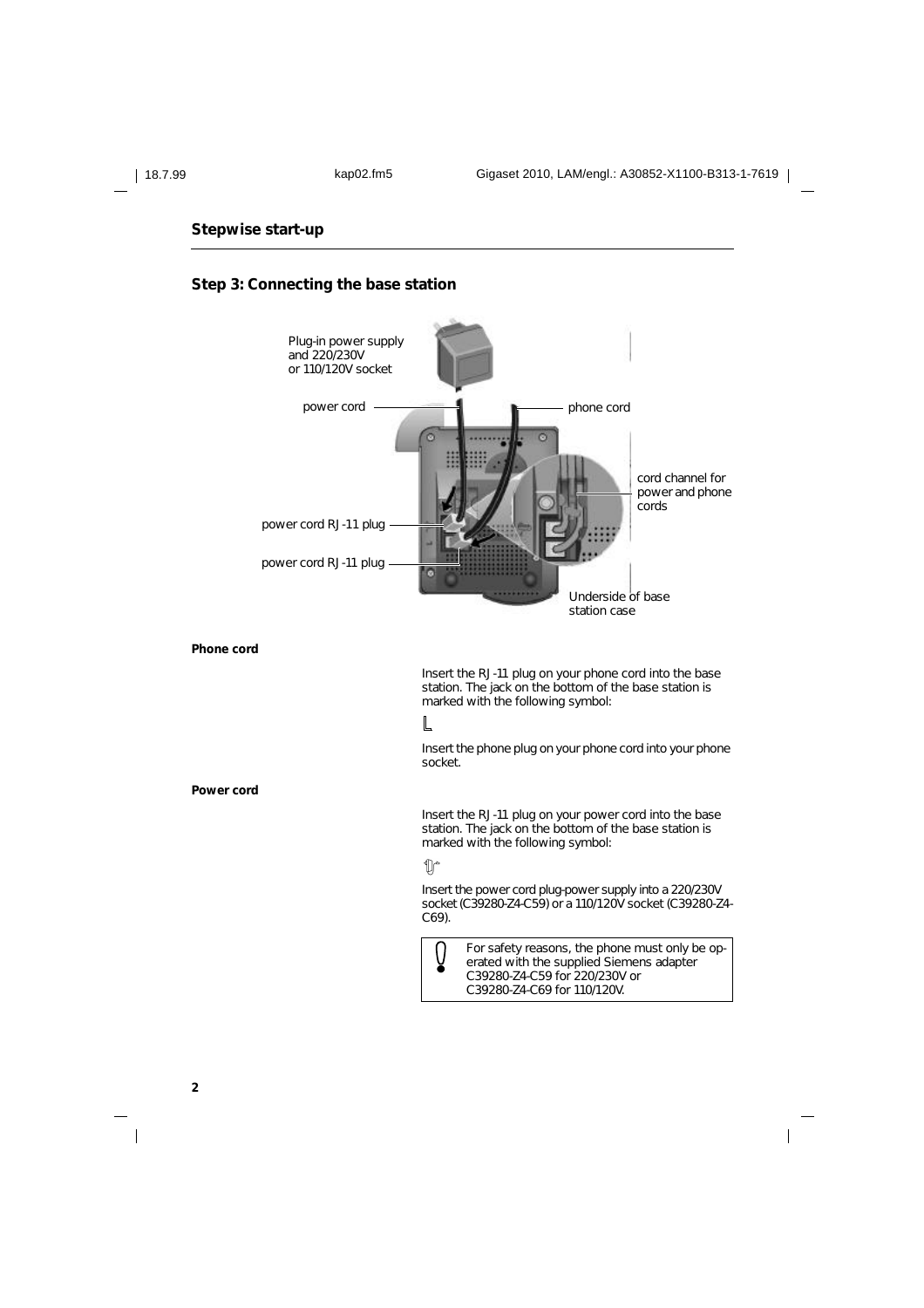### **Stepwise start-up**

#### **Step 4: Inserting the batteries into the handset**

The handset is powered by two batteries.



Hold the handset with the keypad side facing down.

Slot the batteries into the battery compartment.



Slide the cover of the battery compartment from above into the grooves in the handset and close the compartment.

### **Step 5: Charging the batteries**

To charge the batteries, place the handset in the handset rest on the base station. The charging contacts on the bottom of the handset must come into contact with the bottom of the base station and its charging contacts. It does not matter whether the keypad is facing up or down.

If you have correctly inserted the mobile unit for charging, the LED under the battery symbol on the base station will light up.



You must charge the batteries before you can make any calls or settings. We recommend that the batteries be charged for 16 hours without interruption, e.g. overnight, for the initial start-up. For more information on the use of the batteries (➔ page 6).

**3**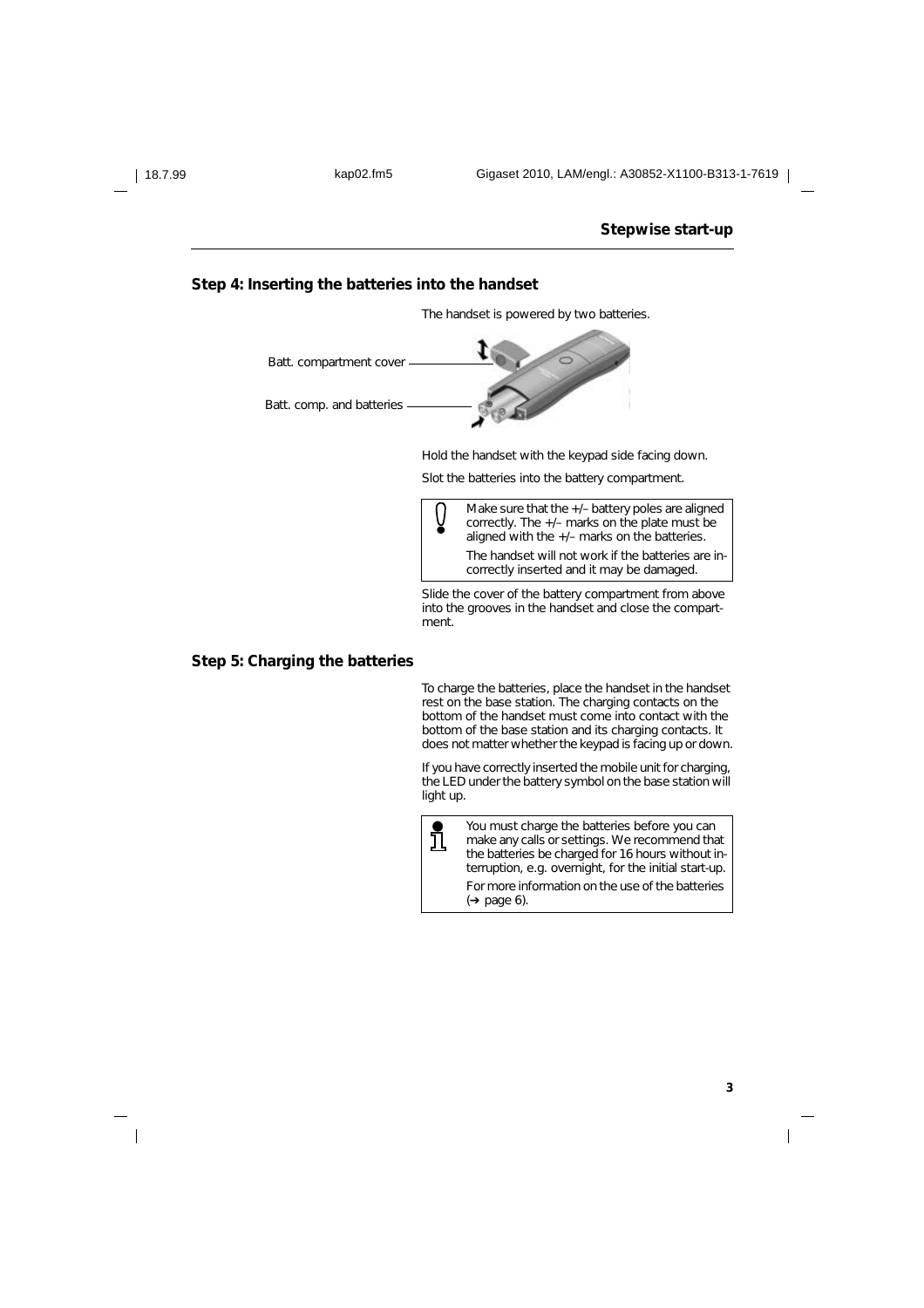**4**

 $\overline{\phantom{a}}$ 

### **Stepwise start-up**

### **Step 6: Check signalling method**

Telephone lines can use the following signalling methods:

- dial pulsing (DP)
- dual-tone multifrequency signalling (DTMF)
- The factory default for your Gigaset 2010 Tango is DTMF.

#### **Checking your own telephone's signalling method**

- C Press the off-hook key (corresponds to picking up the handset on an ordinary phone). You will hear the dial tone.
- **or Press any digit, e.g. 2. If you can still hear the <b>dial tone** you will have to set the signalling method to **dial pulsing** (DP).

#### **Setting the phone to dial pulsing (DP)**



 $\Phi(\mathbf{B})$  **H**  $\begin{bmatrix} 1 \end{bmatrix}$  Start the setting procedure.

Enter the four-digit base code (factory default:"  $0000"$ ) (➔ page 19).



The other signalling method settings are intended for the operation of the Gigaset 2010 Tango in **telephone systems** (➔ page 16 ).

You can now make external calls with your Gigaset 2010 Tango.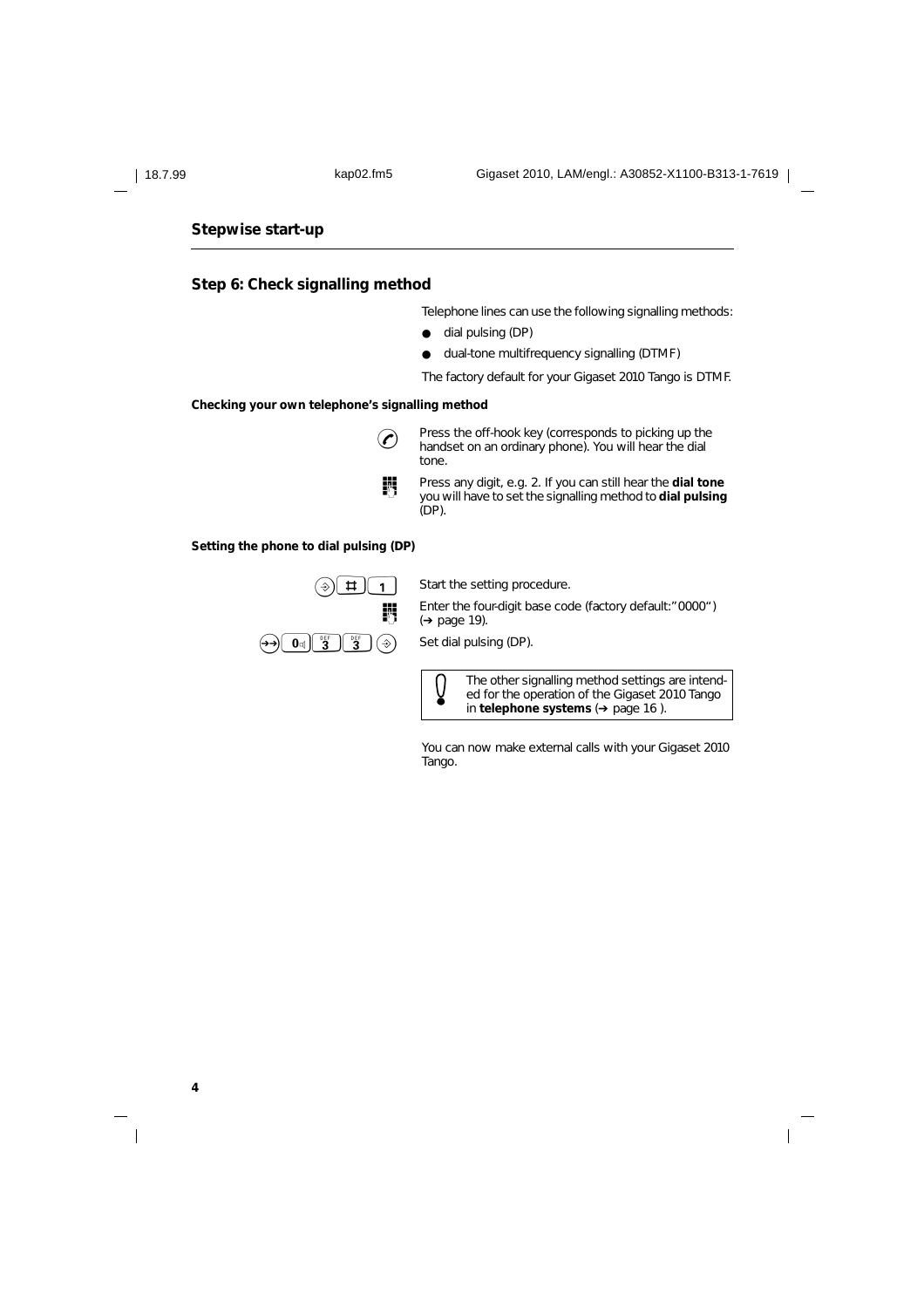#### **Notes on operation**

### **Notes on operation**

#### **Installing the base station**

**Installation site/installation area**

- A 220/230V (AC adapter C39280-Z4-C59) or 110/120V (AC adapter C39280-Z4-C69) power socket must be located at the installation site.
- In order to avoid interference, the base station should not be in the direct vicinity of other electronic equipment such as Hi-fi, office or microwave equipment.
- Place the base station on a level, non-slip surface. The device feet do not normally leave any unsightly marks. However, due to the variety of varnishes and polish used on furniture, the possibility of marks cannot be entirely ruled out.
- Radio transmission between the base station and handsets complies with the DECT standard. Gigaset 2010 Tango thus observes all relevant regulations. However, if there is interference to the picture or sound of your satellite equipment, consult your specialist satellite dealer.
- Depending on ambient conditions, the maximum radio range between the base station and the handset is approx. 300 m outdoors, and approx. 50 m indoors. If the range warning is activated for the handset (➔ page 36), a signal will sound when you move outside the radio range.

**Temperature/ambient conditions**

- The base station is designed for operation in protected areas with a temperature range from +5 °C to  $+45^\circ$  C.
- The base station should not be installed in damp areas (such as bathrooms or laundry rooms), or close to heat sources, or in direct sunlight.

**5**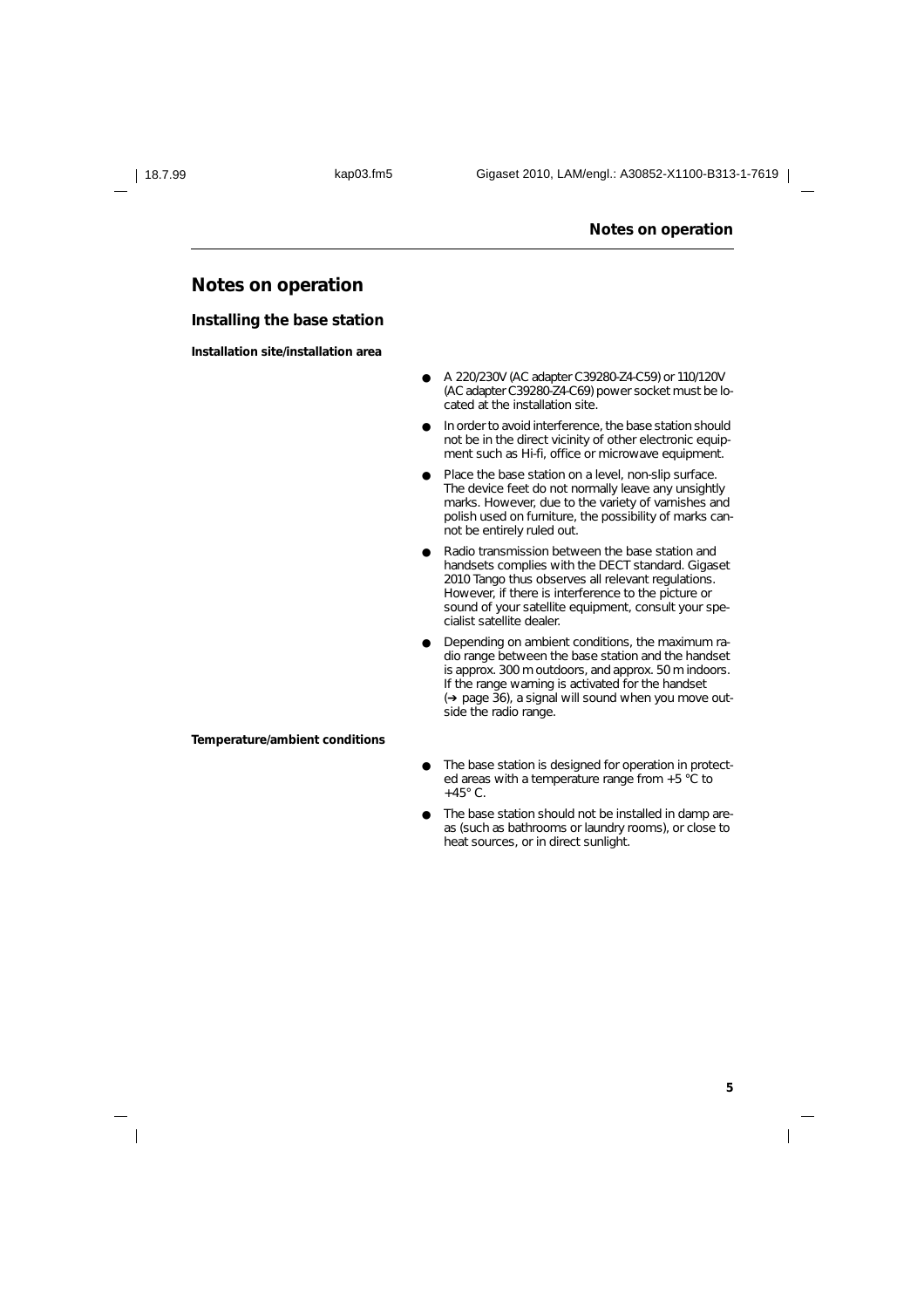**6**

#### **Notes on operation**

#### **Notes on operating the handset**

**For users who wear hearing aids**

If you wear a hearing aid, please note that radio signals can interfere with hearing aids, and if sufficiently loud, can cause a very unpleasant humming sound.

**Using rechargeable batteries**

#### **The following should be noted when using rechargeable batteries:**

Only use the rechargeable battery types supplied (AA nickel-cadmium batteries). When replacing rechargeable batteries, the following can be used:

Saft RC6, Panasonic P-60 AA/1P, Philips R6 NC-P, UCAR RC6, Eveready XC6, DAIMON ACCU 1000, Sanyo N-3U, Varta Rechargeable Accu Plus Ni-Cd 1.2V, No. 5006.

Nickel-metal-hydride (NiMH) rechargeable batteries can significantly increase the time for which Gigaset 2000S *Tango* can be used. The following products are authorized:

Sanyo HR-3U (1300 mAh), GP GP120 AAHC, Emmerich CE R 6, Energizer EMH-1100AAC, Varta VH1101AA,



Opening the battery compartment resets the display to the capacity of the batteries delivered with the telephone.

Using other battery types or non-rechargeable batteries may cause malfunctions or even damage the equipment. The manufacturer shall assume no liability in this case.

Never use ordinary batteries.

่ำไ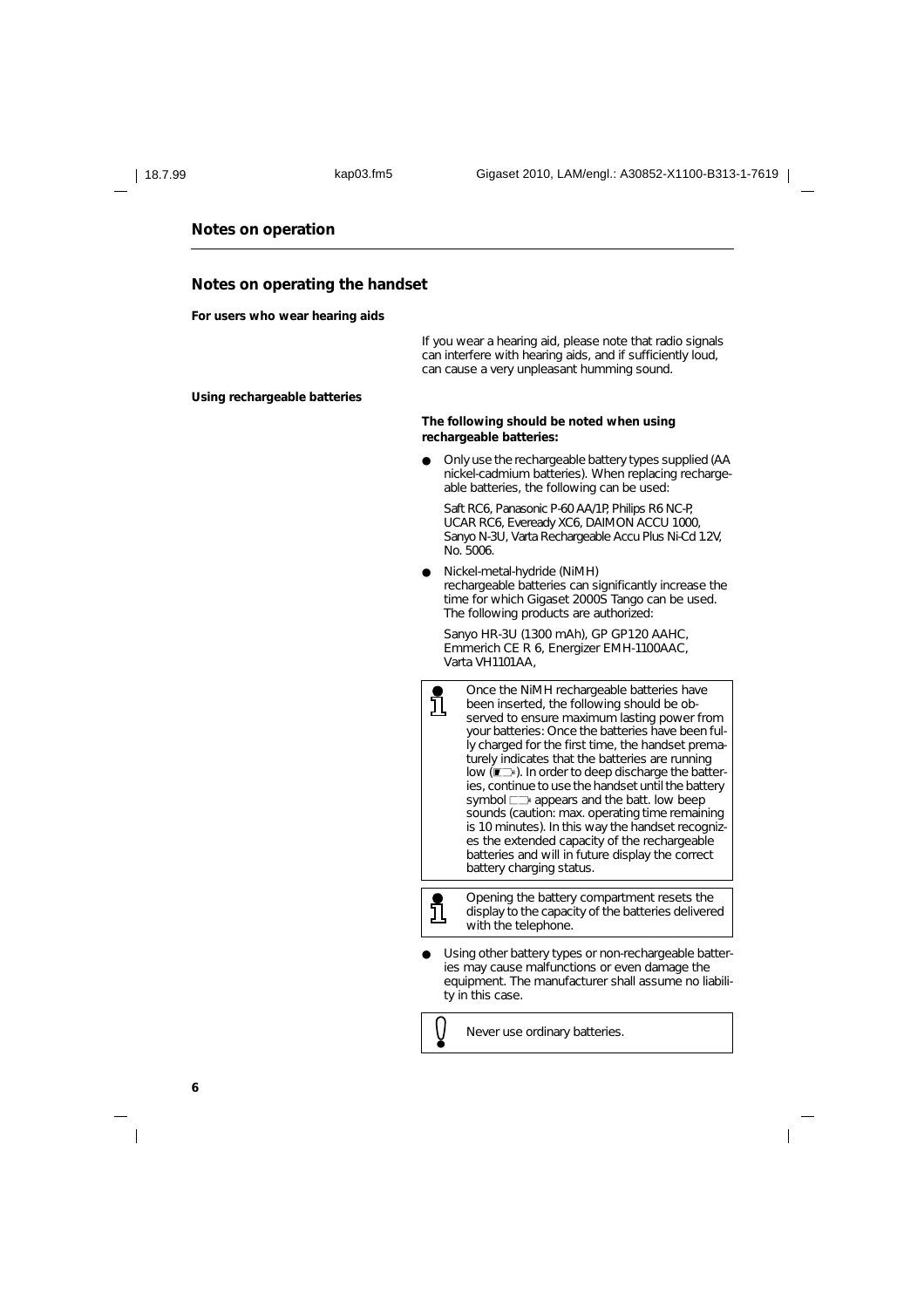#### **Notes on operation**

#### **When installing and using the rechargeable batteries, please follow the rules below:**

- Initially charge the batteries thoroughly. We recommend charging the batteries for approximately 16 hours without interruption (overnight for example). During the first week of operation, continually replace the handsets in the charging unit for recharging.
- New batteries do not usually reach their full capacity (i.e. maximum time when the telephone is in use and stand-by time) until they have been in normal use for several days. Although the battery LED indicates that the rechargeable batteries of a handset have been charged (LED off), you must assume during this initial phase that the capacity may not reach that of maximum time when the telephone is in use, or that of stand-by time.
- Stand-by time
	- Up to 70 hours (NiCd, 650 mAh)
	- Up to 110 hours (NiMH, 1100 mAh)
	- Up to 130 hours (NiMH, 1300 mAh)
- When the telephone is in use
	- Up to 7 hours (NiCd, 650 mAh)
- Up to 11 hours (NiMH, 1100 mAh)
- Up to 13 hours (NiMH, 1300 mAh)
- After they have initially been thoroughly charged, the rechargeable batteries are fully operative. For normal operation, we recommend that the handsets are not placed in the charging unit each time a call is completed. The rechargeable batteries should be discharged from time to time.

**Caution**: partially discharged batteries only offer limited operating time.

- Make sure that the contacts do not touch metal or oily objects.
- **Battery charging times**

| Charging time in the handset<br><b>NiCd</b><br>NiMH 1100 mAh     | approx. 4-5 hours<br>approx. 8-9 hours |
|------------------------------------------------------------------|----------------------------------------|
| Charging time in the charging unit<br>backup battery compartment |                                        |
| NiCd                                                             | approx. 24 hours                       |
| NiMH 1100 mAh                                                    | approx. 40 hours                       |

The LED display lights up occasionally to indicate that float charging is taking place.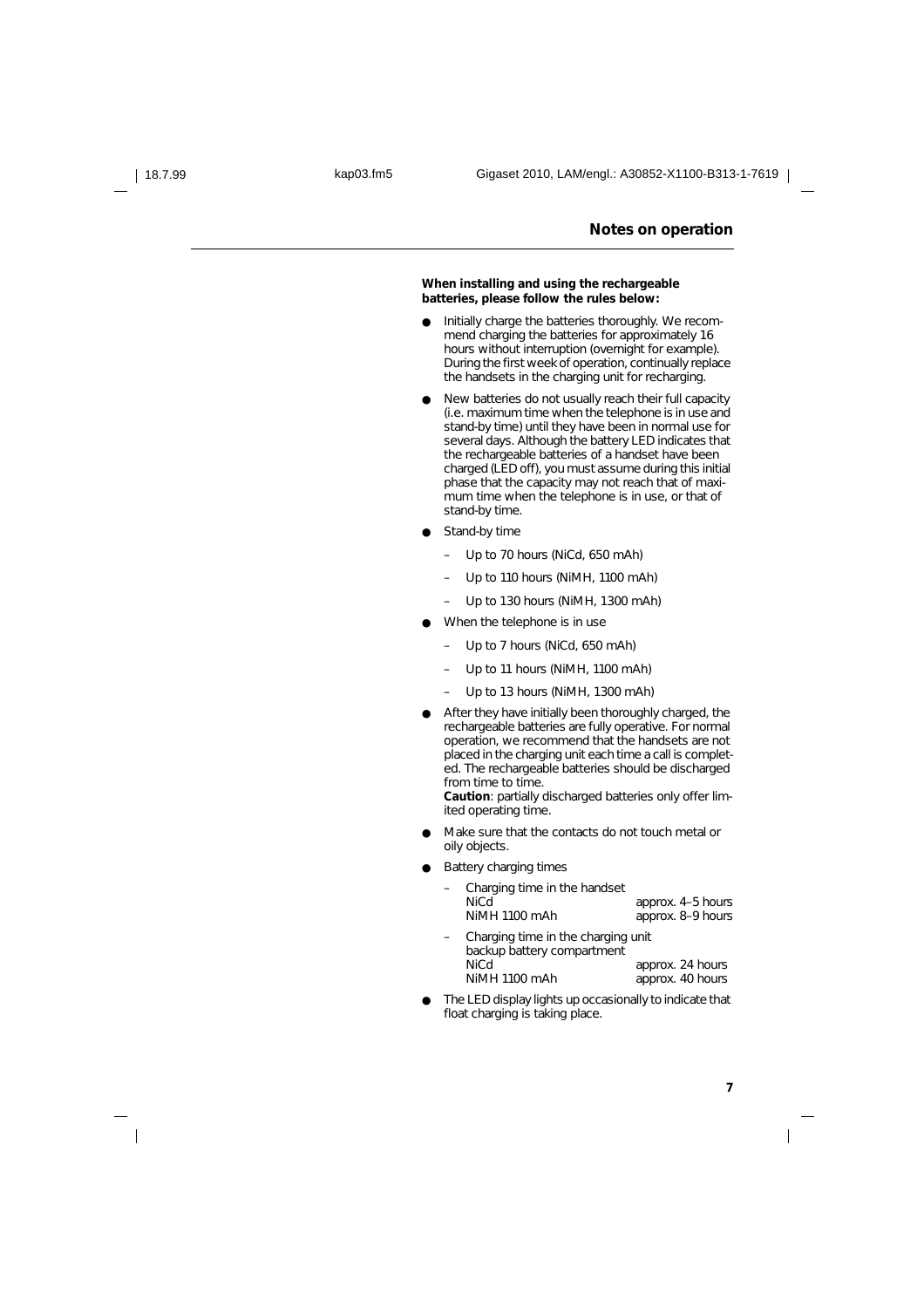### **Notes on operation**

**Mounting the carrying clip onto the handset**

If required, you can mount the carrying clip supplied with the handset, e.g. if you wish to carry the handset in your pocket.

Hold the handset with the keypad facing the palm of your hand. You will see two small holes on the sides, level with the display. Place the clip in one hole and then insert it into the opposite hole until it clicks into place.

### **Maintenance notes**

Simply wipe the handset and base station with a damp cloth or an antistatic wipe.



Never use a dry cloth as this causes static discharge.

### **Connecting the telephone socket**

Only use a Siemens telephone connecting cable. Cables by other manufacturers may have a different pin assignment.

The telephone cable socket is connected on the underside of the base station as follows:



 $\overline{\phantom{a}}$ 

**8**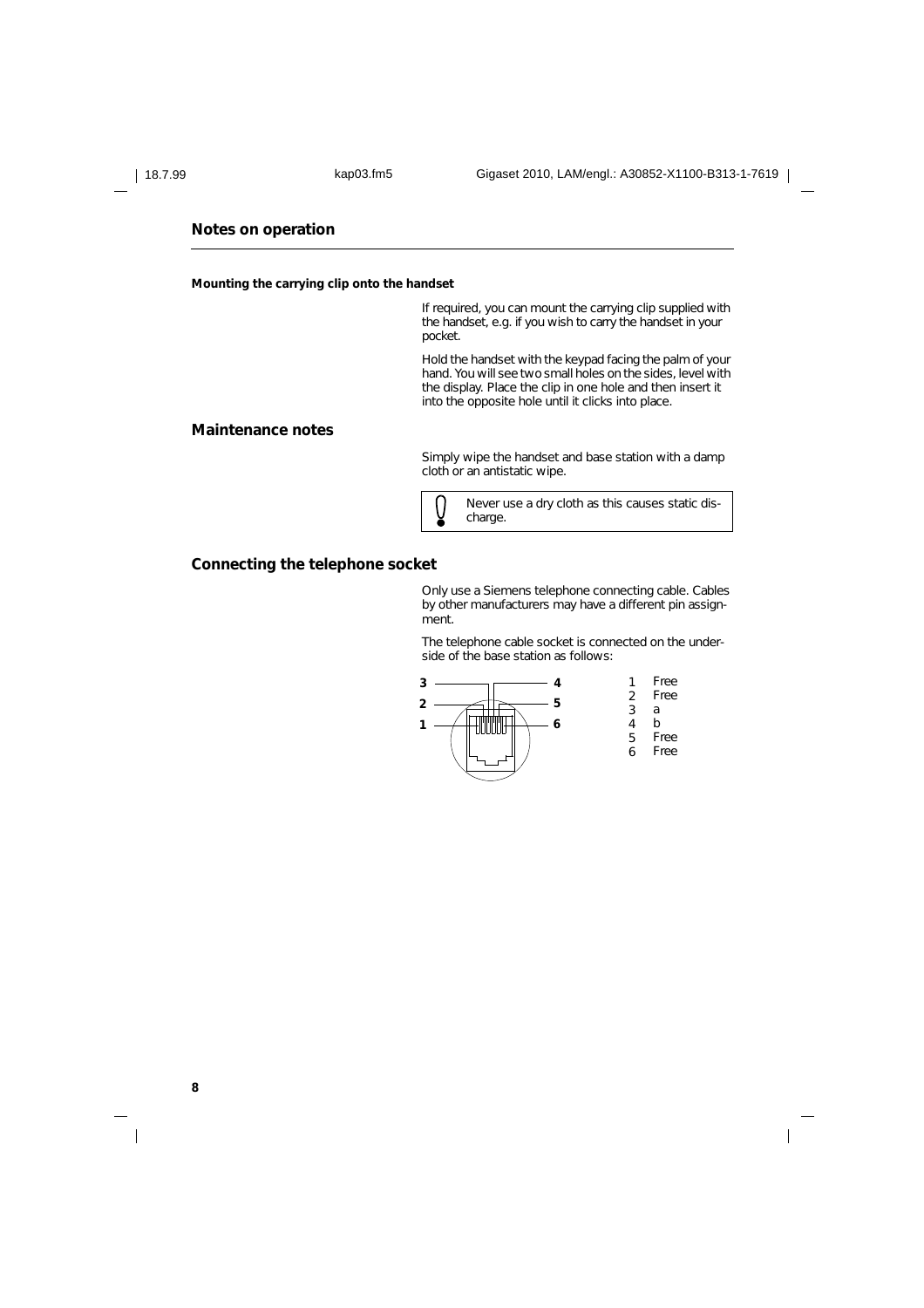$\overline{\phantom{a}}_1$ 

## **Notes on operation**

### **Technical data**

| Standard:                                                | DECT, GAP                                                                                                   |                                                       |
|----------------------------------------------------------|-------------------------------------------------------------------------------------------------------------|-------------------------------------------------------|
| Number of channels:                                      | 120 duplex channels                                                                                         |                                                       |
| Radio frequency range:                                   | 1910 MHz to 1930 MHz                                                                                        |                                                       |
| Duplex method:                                           | Time-division multiplexing, 10 ms frame length                                                              |                                                       |
| Channel grid:                                            | 1728 kHz                                                                                                    |                                                       |
| Bit rate:                                                | 1152 kbit/s                                                                                                 |                                                       |
| Modulation:                                              | <b>GFSK</b>                                                                                                 |                                                       |
| Voice coding:                                            | 32 kbit/s                                                                                                   |                                                       |
| Transmitted power:                                       | 10 mW, average output per channel                                                                           |                                                       |
| Range:                                                   | up to 300 m outdoors, up to 50 m in buildings                                                               |                                                       |
| Base station power supply:                               | 230V + 6% - 15% (C39280-Z4-C59 AC adapter)<br>120V + 10% - 10% (C39280-Z4-C69 AC adapter)                   |                                                       |
| Base station power consumption:                          | prox. 3 W, during charging approx. 5 W                                                                      | In stand-by mode and when the telephone is in use ap- |
| Handset operating times<br>(with fully charged battery): | Stand-by                                                                                                    | In use                                                |
| <b>NiCd</b><br>NiMH, 1100 mAh<br>NiMH, 1300 mAh          | up to 70 hours<br>up to 110 hours<br>up to 130 hours                                                        | up to 7 hours<br>up to 11 hours<br>up to 13 hours     |
| Charging time in base station:                           | approx. 4-5 hours (NiCd)<br>approx. 8-9 hours (NiMH, 1100 mAh)                                              |                                                       |
| Permitted ambient conditions<br>for operation:           | $+5$ °C to $+45$ °C<br>20 % to 75 % relative humidity                                                       |                                                       |
| Signalling method:                                       |                                                                                                             | DP (dial pulsing) / DTMF (dual tone multifrequency)   |
| Signal key function:                                     | Programmable, flash 100 ms (default)                                                                        |                                                       |
| Base station dimensions:                                 | approx. 146 x 117 x 70 mm (L x W x H)                                                                       |                                                       |
| Handset dimensions:                                      | approx. $160 \times 55 \times 25$ mm (L $\times$ W $\times$ H)                                              |                                                       |
| Weight:                                                  | Base station 210 g                                                                                          | Handset with rechargeable batteries approx. 165 g     |
| Cable lengths:                                           | Telephone connecting cord approx. 3 m<br>Power cord approx. 3 m                                             |                                                       |
| Plugs:                                                   | TSV 6/4 (phone cord)<br>European plug (C39280-Z4-C59 AC adapter)<br>US flat plug (C39280-Z4-C69 AC adapter) |                                                       |

 $\overline{1}$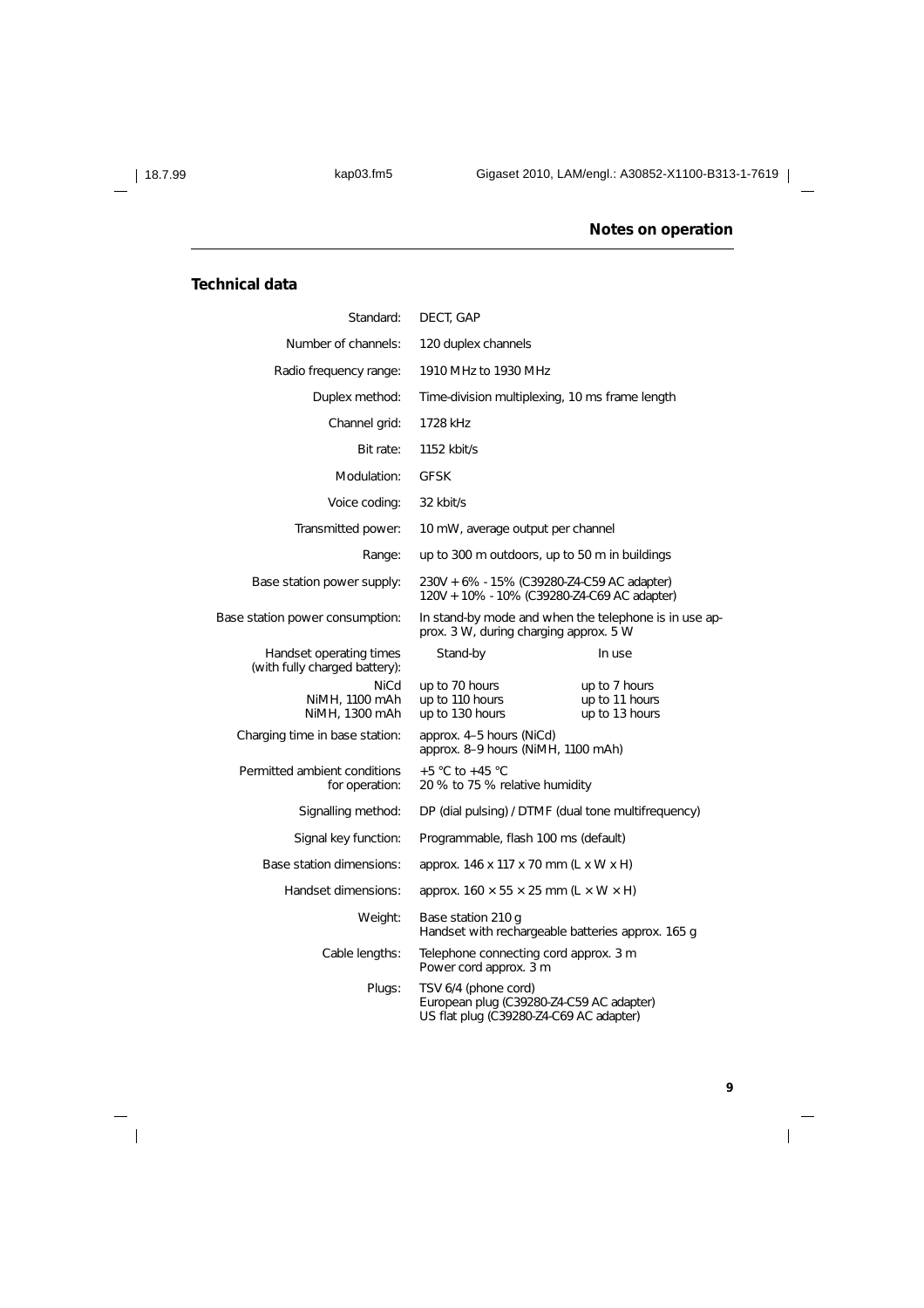$\overline{\phantom{a}}$ 

### **Notes on operation**

### **Third party use/disposal**

Gigaset 2010 Tango telephone should only be passed onto third parties if the instructions for use are included.

When the system or batteries have reached the end of their service life, they should be disposed of in an environmentally friendly manner in accordance with relevant legislation.

**10**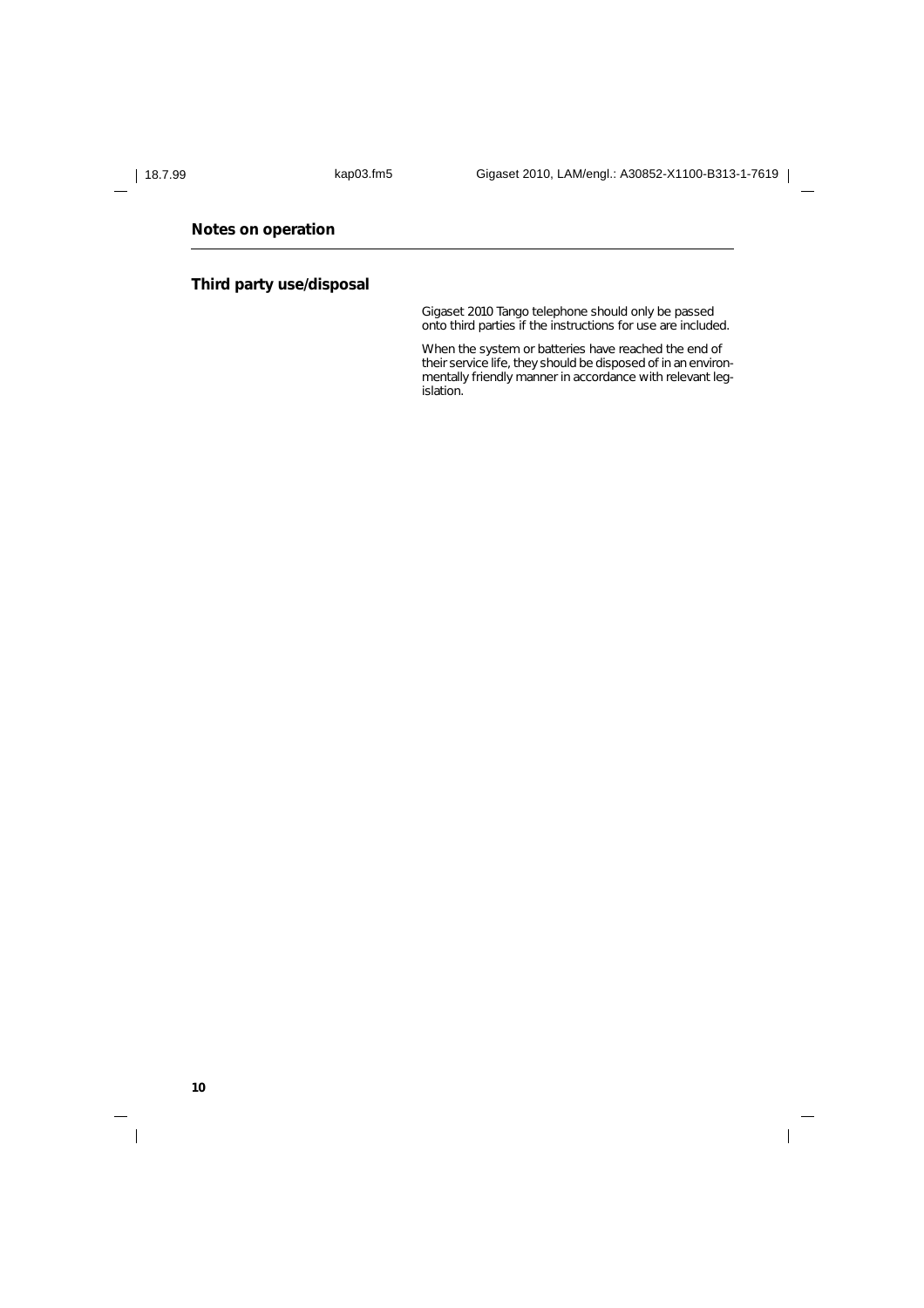### **Notes on operation**

### **Procedure in the case of malfunctions**

Not every malfunction means that there is an actual defect in your telephone. In some situations you may save time and money if you can eliminate the cause of simple faults yourself. The information below will help you do this.

| Symptom                                                                                            | Cause                                                                    | Remedy                                                                                                                         |
|----------------------------------------------------------------------------------------------------|--------------------------------------------------------------------------|--------------------------------------------------------------------------------------------------------------------------------|
| No display appears                                                                                 | Handset is not switched on.                                              | Switch on the handset.                                                                                                         |
|                                                                                                    | Battery is empty.                                                        | Replace the battery with a backup<br>battery or recharge it.                                                                   |
| Cannot seize the dial-up line;<br>no dial tone                                                     | The plug on the power cord<br>is not connected properly.                 | Check the plug on the base station<br>and telephone socket; if necessary<br>remove it and plug it back in<br>$($ page 2).      |
|                                                                                                    | The plug on the power cord<br>is not connected properly.                 | Check the plug on the base station<br>and the socket; if necessary<br>remove it and plug it back in<br>$(\rightarrow$ page 2). |
|                                                                                                    | The dial-up line is being used<br>by another handset.                    | Wait until the dial-up line is free.                                                                                           |
| Cannot set up a radio link to<br>the base station - symbol on                                      | Handset is not registered.                                               | Register the handset at the base<br>station ( $\rightarrow$ page 48).                                                          |
| the handset flashes.                                                                               | The plug on the AC power<br>adapter cord is not connec-<br>ted properly. | Check the plug on the base station<br>and the socket; if necessary re-<br>move it and plug it back in.                         |
| Base station or handset does<br>not ring.                                                          | Ringer volume is set to low.                                             | Adjust the base station<br>$(\rightarrow$ page 32) or handset<br>(→ page 34) ringer volume.                                    |
|                                                                                                    | The ring assignment is not<br>set correctly.                             | Adjust the ring assignment<br>$(\rightarrow$ page 49).                                                                         |
| No connection after dialling a<br>call number; dial tone can<br>still be heard.                    | Wrong signalling method.                                                 | Reset the signalling method<br>$\leftrightarrow$ page 15).                                                                     |
| With telephone systems:<br>no connection or wrong con-<br>nection after dialling from a<br>memory. | Exchange code not entered                                                | Enter exchange code $(\rightarrow$ page 18).                                                                                   |

 $\overline{\phantom{a}}$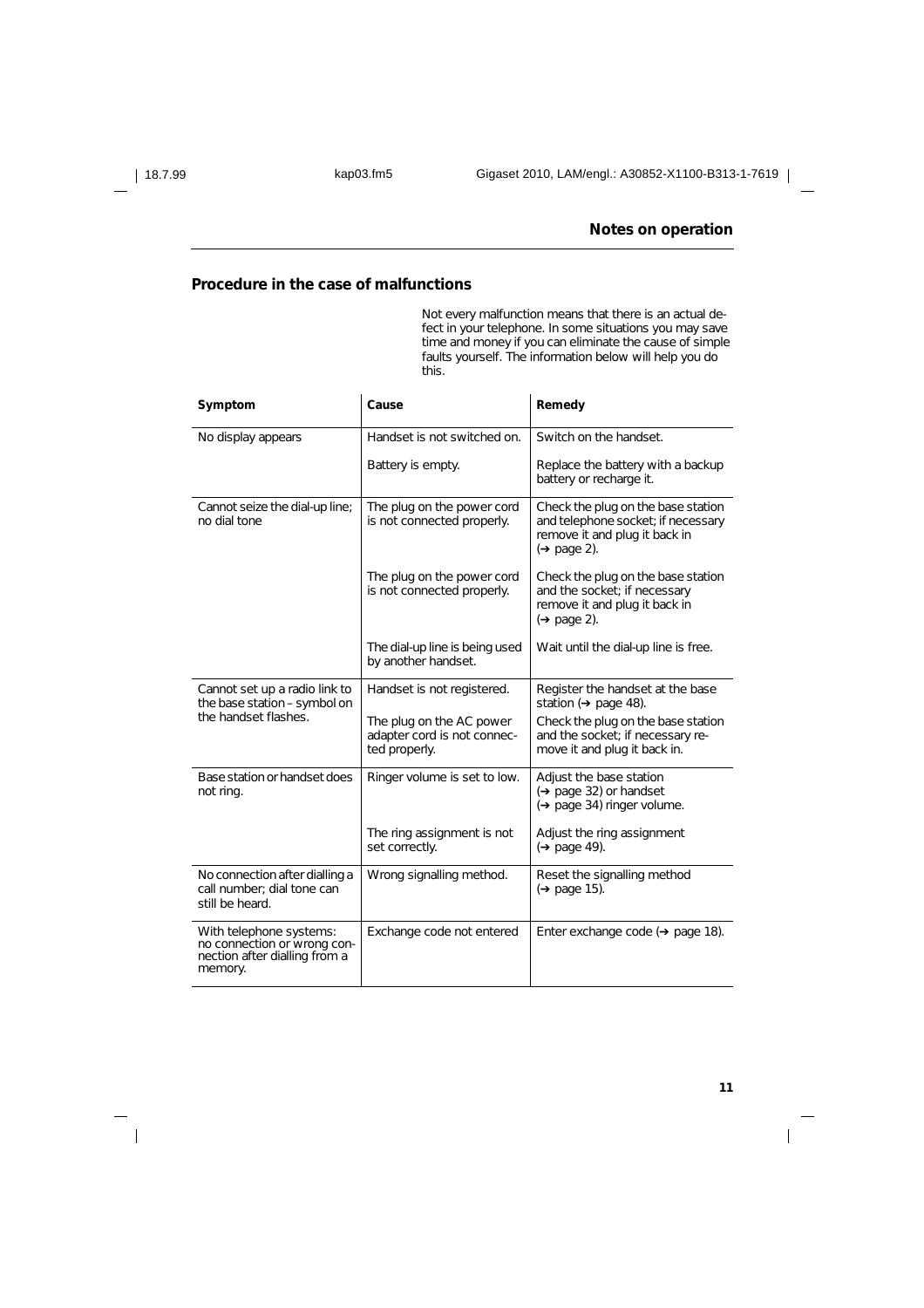$\overline{\phantom{a}}$ 

### **Notes on operation**

### **Overview: Signal tones**



**12**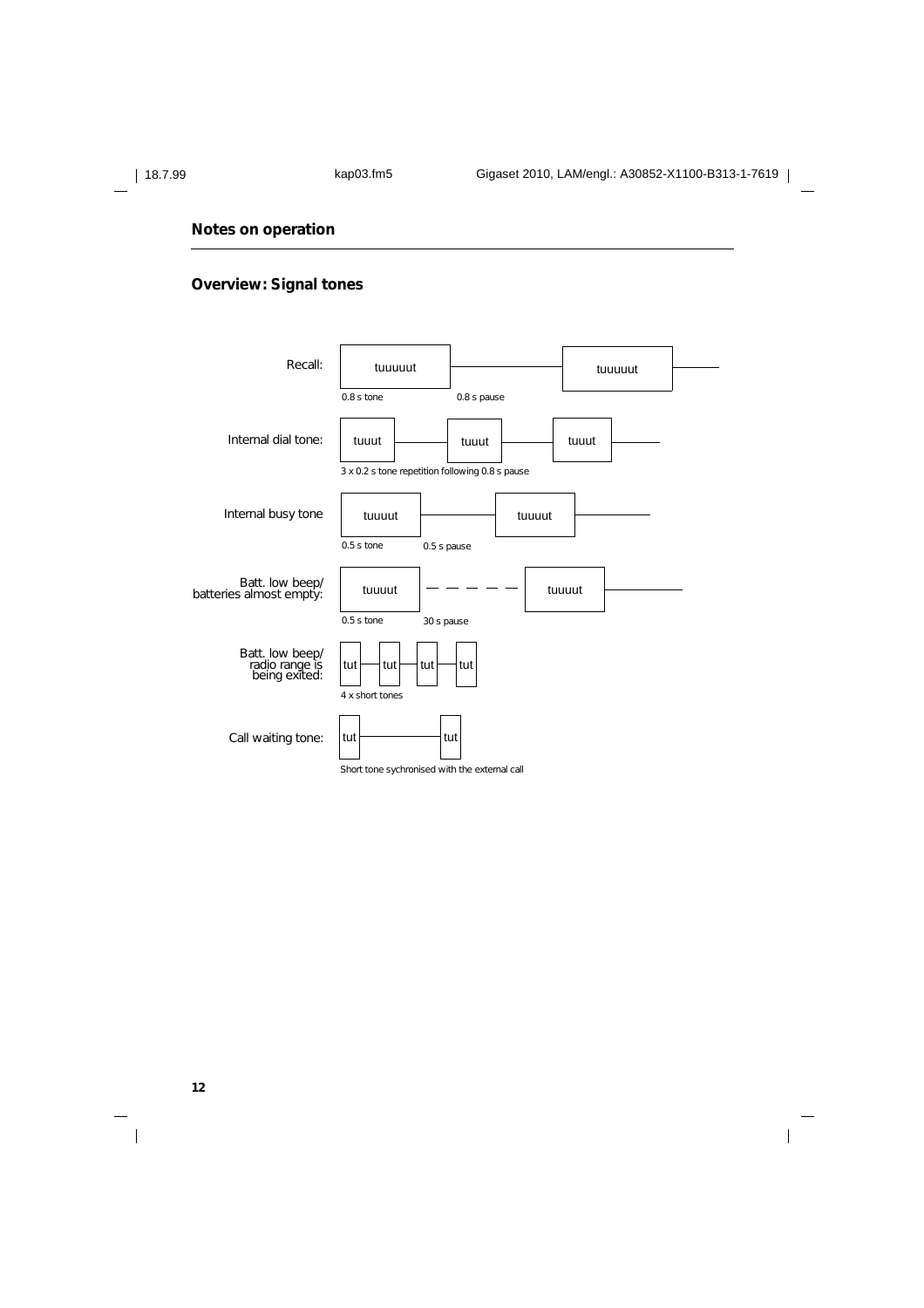### **Operating modes**

### **ON/OFF/PROTECTED modes**

You can switch your handset to

- protected mode,
- $\bullet$  off,
- and on (again).

When the handset is in **protected mode**, it is protected against unintended use. The handset switches on automatically to receive incoming calls. If you want to make an outgoing call, you will have to switch the handset on first.

When the handset is **switched off**, incoming calls are **not** signalled. You have to switch on the handset before making a call.



#### **Switching the handset to protected mode**

| ന |        |
|---|--------|
|   | I<br>I |
|   |        |

**(o)** Press the handset button **briefly**. You will hear a positive confirmation beep. If the handset is in protected mode, the following message appears on the display:

| _ | $\sim$ | $ -$   | $\sim$ |
|---|--------|--------|--------|
|   | -      |        | -      |
| - | -      | ٠<br>- | -      |
|   |        |        |        |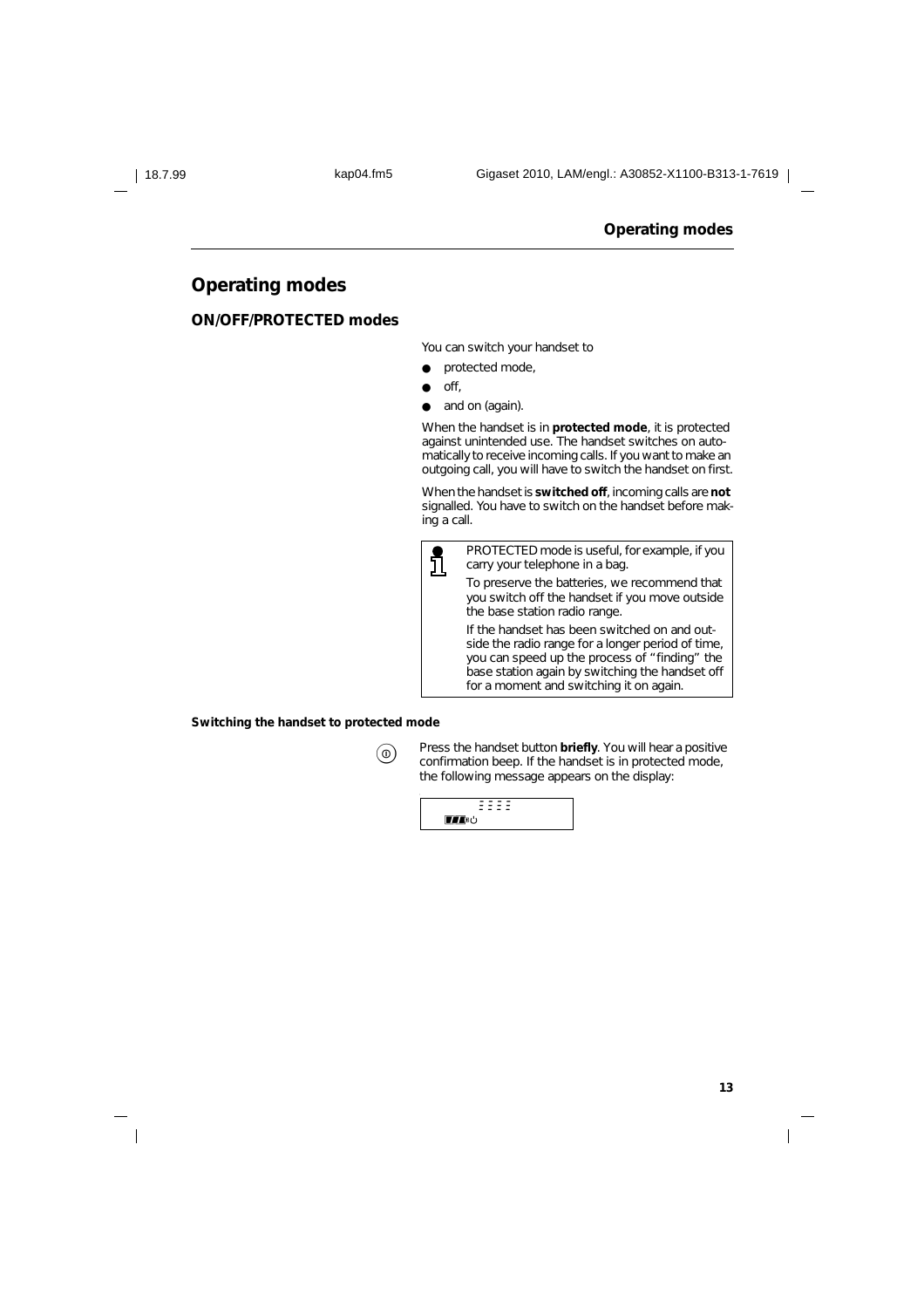#### **Switching on the handset**

# **When the handset is in protected mode: When the handset is switched off: Switching off the handset (a)** Press the handset key **briefly**. You will hear the positive confirmation heap. The following measure announce on confirmation beep. The following message appears on the display when the handset is switched on: **MA**O **(1)** Press the handset key briefly. You will hear the positive confirmation beep. The display flashes. Wait until it stops flashing. The handset is switched on. **or** Place the handset back into the base station. The message appears on the display. The handset is switched on.

**(a)** Press the handset key **until** the display message is cleared. You will hear the positive confirmation beep.

 $\overline{\phantom{a}}$ 

**14**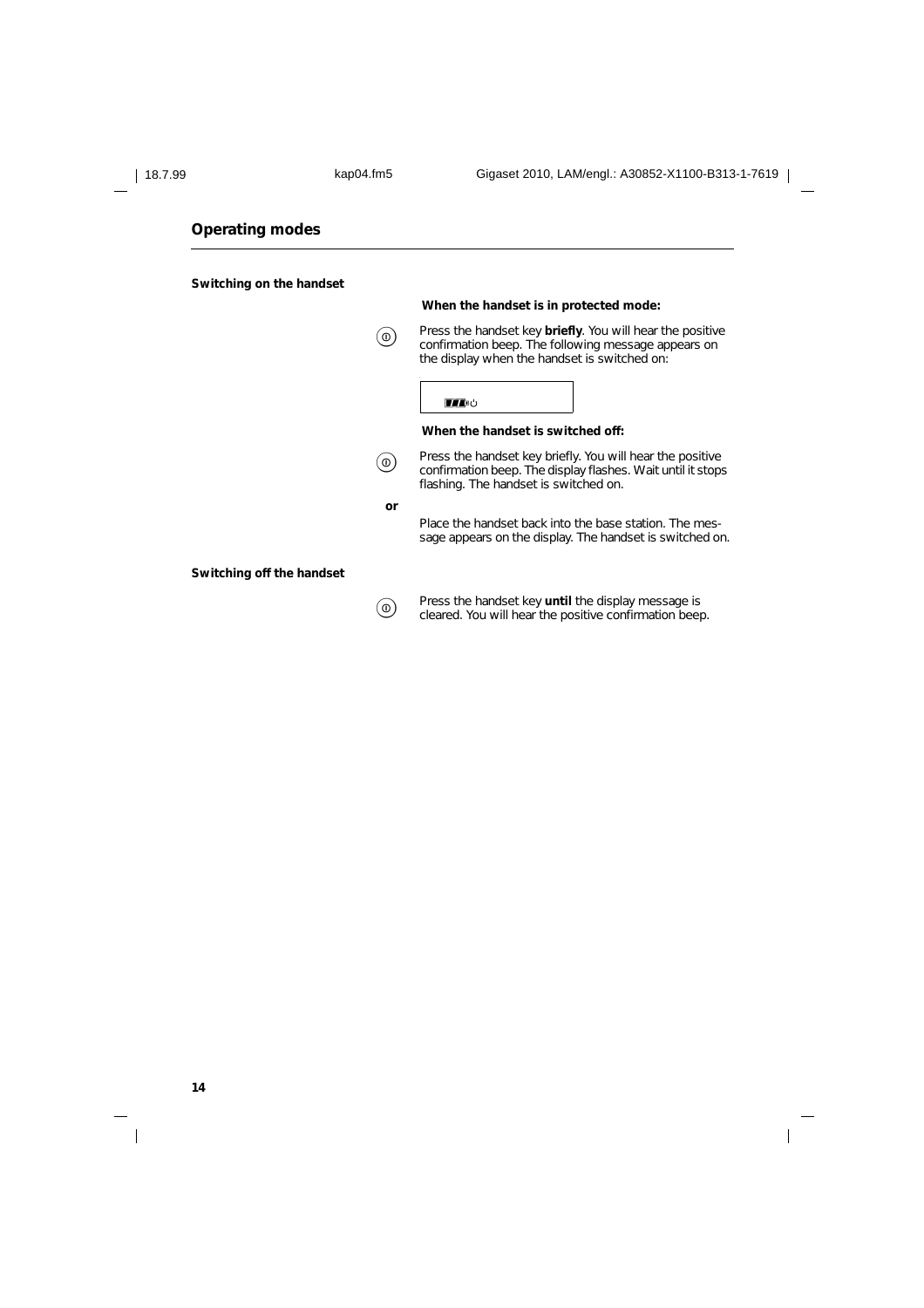$\overline{\phantom{a}}$ 

### **Operating modes**

### **Signalling method**

The PTT operates telephone connections with two different signalling methods:

● Dial pulsing (DP)

● Dual-tone multifrequency signalling (DTMF)

The factory default setting for your Gigaset 2010 Tango is DTMF.

### **Checking the signalling method of your telephone line**



Press the off-hook key. You will hear the dial tone.

**Press any digit, e.g. 2. If you still hear the same dial tone,** you must switch the signalling method to dial pulsing (DP).

### **Setting the signalling method**



 $\bigcirc$   $\uparrow$   $\uparrow$   $\uparrow$  Start the setting procedure.

**Enter the four-digit base code (factory default: "0000")**<br> $(4.8298 \times 10^{10})$ (➔ page 19).

 $\boxed{0}$   $\boxed{3}$   $\boxed{7}$   $\boxed{9}$   $\boxed{3}$   $\boxed{7}$   $\boxed{3}$  Set to DTMF. A flash time of 100 ms set.

 $\mathsf{l}$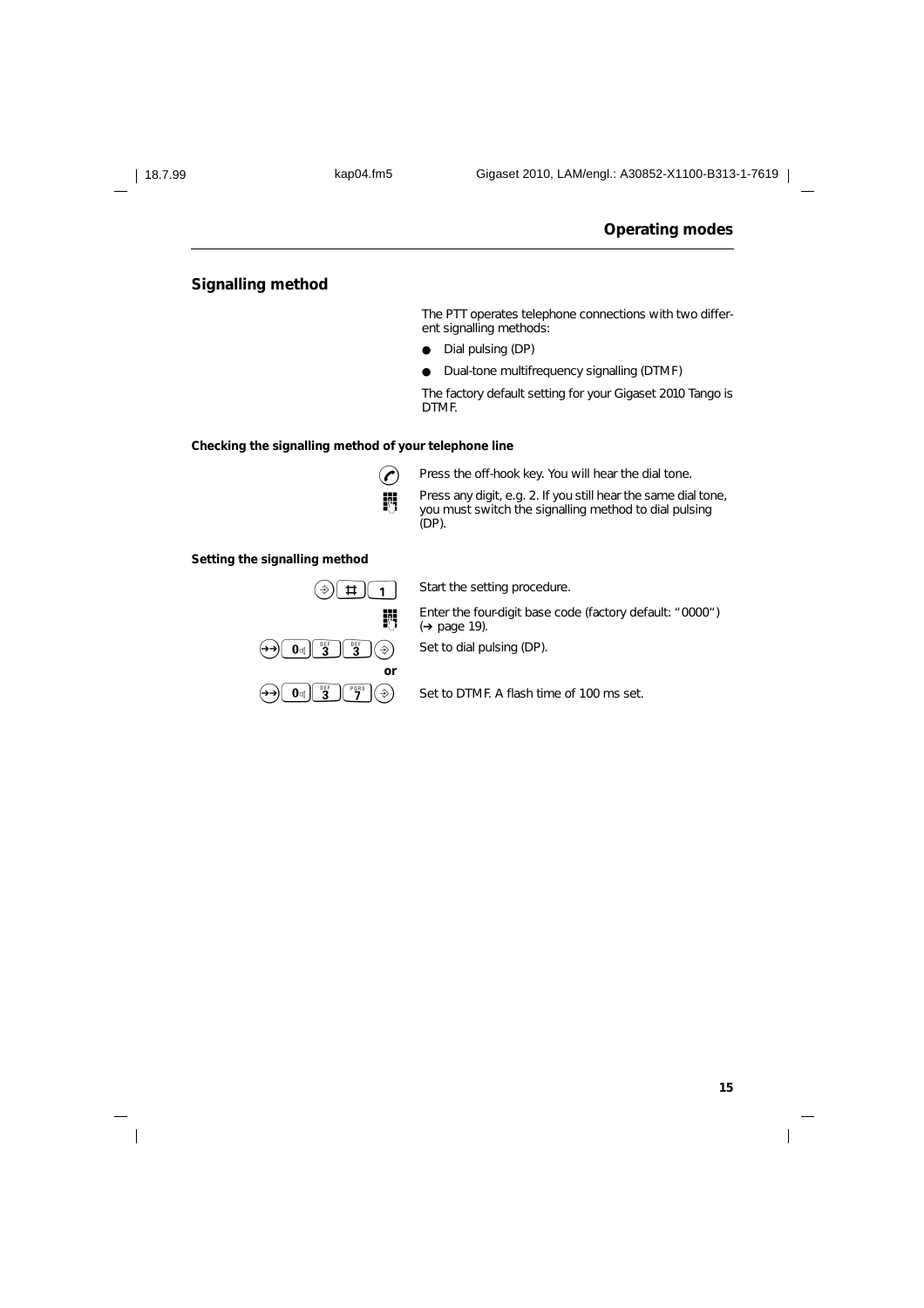### **Operating in a telephone system**

To be able to operate your Gigaset 2010 Tango in a telephone system, you must first

- 1. switch off the automatic attenuation function
- 2. check the signalling method,
- 3. enter the exchange code,
- 4. enter the pause lengths after the exchange code.

For operation behind systems, the automatic attenuation

### **Activating/deactivating the automatic attenuation function**

**or**

function must be **switched off**.  $\Theta(\mathbf{B})$   $\mathbf{\#}$   $\Gamma$  1 Start the setting procedure. **Enter the four-digit base code (factory default: "0000")**<br> $(4 \text{ page } 19)$ (➔ page 19).

 $\begin{bmatrix} \mathbf{0}_{\mathbb{Q}} \end{bmatrix} \begin{bmatrix} \mathbf{\Theta} \end{bmatrix}$  Switch off the automatic attenuation function.

 $\boxed{\mathbf{0}}$   $\boxed{\mathbf{1}}$   $\boxed{\mathbf{\hat{\diamond}}}$  Switch on the automatic attenuation function (for PSTN connection).

#### **Possible signalling method settings**

The factory default setting for the signalling method is:

DTMF/Flash 100 ms

This may have to be changed to operate the device in telephone systems or in PSTNs in some countries.



Please also consult the instructions for use supplied with your telephone system.



**or**

Enter the four-digit base code (factory default: "0000") (➔ page 19).

 $\boxed{0}$   $\boxed{3}$   $\boxed{3}$   $\boxed{3}$   $\boxed{4}$  Set dial pulsing (DP).

 $\boxed{\mathbf{0}_{\text{d}}}$   $\boxed{\mathbf{B}}$   $\boxed{\mathbf{B}}$   $\boxed{\mathbf{B}}$   $\boxed{\mathbf{A}}$  dual-tone multifrequency signalling DTMF/Flash 100 ms.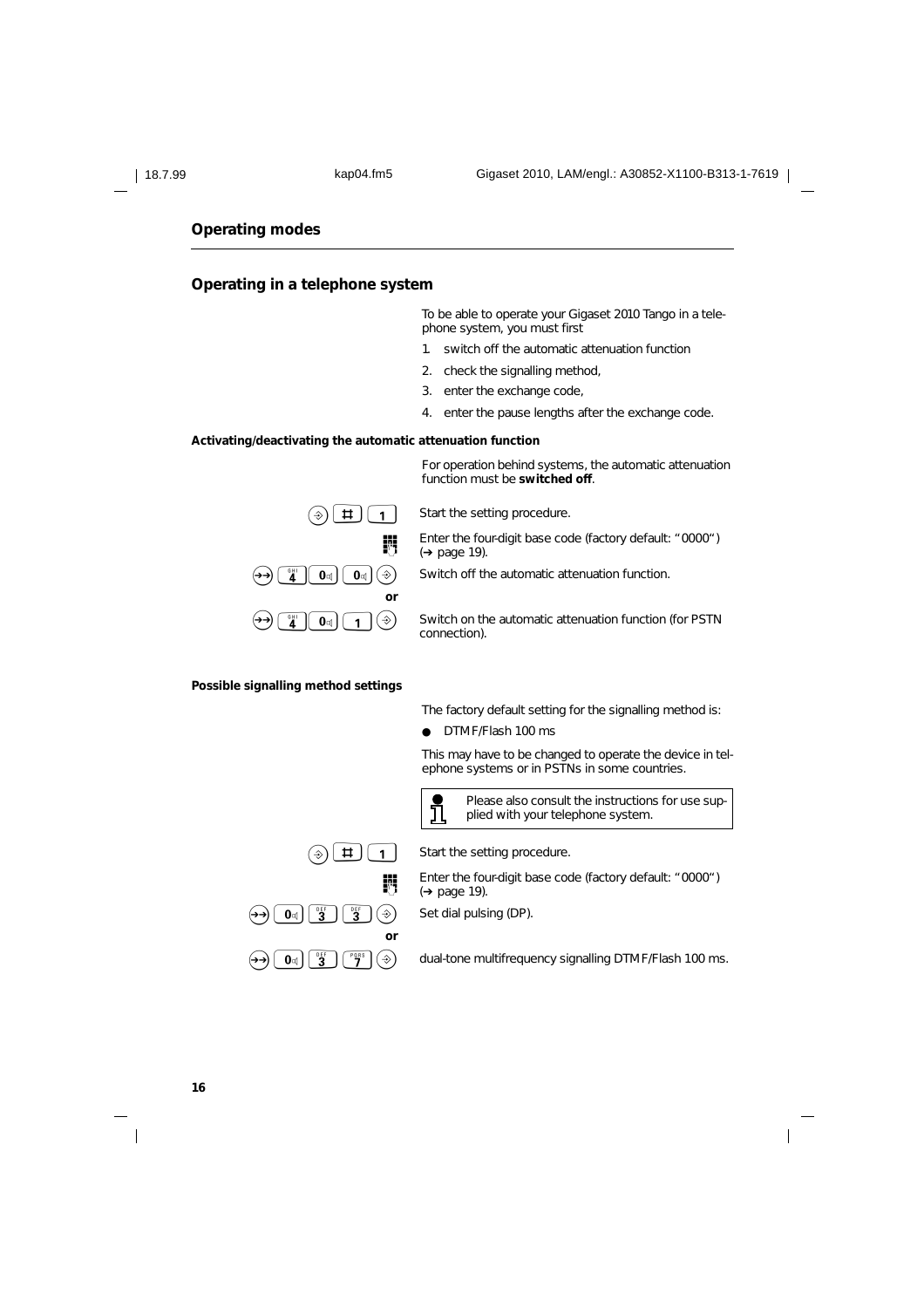#### **Setting the flash time in dual-tone multifrequency signalling (DTMF)**



### **Exchange codes**

For through connection to the public telephone network you must set:

- the exchange code
- the pause length after the exchange code (if a pause is necessary after entry of the exchange code)

If the telephone system is connected as a subsystem to a main system, you must set the:

- the exchange code
- the main system exchange code
- the pause length after the exchange code



For the pause length to be entered after the exchange code, please consult the documentation about your telephone system.

 $\overline{\phantom{a}}$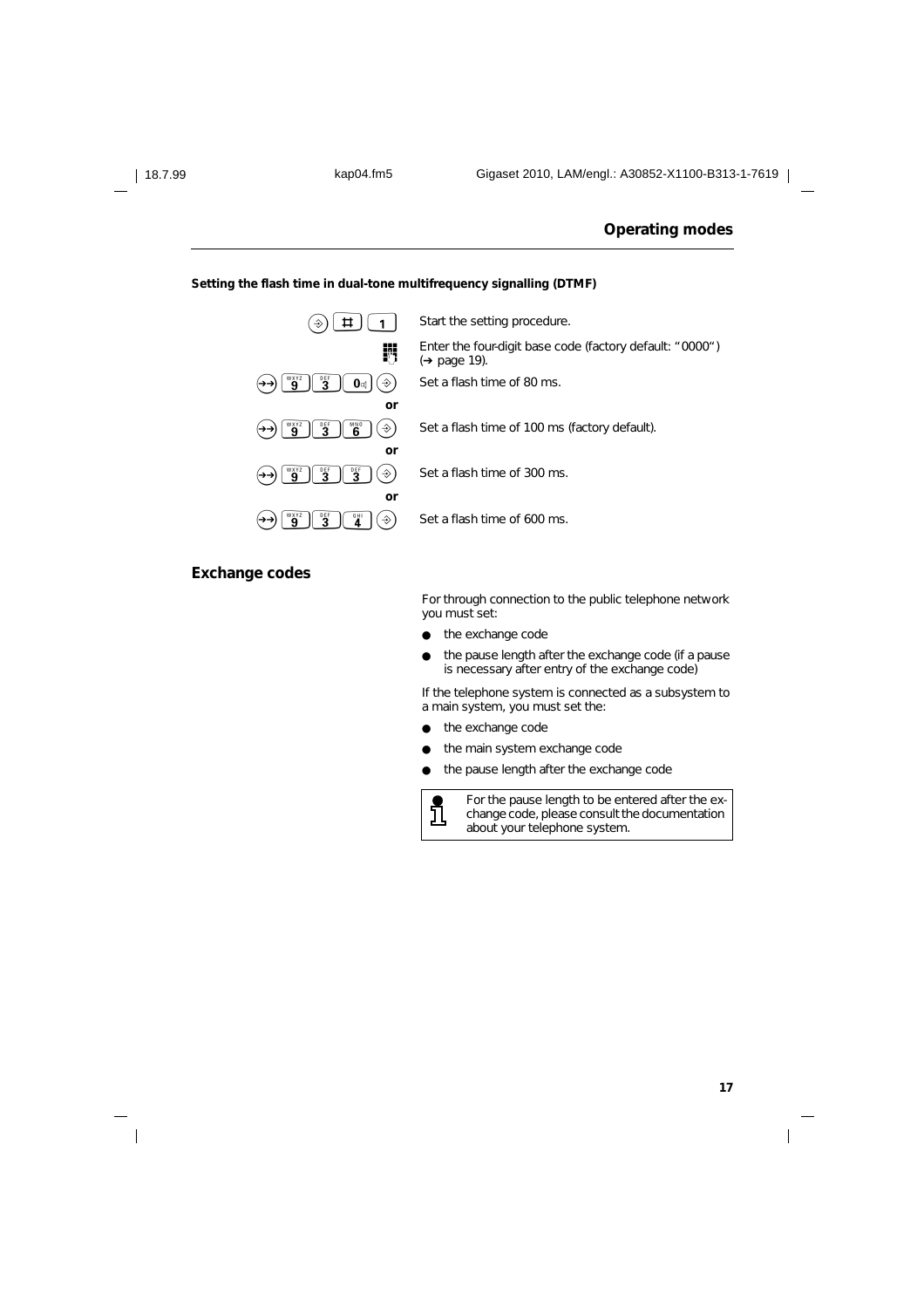#### **Entering the exchange code**



#### **Modify the pause length according to the exchange code**



#### **Deleting the exchange code**



Enter the four-digit base code (factory default: "0000") (➔ page 19).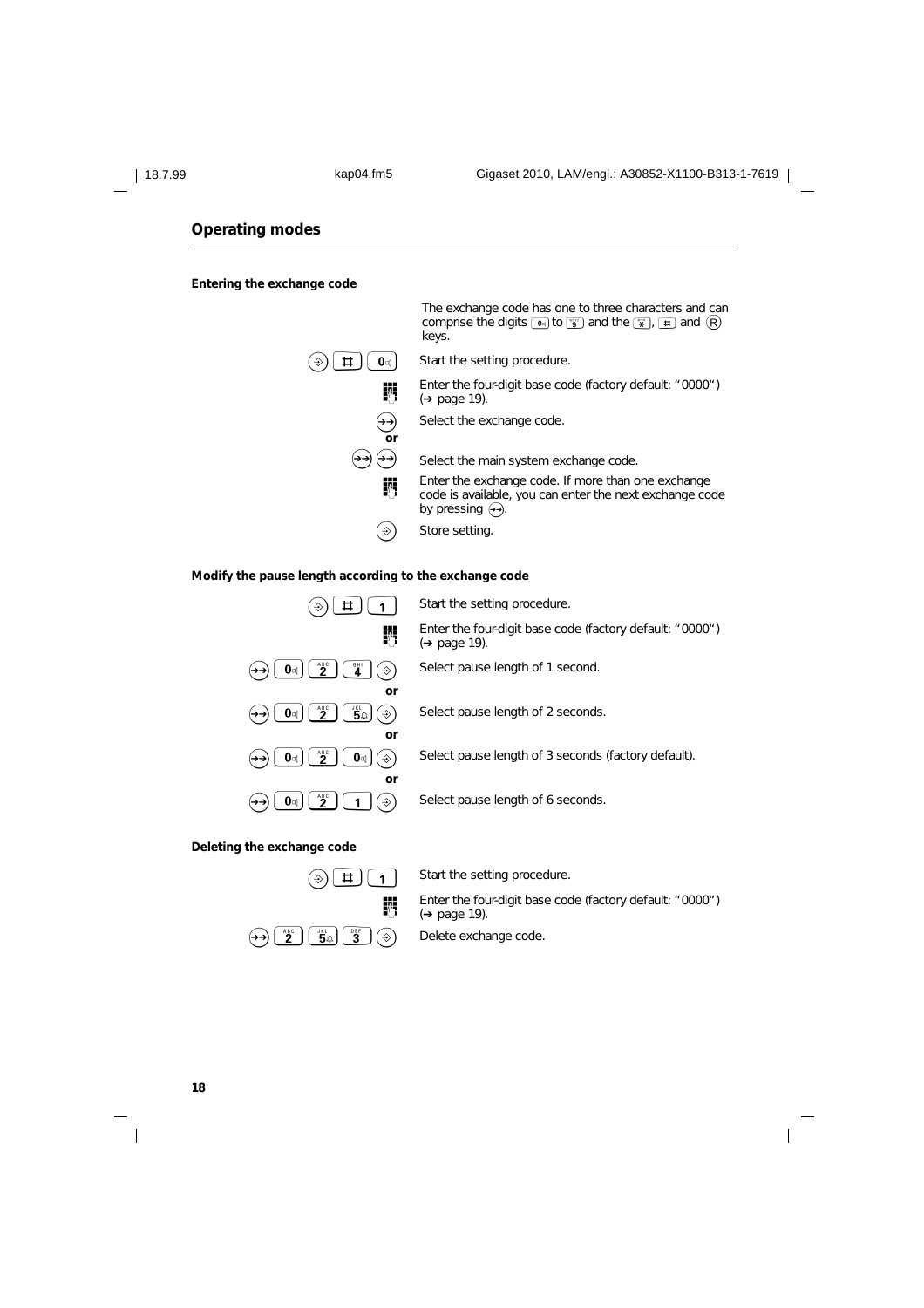#### **Changing the system code, changing the PIN**

To protect your personal settings, Gigaset 2010 Tango has two code numbers, a four-digit system code and a fourdigit handset PIN (personal identification number). The factory defaults are as follows:

- System code : **"0000"**
- Handset PIN : **"0000"**

You need to know the **system code** in order to create **basic settings** or to lock the telephone for outgoing calls. The system code can thus be described as the main code for your Gigaset 2010 Tango telephone.

The **PIN** primarily protects settings on your **handset(s)**, but it has no effect on the basic functions of the base station. For security reasons, a new system code and a new PIN should be entered.

If several handsets are operated (➔ page 48), the same system code is valid for each one.

#### **Changing the system code**



dealer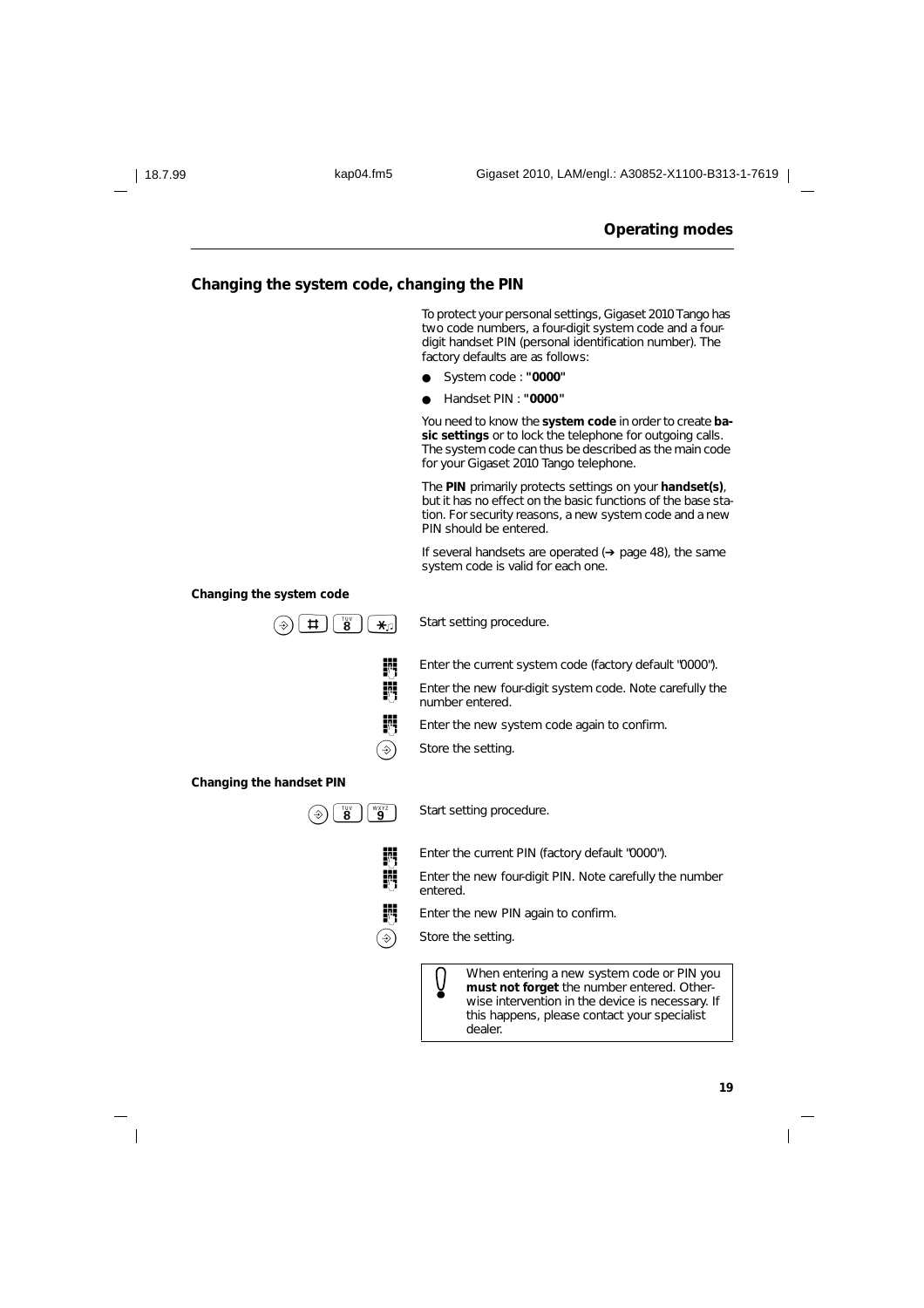### **Resetting the base station to factory defaults**

You can use this procedure to reset the following settings to factory defaults:

- Signalling method (DTMF/flash 100 ms) ➔ page 15
- Pause length following exchange code (3 seconds) → page 18
- Call allocation (collective call) ➔ page 49

The following stored data can be deleted:

● Exchange code



The stored system code (➔ page 19) is not deleted. All registered handsets remain registered.



 $\bigcirc$   $\bigcirc$   $\bigcirc$   $\bigcirc$   $\bigcirc$   $\bigcirc$   $\bigcirc$  Start setting procedure.

**Enter the four-digit system code (factory default: "0000")**<br>  $(+)$  page 19) (➔ page 19).

 $\overline{\phantom{a}}$ 

 $\Theta$   $\left(\frac{AB}{2}\right)$   $\left(\frac{BA}{2}\right)$   $\left(0\right)$   $\left(\frac{A}{2}\right)$  Reset the base station to the factory default.

**20**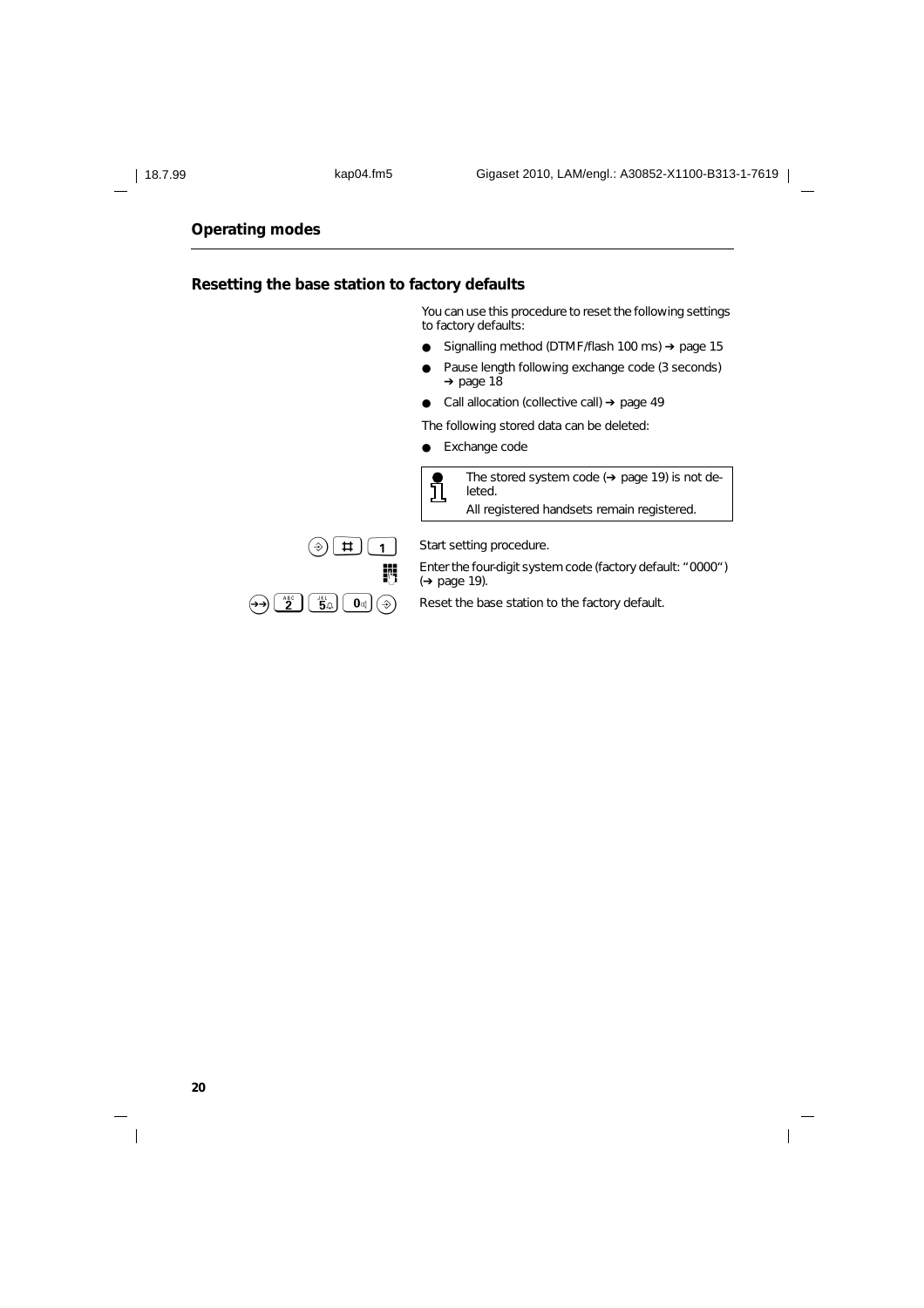### **Resetting the Gigaset 2000S Tango handset to factory defaults**

You can use this procedure to reset the following settings to factory defaults:

- Ringer volume (→ page 34)
- Ringer tone (→ page 34)
- Handset volume (→ page 35)
- Base station number ( $\rightarrow$  page 52)
- Battery warning signal (→ page 36)
- Range warning signal (→ page 36)
- Synchronization tone (→ page 36)
- Automatic call acceptance (→ page 35)
- Key confirmation tone (→ page 35)
- Positive confirmation tone (→ page 36)
- Error beep ( $\rightarrow$  page 36)

The following stored data are deleted:

- Redial (→ page 25)
- Speed dial (→ page 37)



The stored handset PIN (➔ page 19) is not deleted.



 $\left(\widehat{\mathbf{B}}\right)$   $\left(\widehat{\mathbf{B}}\right)$   $\left(\widehat{\mathbf{B}}\right)$  Start setting procedure.

You are requested to enter the PIN (factory<br>  $\overline{AB}$  default "0000") ( $\rightarrow$  page 19) default "0000") (→ page 19).

 $\circled{)}$  Confirming the PIN resets the settings to factory defaults.

 $\overline{\phantom{a}}$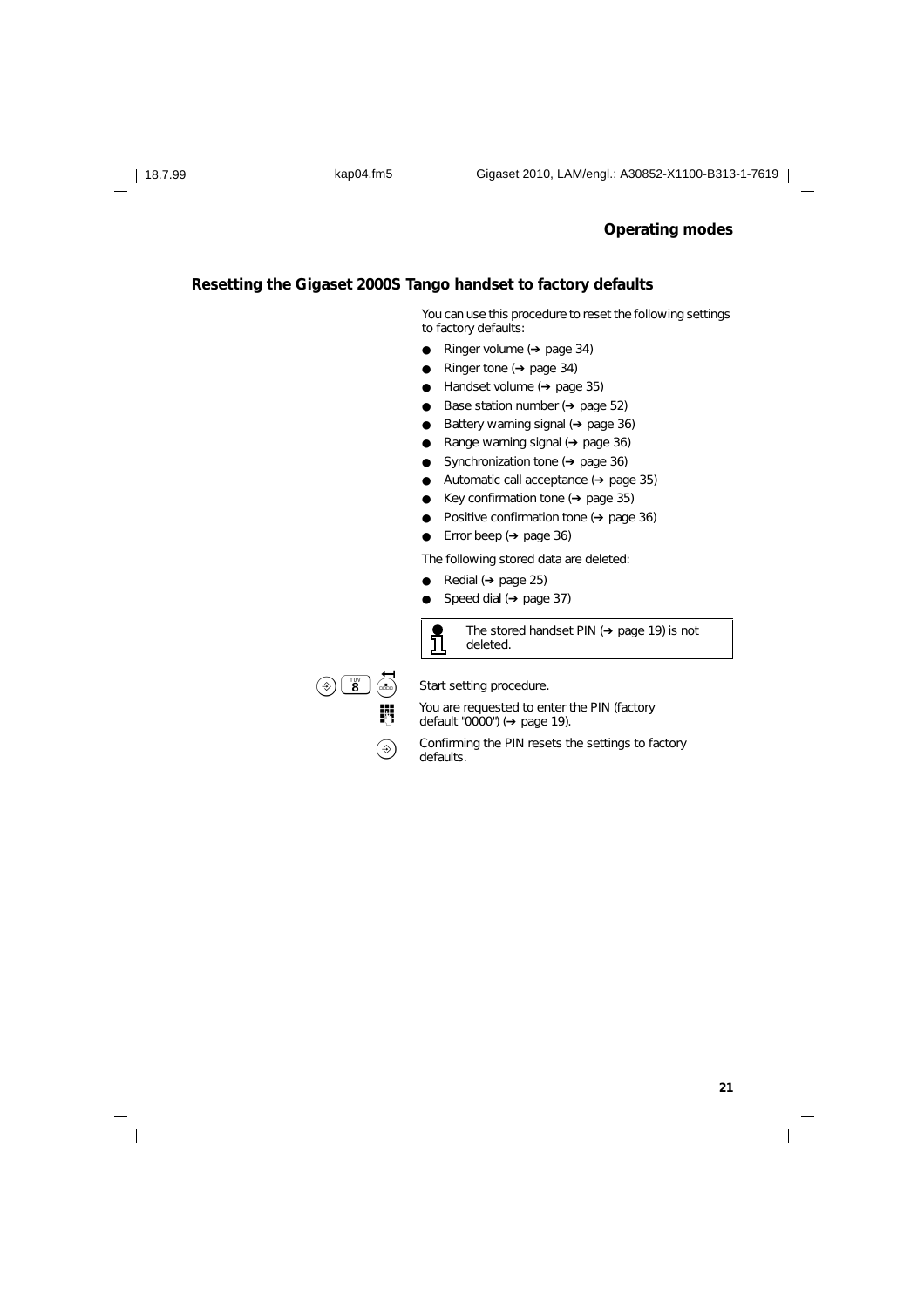**Incoming calls**

### **Incoming calls**

### **Accepting calls**

An incoming call is indicated by the ringer.

You will know that it is an **external** call when you the following message appears on your handset display:



You will know that you are receiving an **internal** call if you see the following message on your handset display (the example shows an incoming call from a second handset):



### **If the handset is in the charging unit:**

Remove the handset from the charging unit. You are connected.



The automatic acceptance of calls by removing the handset from the charging unit is an adjust-able setting (➔ page 35). If you have switched this function off, you must press the  $(\cdot)$  button when you have removed the handset from the charging unit.

#### **If the handset is not in the charging unit:**



 $\odot$  Press the off-hook key on the handset. You are connected.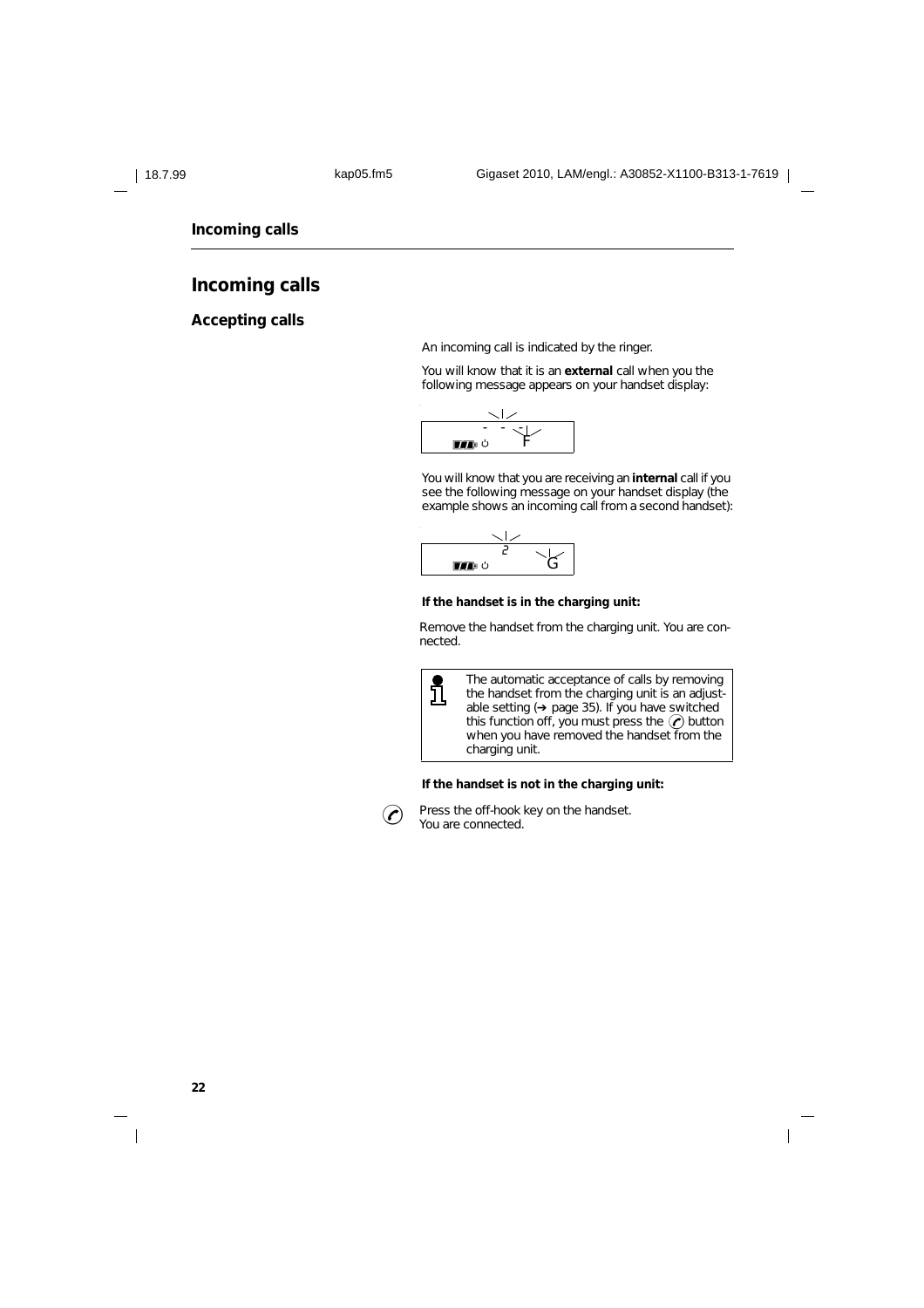#### **Incoming calls**

#### **External call-waiting during internal calls**



### **Switching off the microphone (mute function)**

It is possible to switch the microphone off during external calls. This allows you to consult other people in the room while the external party is on hold. The external party cannot hear what you are saying and will hear music.

- $\sqrt{INT}$  Press the internal key. The microphone is switched off. Hold consultation with people in the room. The external party will hear music.
	- $\widehat{R}$  Switch the microphone back on. You are reconnected with the external party.

 $\overline{\phantom{a}}$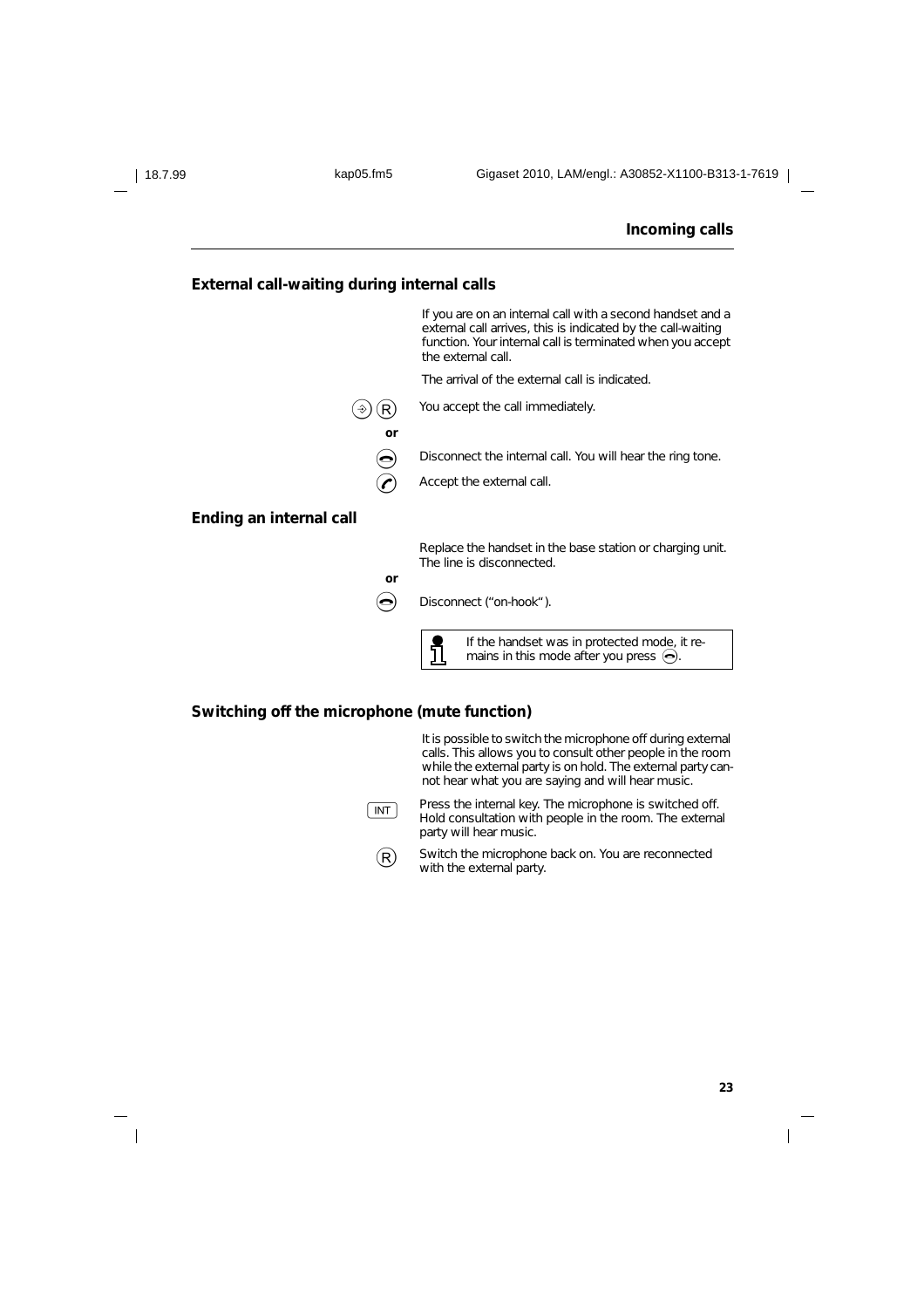### **External outgoing calls**

### **External outgoing calls**

### **Calling external subscribers**



 $\left(\bigwedge\right)$  Press the off-hook key. You will hear the dial tone.



You will hear the ring tone.

**Dialling with call number checking (en-bloc dialling)**

En-bloc dialling allows you to check the external call number entered before it is dialled and correct it, if necessary, using the  $\ddot{\oplus}$  key before the line is seized.



The maximum length of call numbers that you can enter is 22 digits.



**Enter the desired call number. The number you have**<br> **Entered is chourn on the display of the state** entered is shown on the display, e.g.:





 $\widehat{q_{\text{amp}}}$  You can correct the number entered using the  $\bar{q}$  key.

 $\odot$  Press the off-hook key within 30 seconds to seize the line. The call number is dialled. You will then hear the ring tone.

(e) You can also leave the dialling mode without dialling by pressing the on-hook key.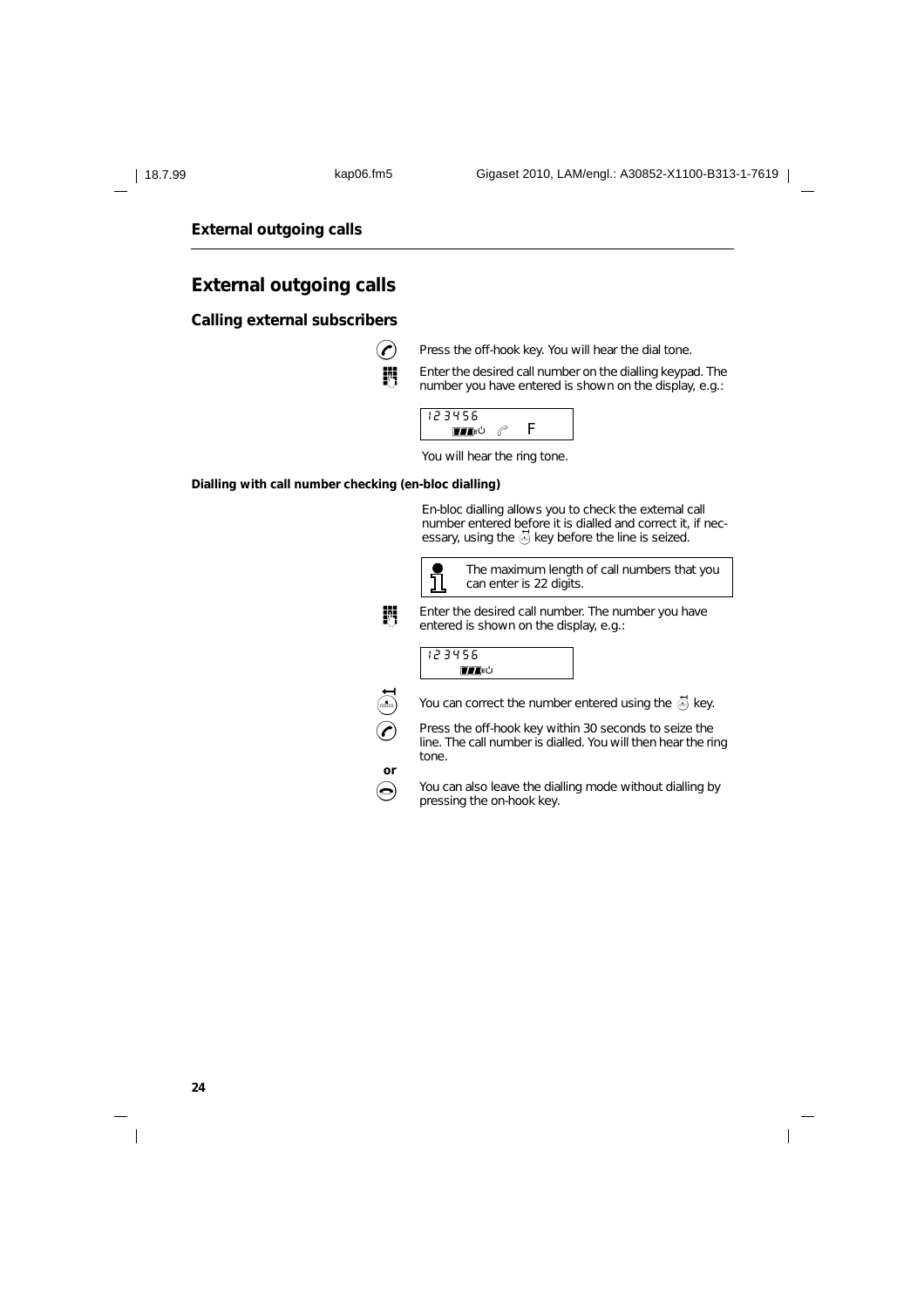# **External outgoing calls Manually inserting a pause** If you repeatedly get the busy symbol following automatic dialling from the telephone directory, e.g. after the country code, you can enter a pause (three seconds), e.g. between the exchange or country code and the call number: **Pi**  $\Theta$  **P** Press the  $\Theta$  key. "P" is shown on the display. 0043P123456  $\blacksquare$ <sup>b</sup>  $\mathscr{C}$  **F No answer or line busy** Replace the handset in the base station or charging unit. The call is disconnected. **or a** Disconnect call ("on-hook"). L You can use the redial function to repeat this call.

### **Redial**

**Repeating the last number dialled**



 $\odot$  Press the off-hook key. You will hear the dial tone.

 $\leftrightarrow$  The last number dialled will be redialled. You will hear the ring tone.

**Redialling one of the last five numbers selected**

Your Gigaset 2010 Tango memorises the last five numbers dialled. You can dial these five numbers without having to re-enter them or you can correct them with the  $\ddot{\oplus}$  key.

 $\leftrightarrow$  Keep pressing the key until the required number appears on the display of the mobile unit.



 $\left(\bigwedge\right)$  The number is dialled. Ringing tone is then heard.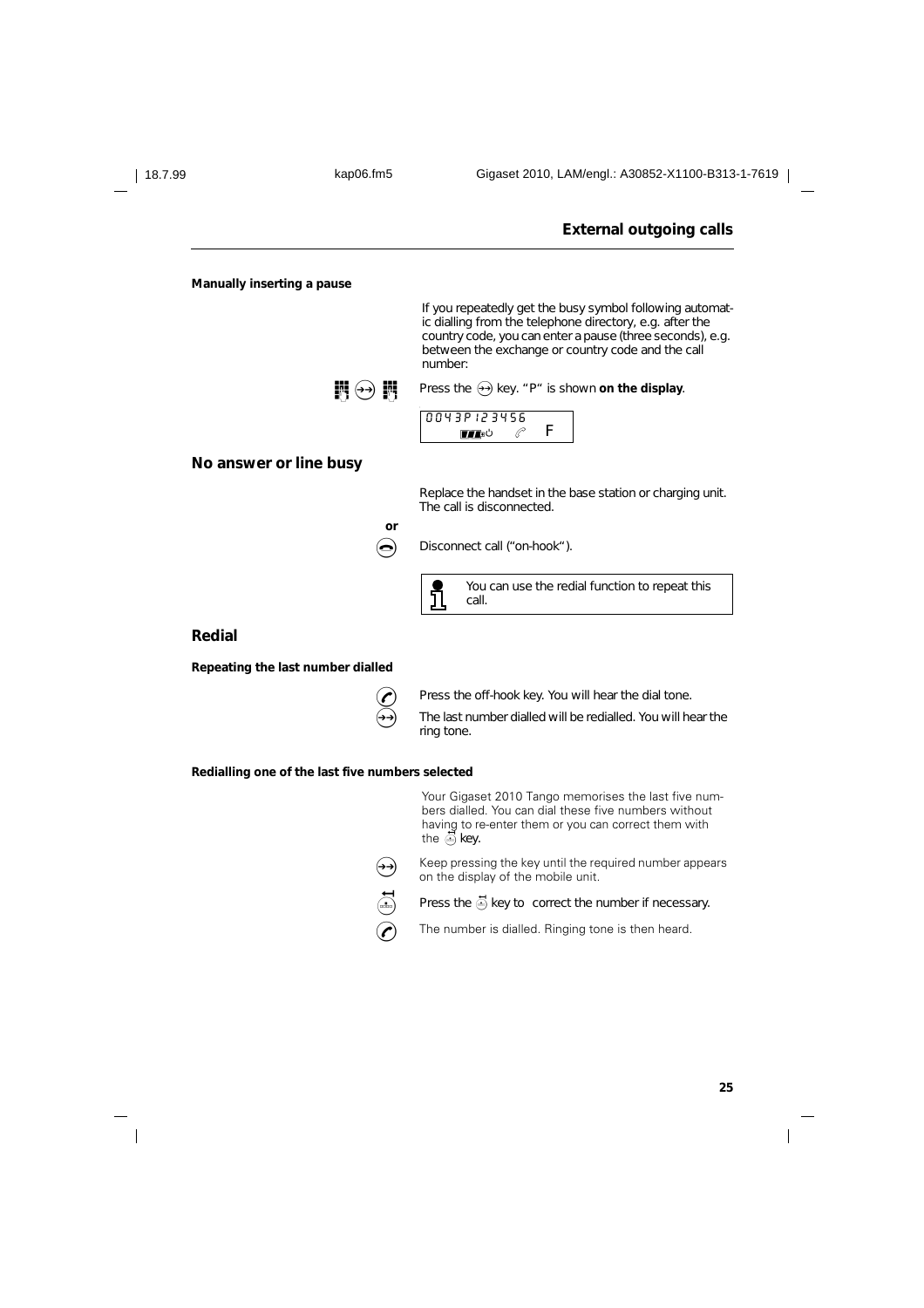### **External outgoing calls**

### **Dialling speed dial numbers**

You can dial a call number by pressing the digit key used to store the number (➔ page 37).  $\odot$  Press off-hook key. You will hear the dial tone. Press speed dial key and enter speed dial number (0 to 9) of the desired number. **or**  $\bigoplus$  Press the speed dial key until the desired memory position and call number appear. e.g.: tion and call number appear, e.g.: **and** 4 123456  $\mathbf{m}$   $\mathbf{v}$   $\mathbf{r}$ 

**Enter displayed digit (e.g. 4) to transmit the call number.** 

#### **Dialling with speed dial numbers and number check**

**or and or**

 $\overline{\bigoplus_{n=0}^{\infty}}$  Press the speed dial key and enter the speed dial code (0 to 9) for the required number.

If necessary, press speed dial key to delete last digit.

<sup>Q</sup> If you are not sure of the speed dial code for the required number: keep pressing the speed dial key until both numbers appear on the display.



 $\Theta$  If the number has been selected incorrectly, press this key. The selection is cancelled. Repeat the process.



If you press a digit key on which no speed dial number is stored, you hear error tone.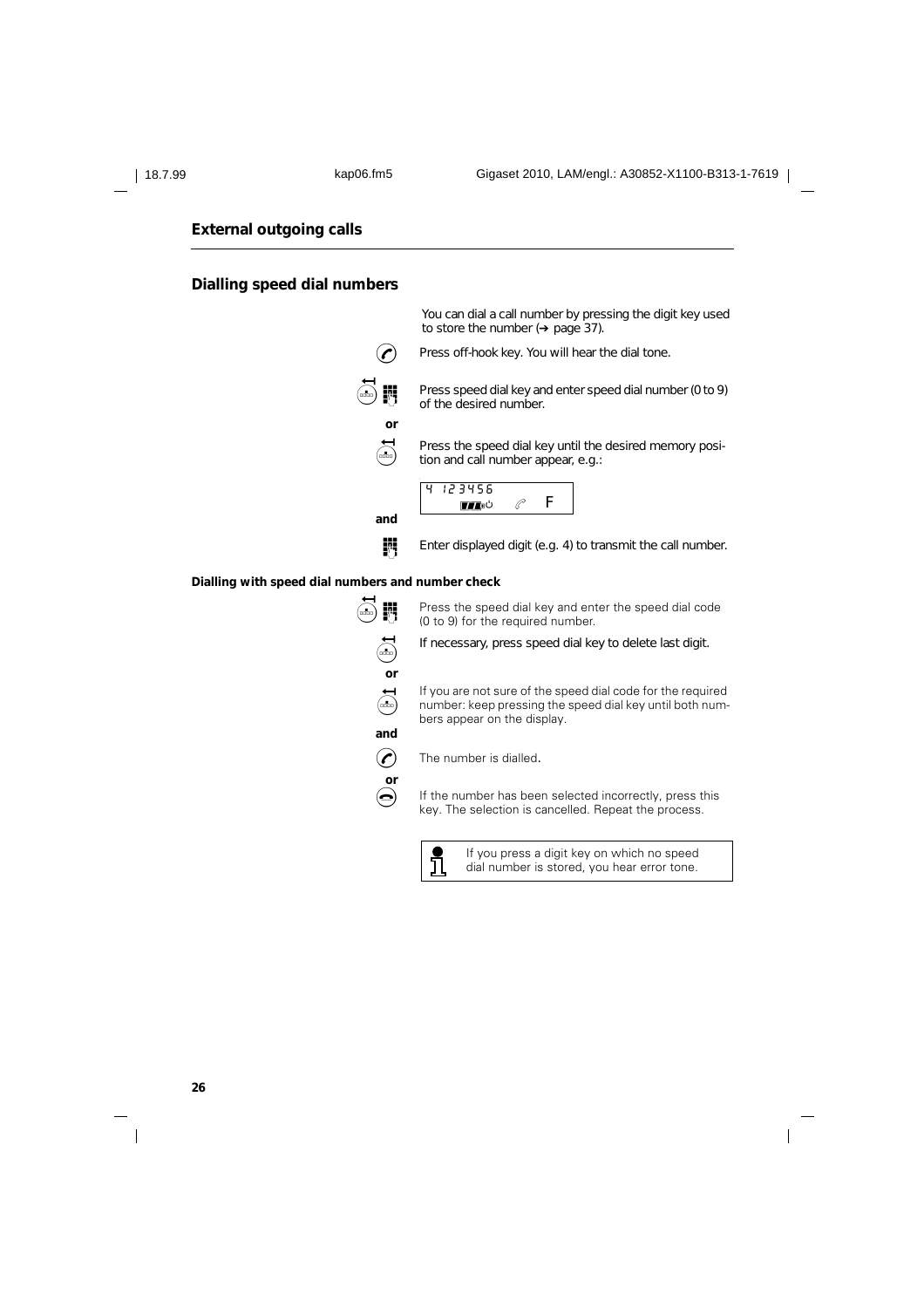|  | Device control using dual-tone multifrequency signalling (DTMF)                                                                                                                                                                                              |
|--|--------------------------------------------------------------------------------------------------------------------------------------------------------------------------------------------------------------------------------------------------------------|
|  | If your telephone is connected to a line with dial pulsing<br>(DP), you can switch to dual-tone multifrequency signal-<br>ling (DTMF) once the connection has been set up.                                                                                   |
|  | <b>Precondition:</b> an external connection exists.                                                                                                                                                                                                          |
|  | Select and confirm. The symbol $\Box$ appears in the display.                                                                                                                                                                                                |
|  | When you have switched to DTMF, you can<br>switch between the two signalling methods<br>during the connection using the $(R)$ signal key.<br>When the line is disconnected, the telephone<br>will automatically return to the original signalling<br>method. |
|  | Any digits or symbols that you enter after<br>switching signalling methods are not stored in<br>the memory for redialling.                                                                                                                                   |

If the handset has been locked for external calls<br>(→ page 45) and a DSS number is stored (→ page 45), it is possible to dial this direct number despite the lock.



**Press any key on the handset. The direct number is** dialled.



### **Ending a call**

 $\overline{\phantom{a}}$ 

Replace the handset in the loading unit. The line is disconnected.



 $\odot$  Disconnect (on-hook key).

 $\overline{\phantom{a}}$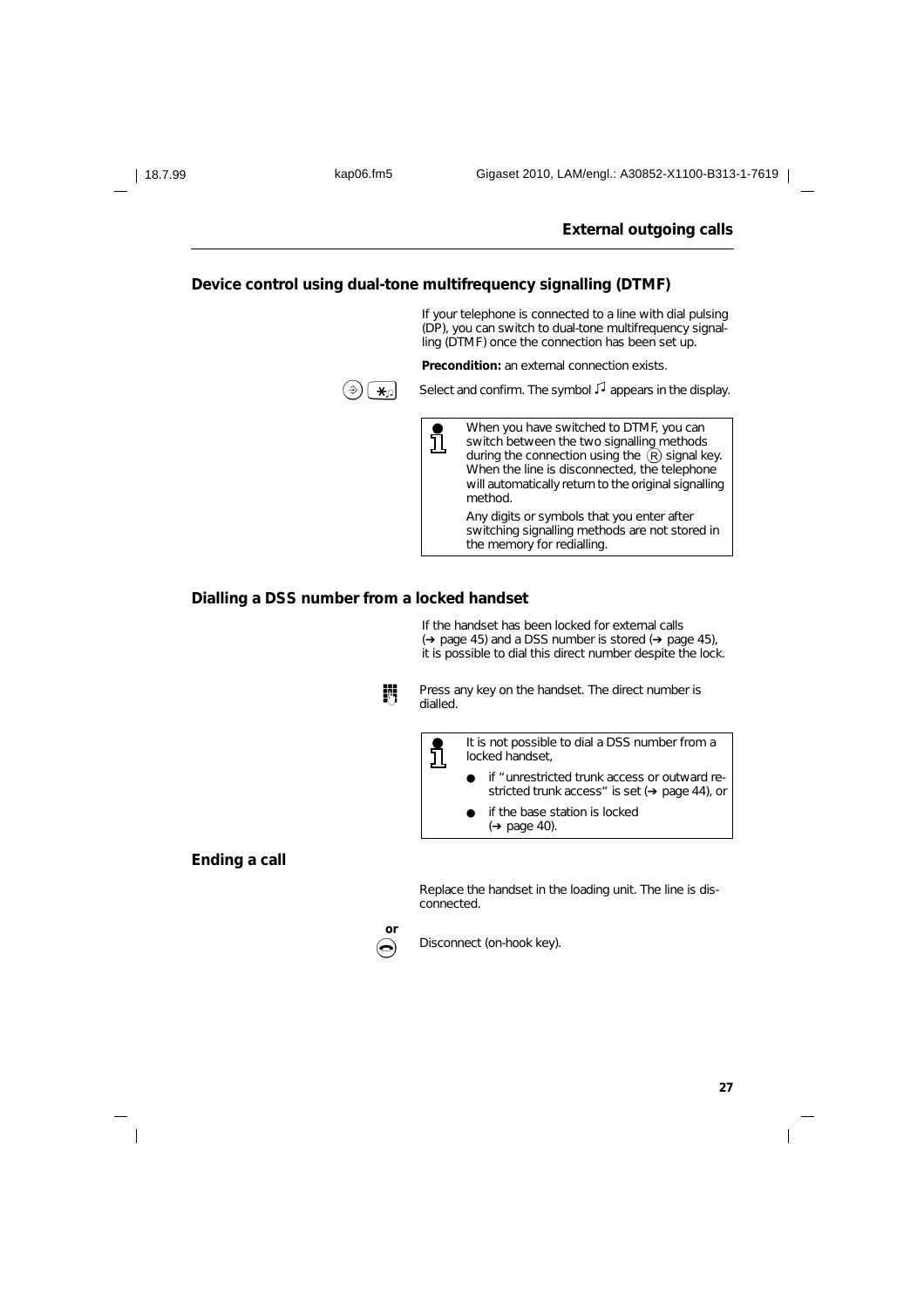### **Collective ringing and internal calls**

### **Collective ringing and internal calls**

#### **Making collective calls to all handsets from the base station**

It can be useful to make a collective call from the base station, for example, to locate mislaid handsets. It is not possible to make internal calls during a collective call from the base station.



Press the paging key on the base station. All accessible handsets will be called for approximately 30 seconds.

#### **End call**



Press the paging key on the base station.

 $\bigodot$  Disconnect the line by pressing the on-hook key on the bandest handset.

#### **Making collective calls from one handset to all other handsets**

If your phone has several handsets, it is possible to make a collective call from each handset to all of the other accessible handsets. The first internal party who accepts the call is connected to you. You can also use this function to locate missing handsets.



 $\boxed{\text{INT}}$  Press keys. You will hear the internal ring tone. All accessible handsets will be called.

#### **Making internal calls**



If your telephone has more than one handset (➔ page 48), you can call the other handsets free of charge.

 $\boxed{\overline{\text{INT}}}$  Press the internal key. Enter the number of the handset you wish to call (1 to 6). You will hear the internal ring tone. The handset you dialled is being called.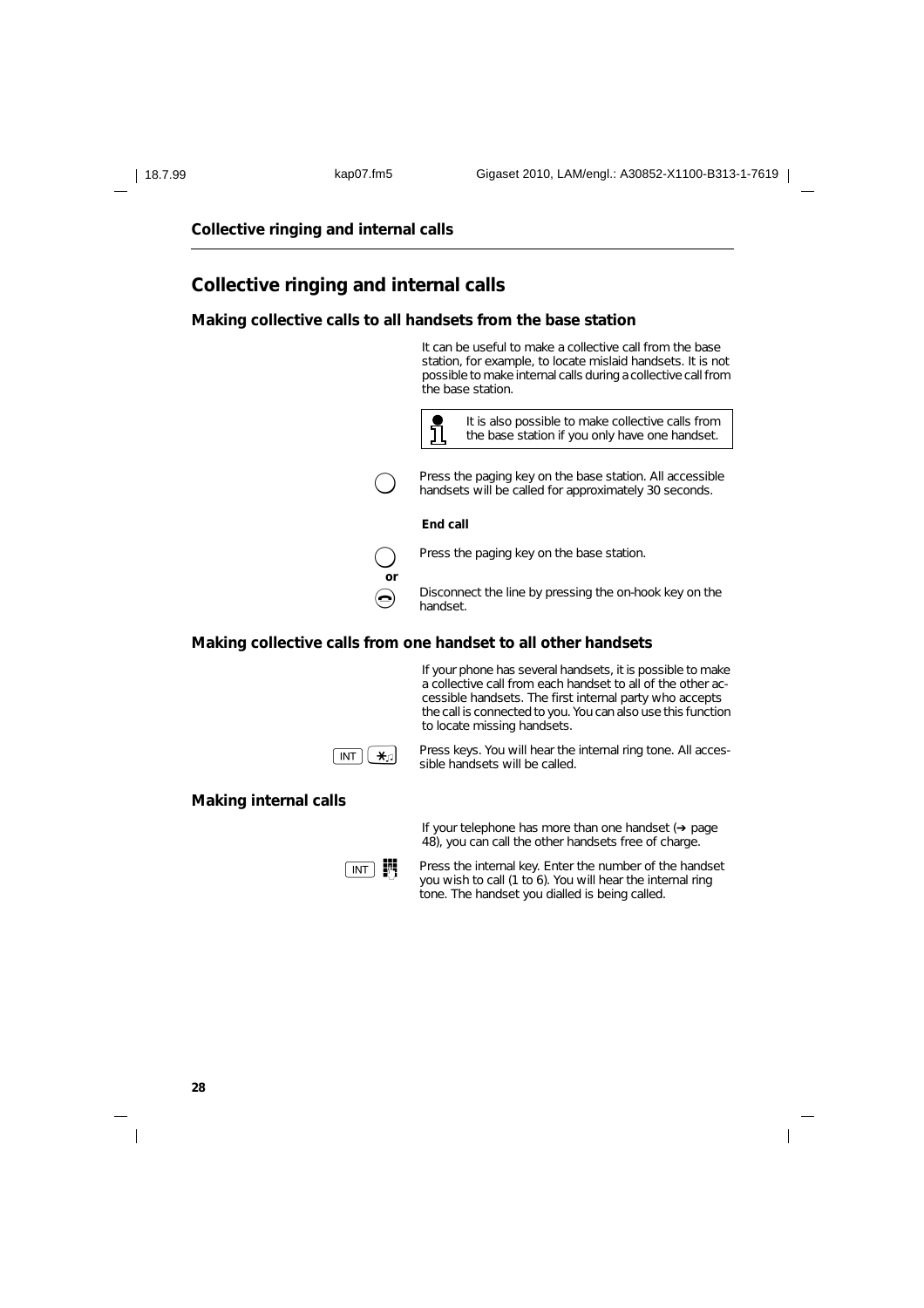18.7.99 kap07.fm5 Gigaset 2010, LAM/engl.: A30852-X1100-B313-1-7619



 $\overline{\phantom{a}}$ 

**29**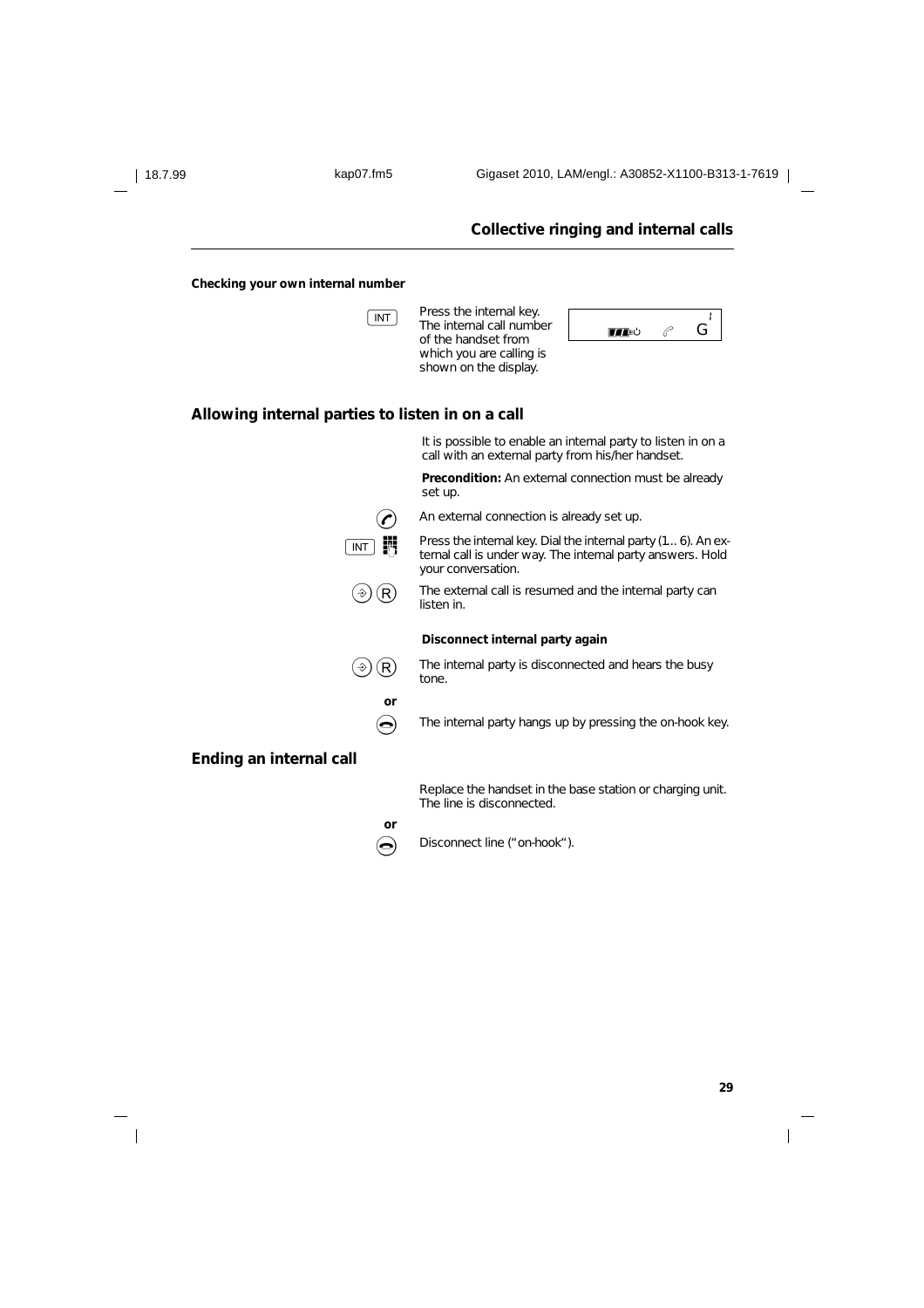**Internal consultation calls and transferring calls**

### **Internal consultation calls and transferring calls**

During a external call it is possible to:

- hold a consultation call with an internal party,
- transfer the external call to the internal party.



#### **Consultation calls**

**When more than one handsets are in operation**



**When a telephone system is in operation**

You can make a consultation call to a party in your telephone system during an external call. Please check the operating instructions for the telephone system.

#### **End consultation/continue external call**

 $\left(\mathsf{R}\right)$  Set up a consultation call. You will hear the dial tone. The external call is held.



 $\widehat{R}$  End the internal consultation call. You will be reconnected with the external party.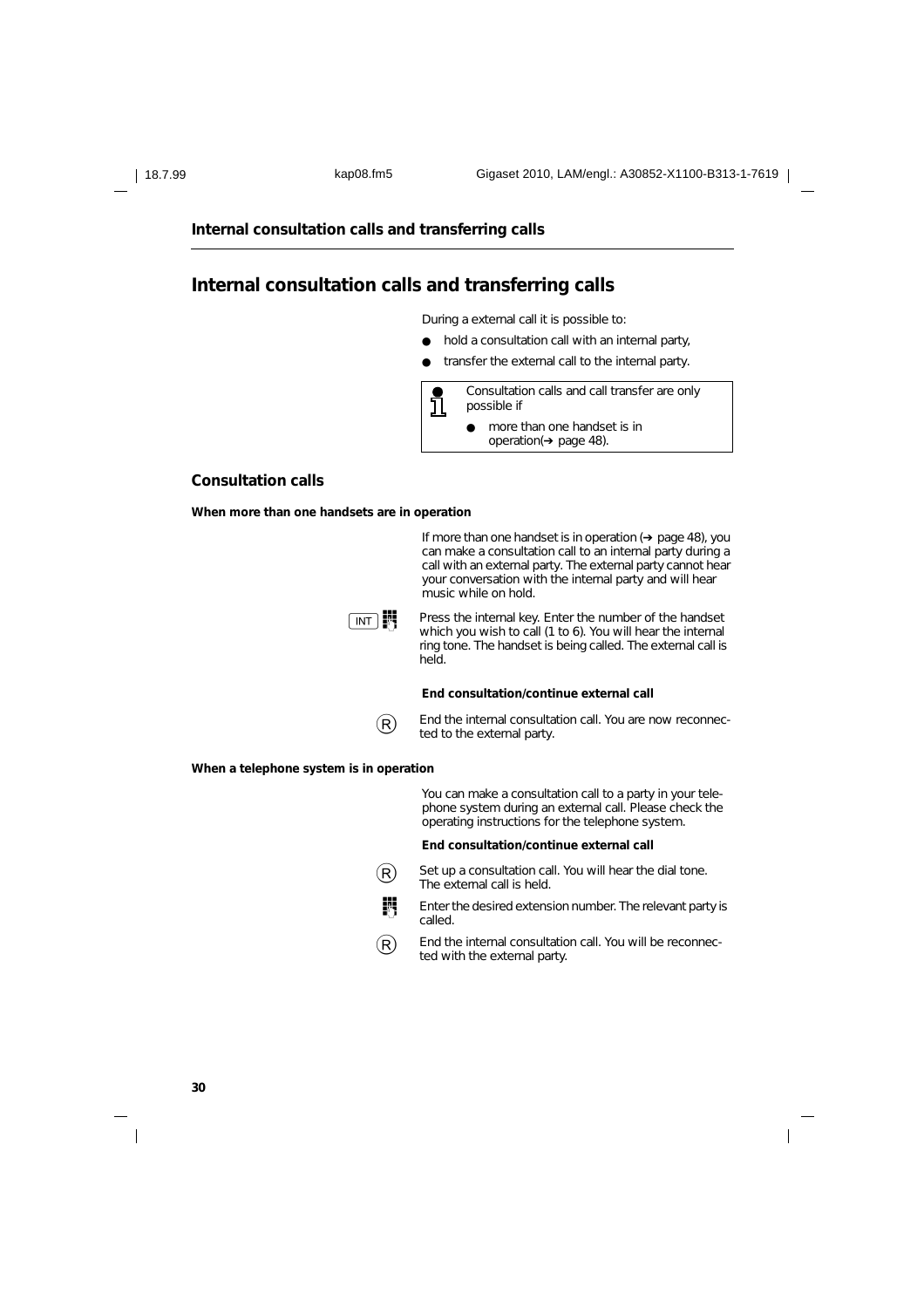#### **Internal consultation calls and transferring calls**

### **Transferring calls**

**When more than one handsets are in operation**



**When a telephone system is in operation**

If a telephone system is in operation, you can transfer an external call to another internal party. Please check the operating instructions for the telephone system.

 $\widehat{R}$  Setup a consultation call. You will hear the dial tone. The external call is held.

**Fig.** Enter the desired extension number. The party in question is called.

Wait until the party answers and inform him/her about the external call you are about to transfer.

 $\bigodot$  Transfer the external call by pressing the on-hook key.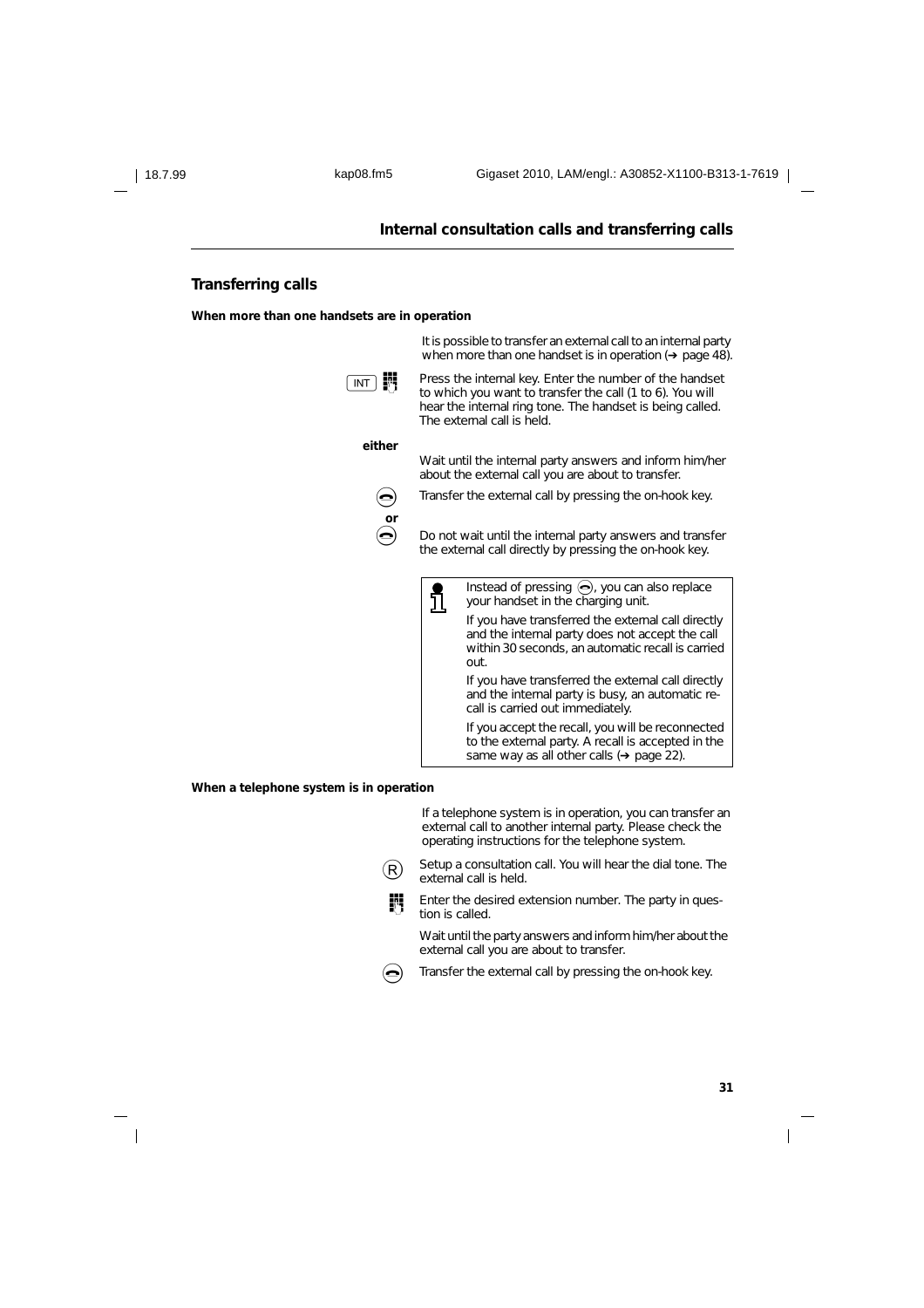| 18 7 QQ |  |
|---------|--|

### **Base station settings**

### **Base station settings**

You can program your Gigaset 2010 Tango to suit your own individual requirements. The settings are made from a registered handset.

### **Switching the base station ringer off and setting the ringer volume**

It is possible to define whether the ringers should be signalled on the base station or only on the handset. You can set the ringer volume for the ringer on the base station.

There are seven volume levels available:

| level 0                        | Switch off base station ringer.<br>Calls will only be signalled on the<br>handset. |
|--------------------------------|------------------------------------------------------------------------------------|
| Level 1 $\dots$ Level 6 $\,$ = | Ringer volume low  loud                                                            |

The factory default is level 6 (loud).



 $5<sub>5</sub>$  $\rightarrow$  fnb

It is also possible to set the ringer volume on the handset (➔ page 34).



 $\circled{+}$   $\overline{+}$   $\overline{+}$   $\overline{+}$   $\overline{+}$   $\overline{+}$   $\overline{+}$  Start setting procedure. The ringer setting is sounded. The set volume is indicated on the display:



(Example: ringer volume 6 is set)

 $\overline{\phantom{a}}$ 



**Press the digit for the desired volume (1 to 6) or 0 to** switch the ringer off and store setting.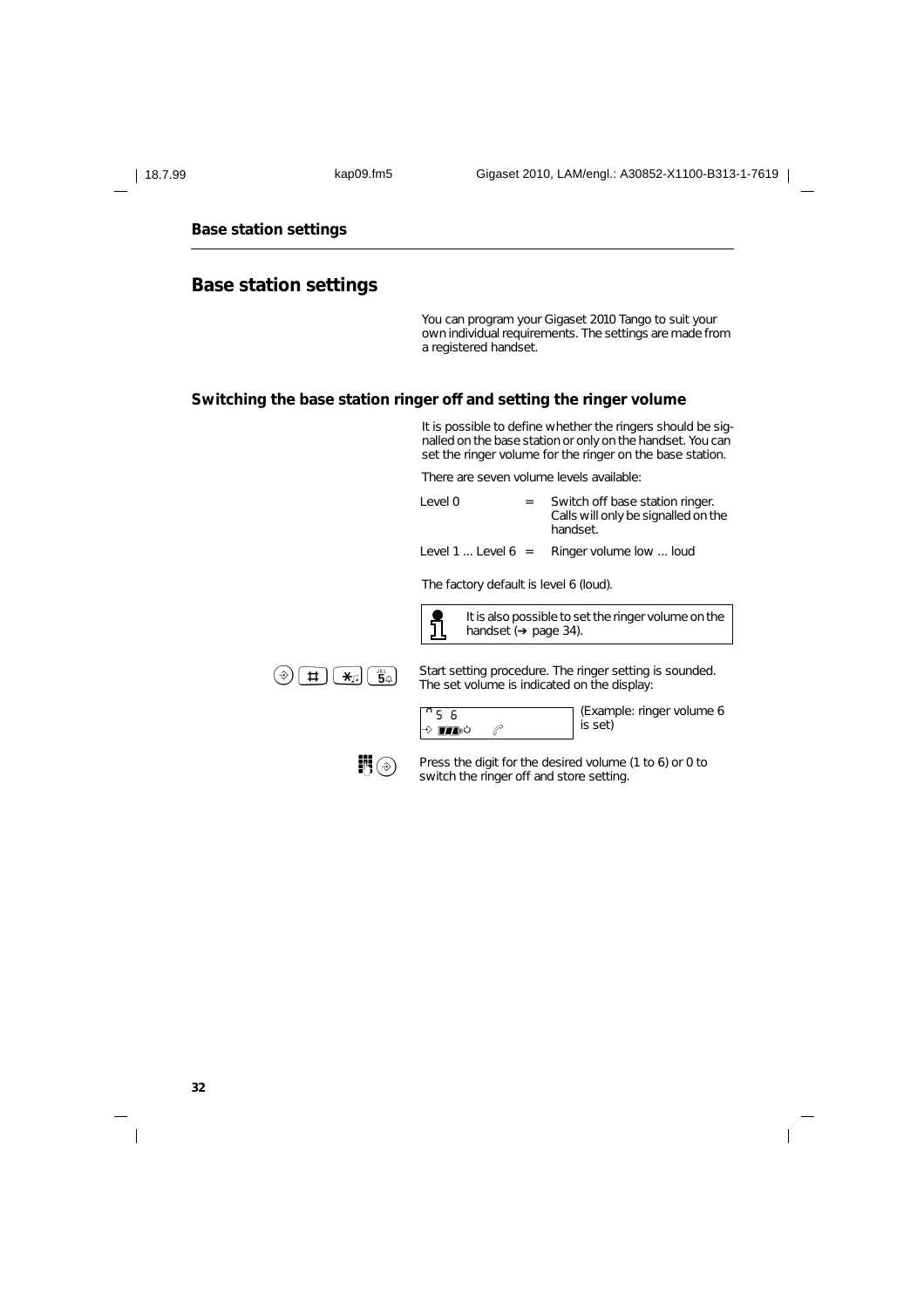#### **Base station settings**

### **Setting the base station ringer tone**

It is possible to define the tone used to signal calls at the base station. You can choose from a range of six tones. The factory default is level 1.



**Enter the applicable digit for the required ringer tone**  $(1 to 6)$  and save.

### **Switching music-on-hold on/off**

If you are connected to an external user and are holding an internal consultation or have activated the muting function, the external party will hear music during this time. The music is switched ON in the factory setting.



**Enter the four-digit system code (factory default "0000")** (➔ page 19).

<sup>O</sup> 4 1 Start the setting procedure. The current setting is displayed:

 $4! \cdot 1 =$  switched on,  $4! \cdot 0 =$  switched off.

 $\widehat{A}$  Switch on music-on-hold (factory setting).



 $\boxed{\mathbf{0}}$   $\odot$  Switch off music-on-hold.

**33**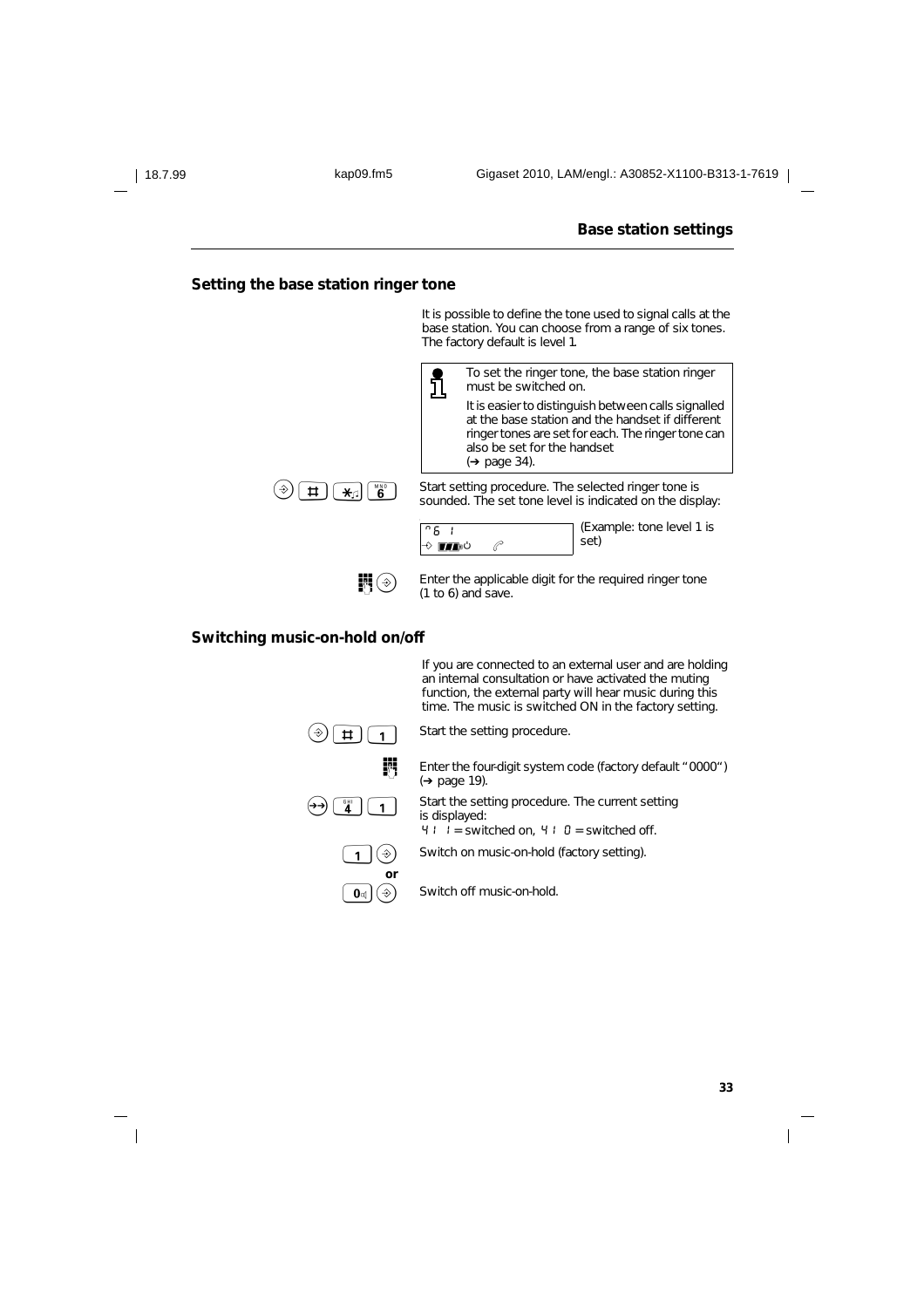| 18.7.99                 | kap10.fm5                                 | Gigaset 2010, LAM/engl.: A30852-X1100-B313-1-7619                                                                                            |
|-------------------------|-------------------------------------------|----------------------------------------------------------------------------------------------------------------------------------------------|
| <b>Handset settings</b> |                                           |                                                                                                                                              |
| <b>Handset settings</b> |                                           |                                                                                                                                              |
|                         |                                           | You can program your handset to suit your own individual<br>requirements. All settings are made directly on the hand-<br>set.                |
|                         | Setting the ringer volume                 |                                                                                                                                              |
|                         |                                           | You can set the ringer volume in the handset on 6 levels.<br>These range from level $1 =$ low to level $6 =$ high (factory<br>default).      |
|                         |                                           | You can also set the volume of the base<br><u>រី</u><br>station ringer ( $\rightarrow$ page 32).                                             |
|                         | '5ี่≏ )<br>$\hat{\rightarrow}$            | Start setting procedure. The selected ringer volume is<br>sounded. The set ringer level is indicated on the display:                         |
|                         |                                           | (Example: ringer level 6 is<br>5 6<br>set)<br>+े ∎∎∌o                                                                                        |
|                         | 騪<br>$(\hat{\mathcal{F}})$                | Enter the applicable digit for the required ringer volume<br>$(1 to 6)$ and save.                                                            |
|                         | Setting the ringer tone                   |                                                                                                                                              |
|                         |                                           | You can set the ringer tone on your handset to one of 6<br>levels. The factory default is level 1.                                           |
|                         |                                           | If several handsets are being operated in one<br>ĭ<br>room, it is easier to distinguish their ringers if<br>they are set to different tones. |
|                         | $\overline{\mathbf{6}}^{\text{NNO}}$<br>⊕ | Start setting procedure. The selected ringer tone is<br>sounded. The set tone level is indicated on the display:                             |
|                         |                                           | (Example: tone level 1 is<br>6<br>- 1<br>set)<br>+ pre                                                                                       |
|                         | $\mathbb{H} \circledcirc$                 | Enter the applicable digit for the required ringer tone<br>$(1 to 6)$ and save.                                                              |

 $\mathsf I$ 

**34**

 $\frac{1}{\sqrt{2}}$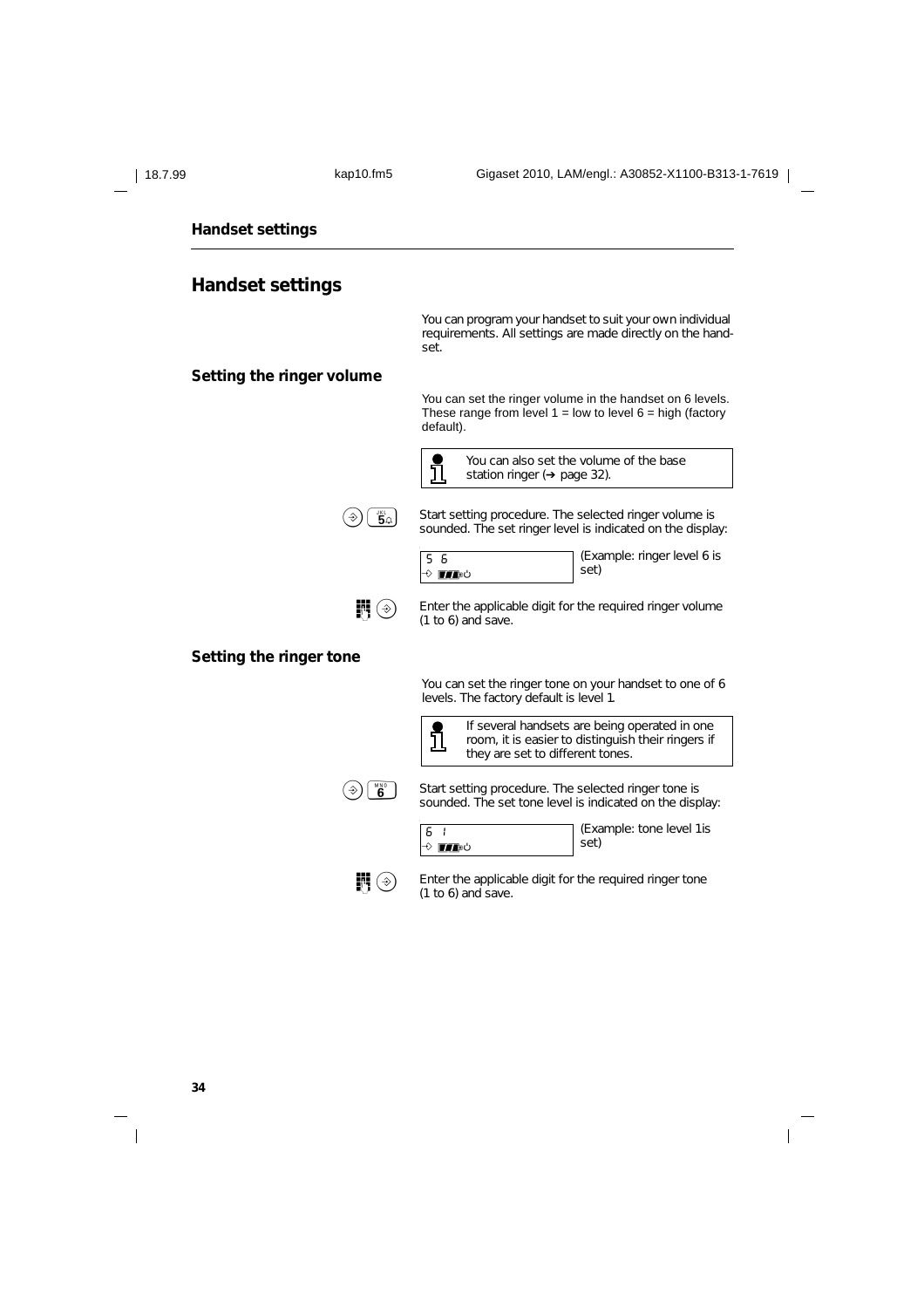### **Setting the handset volume**

The handset has three volume settings: Level 1 ... Level 3 = handset volume normal ... loud The factory default is level 1 (normal). L This setting can also be adjusted during a call.  $\widehat{B}(\widehat{\mathbf{0}}_{\mathsf{q}})$  Start setting procedure. The following appears on your display: (Example: handset volume  $\boxed{0}$ is set to 1)  $\Rightarrow$  me $\circ$  $\mathbf{B}(\mathbf{\Theta})$  Insert the desired volume and save. The following appears on your display: Volume 2 c ം<br>P fon Volume 3 c c ം<br>P **fal** 

### **Activating/deactivating automatic call acceptance**

If automatic call acceptance is activated, calls are accepted when the mobile unit is removed from the charging unit or base station. You can switch automatic call acceptance on (factory default) or off.



 $\bigcirc$   $\bigcirc$   $\bigcirc$   $\bigcirc$   $\bigcirc$   $\bigcirc$   $\bigcirc$   $\bigcirc$   $\bigcirc$   $\bigcirc$   $\bigcirc$  start setting procedure. The current setting is displayed:<br>38 1 = activated, 38 0 = deactivated.



 $\boxed{\mathbf{0}}$   $\odot$  Deactivate automatic call acceptance.

Activate automatic call acceptance.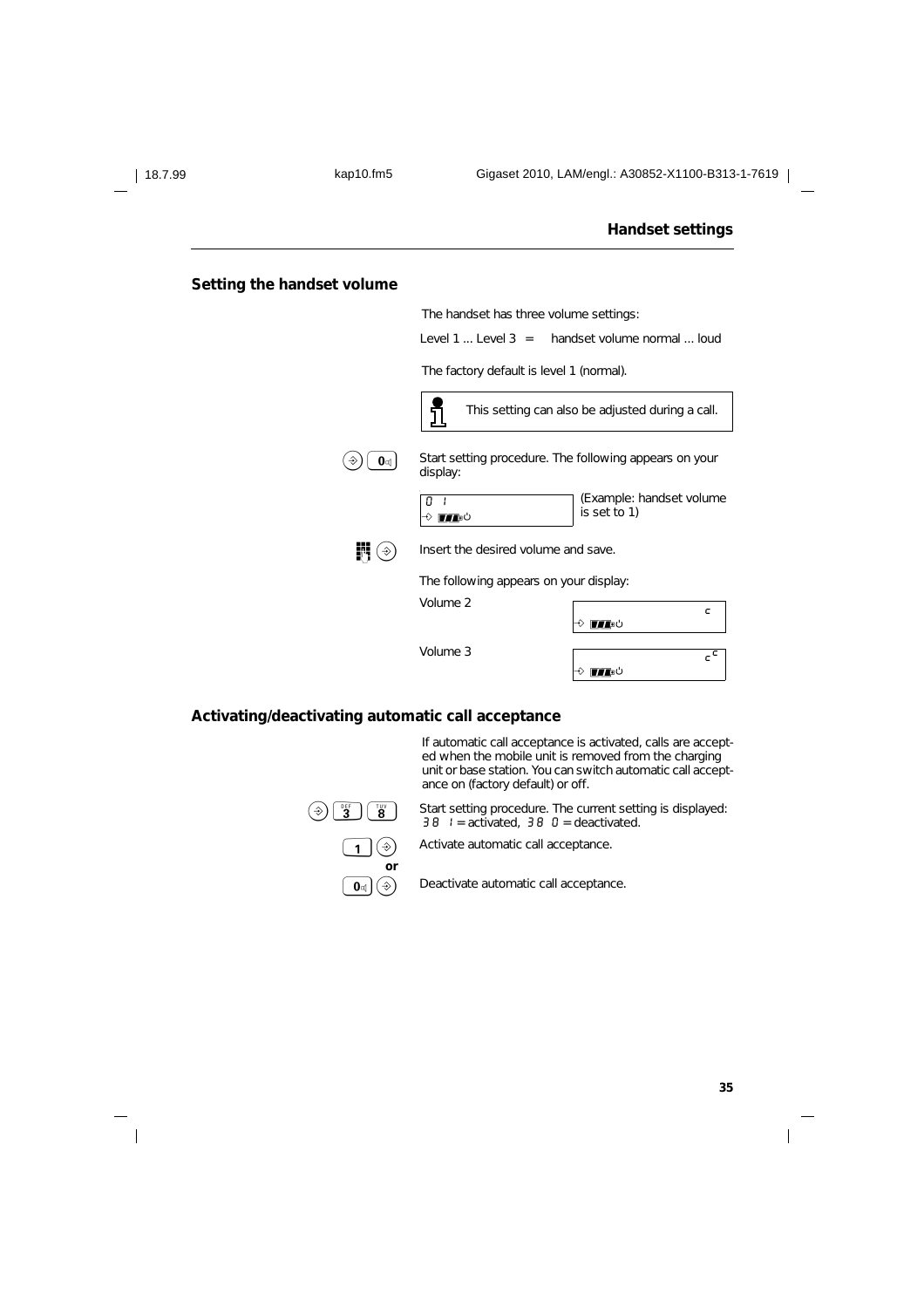### **Activating/deactivating notification and warning tones**

It is possible to switch the following notification tones on and off:

- Key confirmation
- **Battery warning**
- Range warning
- Positive confirmation
- Error beep
- Synchronization tone

 $\left(\widehat{\mathbf{3}}\right)$   $\begin{bmatrix} \mathbf{B}_{\text{B}} \\ \mathbf{B}_{\text{B}} \end{bmatrix}$  Start the procedure. Follow with:

| Procedure                                     | <b>Description</b>                                                                                                  | <b>Default</b> |
|-----------------------------------------------|---------------------------------------------------------------------------------------------------------------------|----------------|
|                                               | Key confirmation: confirms each key stroke                                                                          | on             |
| $\mathbf{\hat{2}}^{\text{BC}}$                | <b>Battery warning:</b> warns when the battery charge is too<br>low                                                 | on             |
| $\overline{\mathbf{3}}$                       | <b>Range warning:</b> warns if the handset is too far away from<br>the base station                                 | off            |
| <sup>PORS</sup>                               | <b>Positive confirmation:</b> confirms correctly completed set-<br>tings                                            | on             |
| GHI<br>4                                      | <b>Error beep:</b> signals an incorrect entry                                                                       | on             |
| $\overline{5}$ <sup><math>\alpha</math></sup> | Synchronization tone: sounds when a handset which<br>was too far from the base station has moved back into<br>range | off            |

All tones can be activated/deactivated in the same way:

 $\overline{\phantom{a}}$ 



 $\widehat{+}$  Activate the tone.



Deactivate the tone.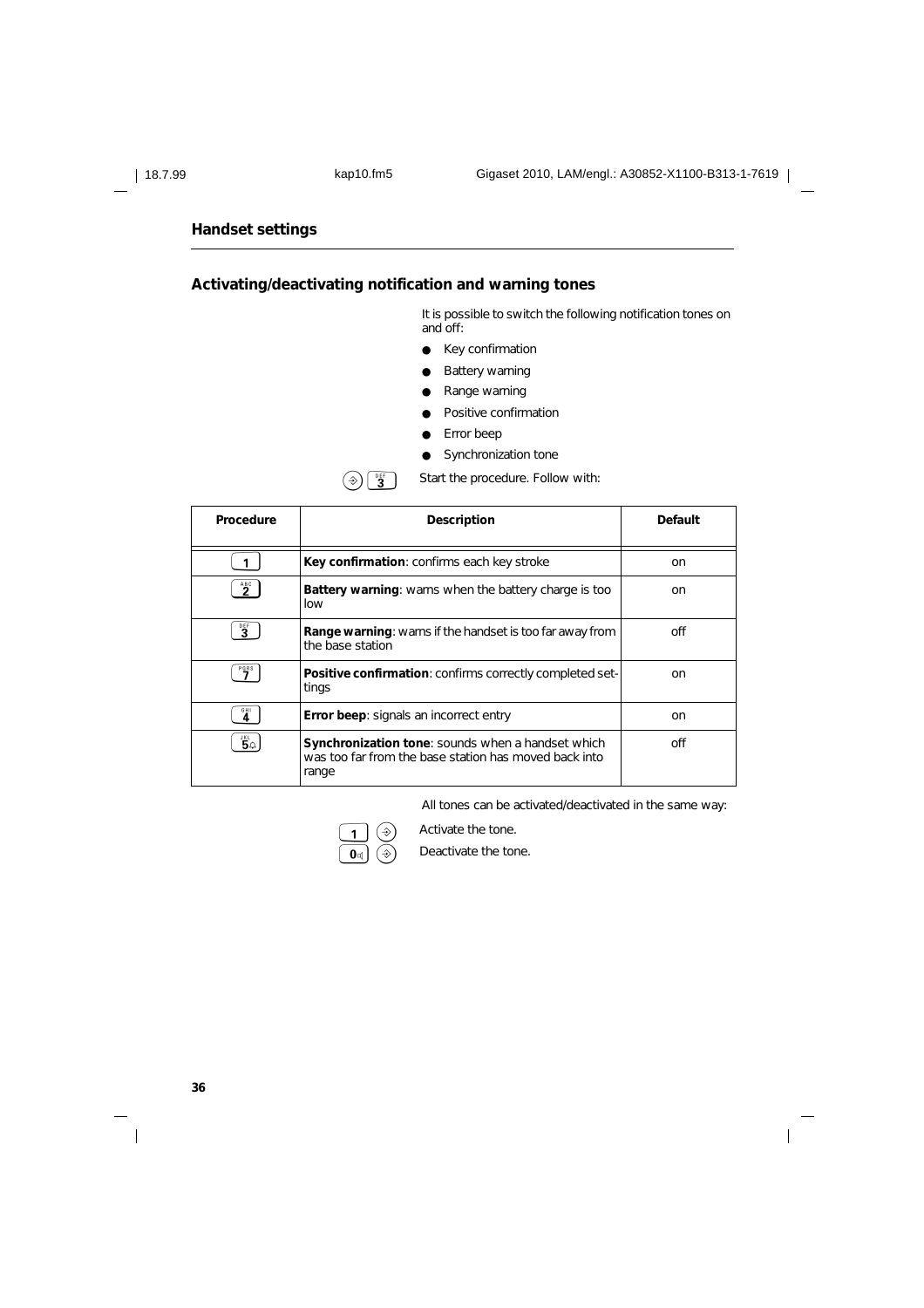### **Speed dial numbers**

You can store speed dialling numbers for frequently required external numbers. These speed dialling codes can then be used for calling outside numbers (➔ page 26).



You can store 10 call numbers as speed dial numbers.

Each speed dial number can consist of up to 22 digits and can include numbers as well as the pound, star and signal keys, and manual "dial pause". If you enter longer call numbers, only the first 22 digits will be stored.

You can also handle speed dial numbers during a call.

#### **Checking or store speed dial numbers**

You can call up the memory configuration of the speed dial numbers on the display. You can assign external telephone numbers to the speed dial numbers shown.



Select a speed dial number: Press a digit from 0 to 9. The<br>
Selected speed dial number is displayed on the screen of selected speed dial number is displayed on the screen of the handset, followed by the memory contents.

| <b>THEO</b>     | [Example: speed dial no. 3]<br> is unassigned]        |
|-----------------|-------------------------------------------------------|
| n 123456<br>πங் | [Example: speed dial no. 0]<br>is assigned to 123456) |



### $\circledast$  Acknowledge the display.

Start setting procedure.

Enter new call number. Any old call number will be overwritten.

 $\bigoplus_{\text{odd}}$  With this key you can correct or delete the entered call number.

 $\circledast$  Press to store the call number.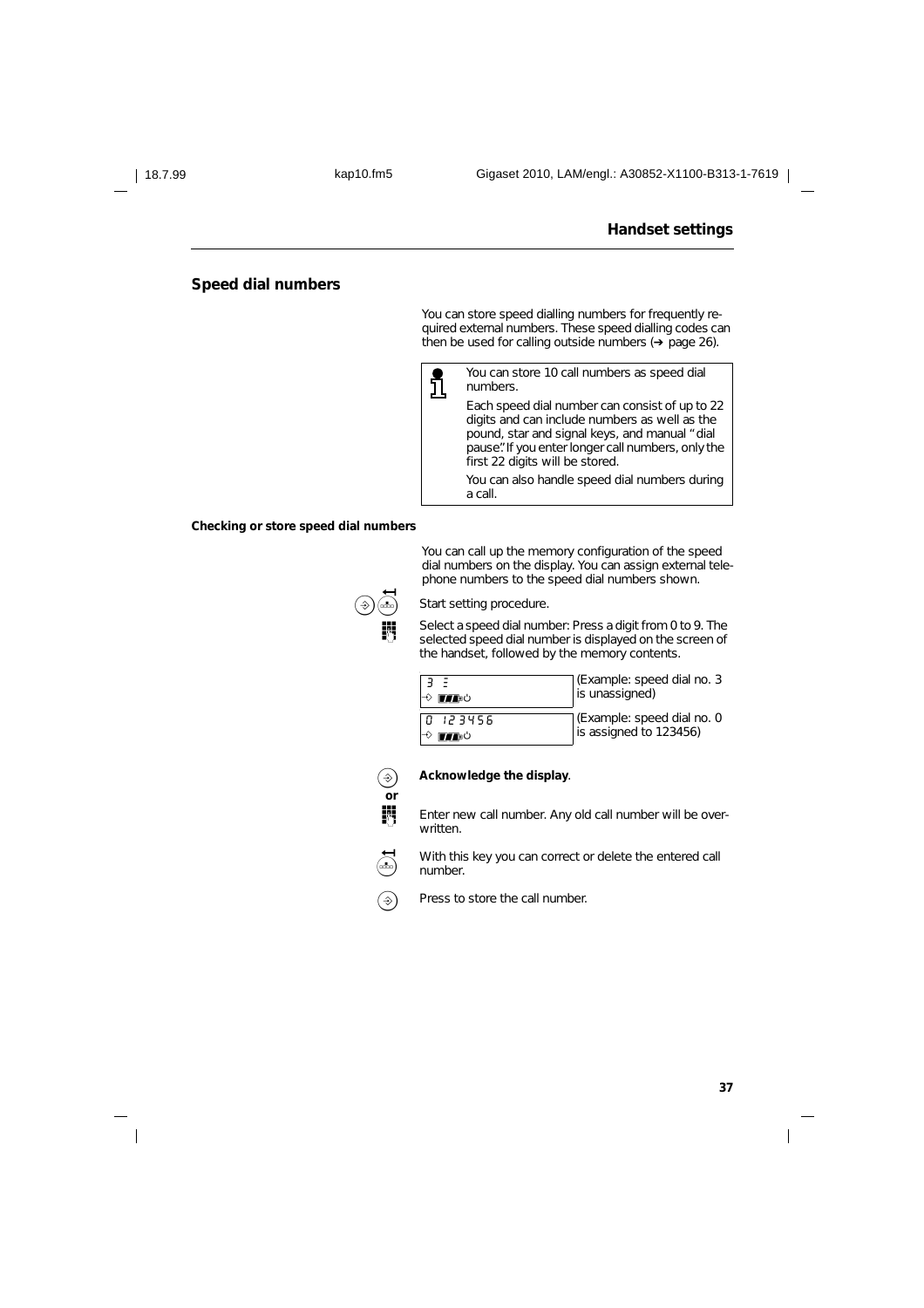**Notebook function**

You can store a directory number as a speed dial number during a call.

 $\overline{\text{S}_{\text{open}}}$  Initiate procedure.



Select speed dial number: enter digits from 0 to 9. The speed dial number and the current memory assignment will appear in the handset display:

- **Enter external directory number.**
- $\widehat{B}$  Press to store the number as a speed dial number.

#### **alternatively**

You can store each of the five stored redial numbers as speed dial numbers.

Initiate procedure.

Select speed dial number: enter digits from 0 to 9. The speed dial number and the current memory assignment will appear in the handset display.

 $\leftrightarrow$  Select one of the last five redial number using the redial key.

 $\circledast$  Press to store the selected redial number as a speed dial number.

#### **Clearing all speed dial numbers**

 $\left(\widehat{\mathbf{B}}\right)$   $\begin{bmatrix} \overline{\mathbf{B}} & \mathbf{B} & \mathbf{B} & \mathbf{B} & \mathbf{B} \end{bmatrix}$  Start setting procedure.

<sup>o</sup> Enter handset PIN (factory default "0000") (➔ page 19).

 $\circledast$  Delete all speed dial numbers.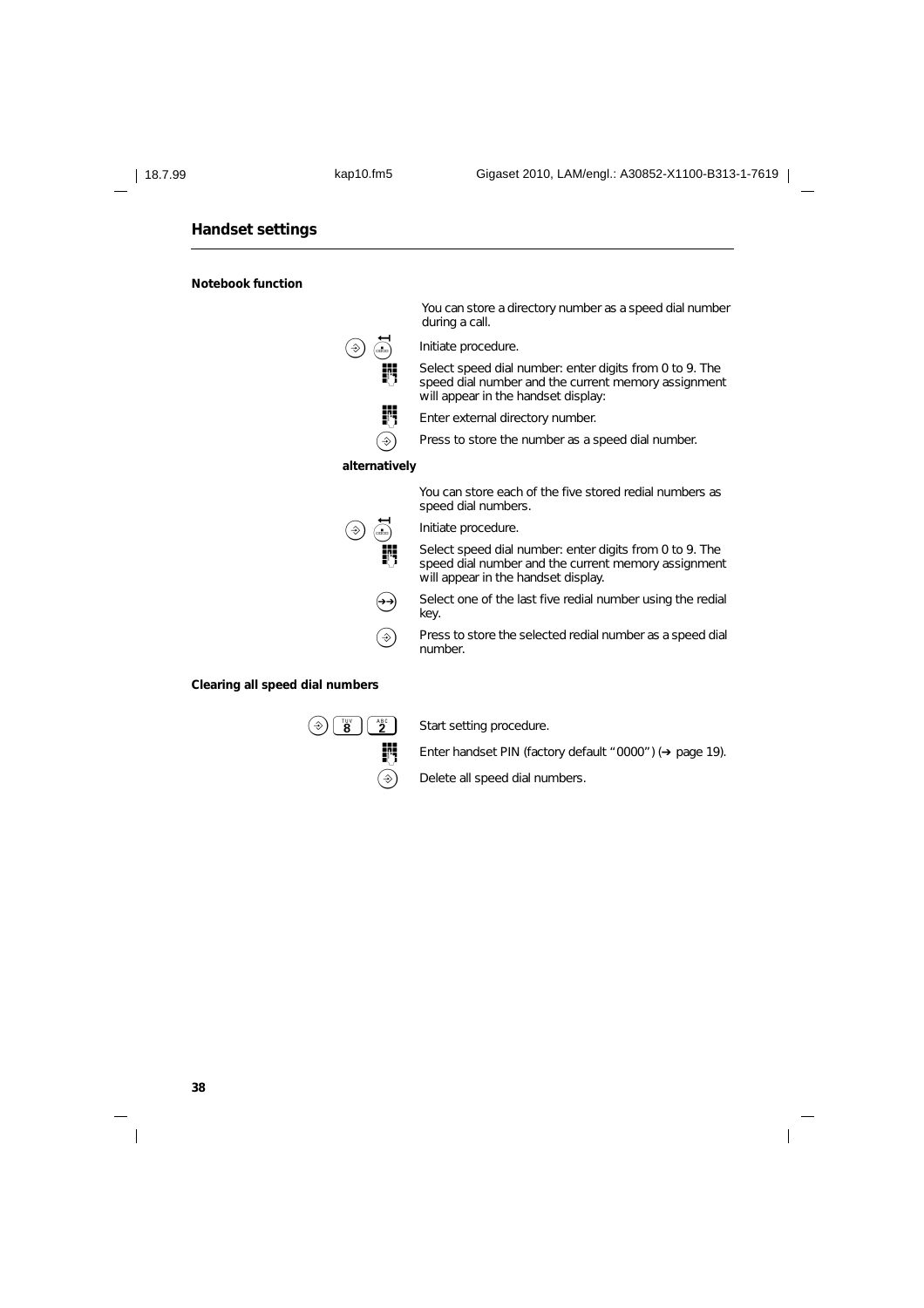### **Activating/deactivating the call duration display**

In the case of external calls (➔ page 24), the call duration display is started approximately 12 seconds after the last digit is dialled. The display remains visible for about four seconds after the call is finished. The call duration display can be switched on and off.



L The factory default for the call duration display is "on".

**Enter the four-digit system code (factory default "0000").** 

 $\overbrace{0}$   $\overbrace{0}^{\overline{w_0 v_1}}$   $\overbrace{0}^{\overline{w_0}}$  The current setting is shown on the handset display:<br>  $96$   $l =$  on,  $96$   $0 =$  off.

 $\boxed{1}$   $\odot$  Switch on the call duration display.



 $\boxed{\mathbf{0}}$   $\odot$  Switch off the call duration display.

 $\overline{\phantom{a}}$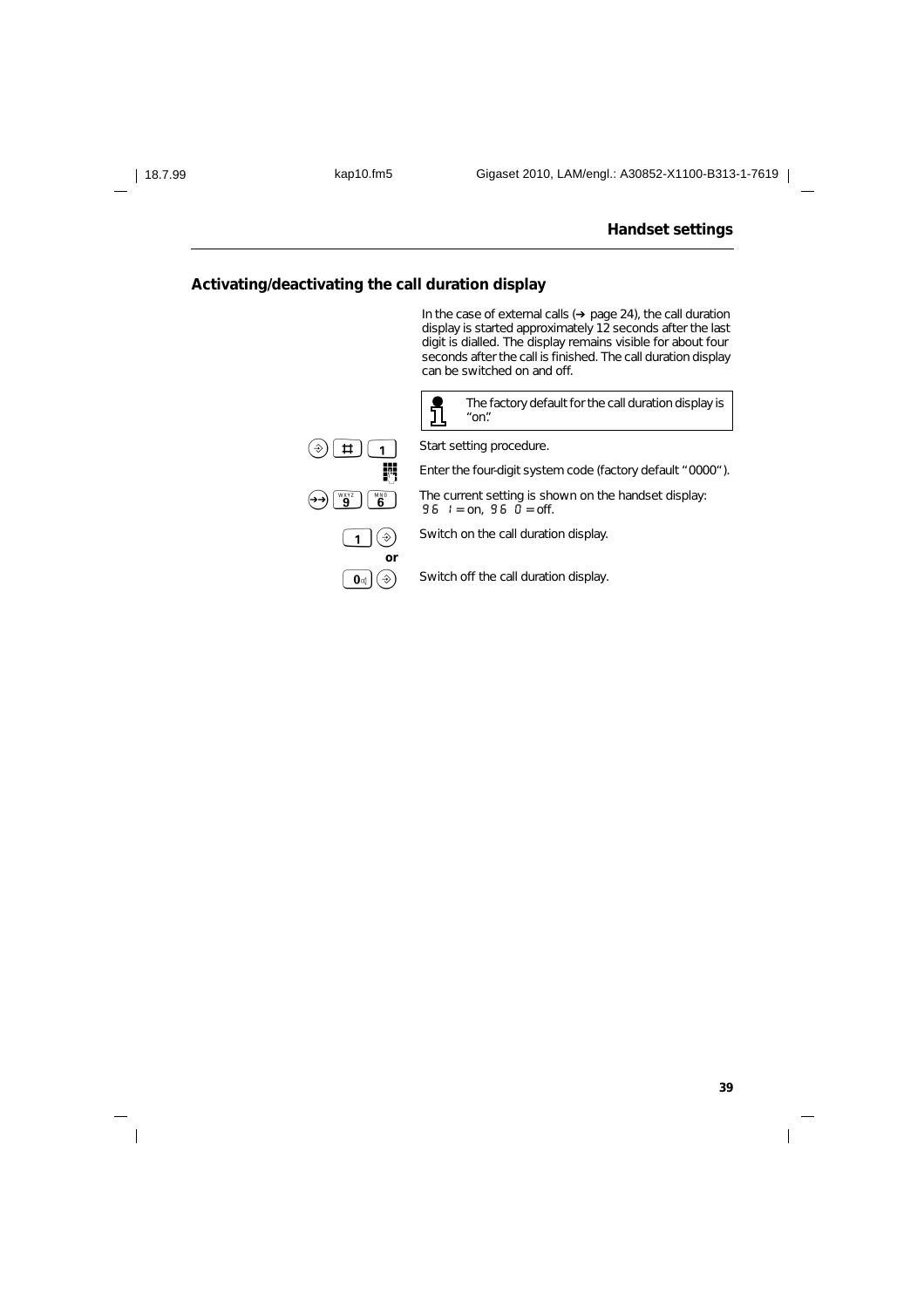### **The Gigaset 2010 Tango lock functions**

### **Activating/deactivating the Gigaset 2010 Tango lock for outgoing calls**

It is possible to lock the Gigaset 2010 Tango for outgoing calls.

If emergency numbers are stored, they can be dialled even if the lock is active.

It is possible to receive calls while the lock function is on.

The factory default for this function is deactivated.



L You can also lock individual handsets for outgoing external calls (➔ page 45).

**Fig.** Enter the four-digit system code (factory default "0000").

 $\widehat{A}$  **Switch on** the lock.

 $\boxed{\mathbf{0}_{\mathbb{Q}}(\widehat{\mathbb{R}})}$  **Switch off** the lock.

### **Emergency calls when the Gigaset 2010 Tango is locked**

Emergency calls can be dialled

- even if the Gigaset 2010 Tango is locked for outgoing calls (➔ page 40), or
- if the handset is only set for "outward-restricted trunk access" (➔ page 44).

You can program four emergency call numbers.

Emergency call numbers can have up to 16 digits.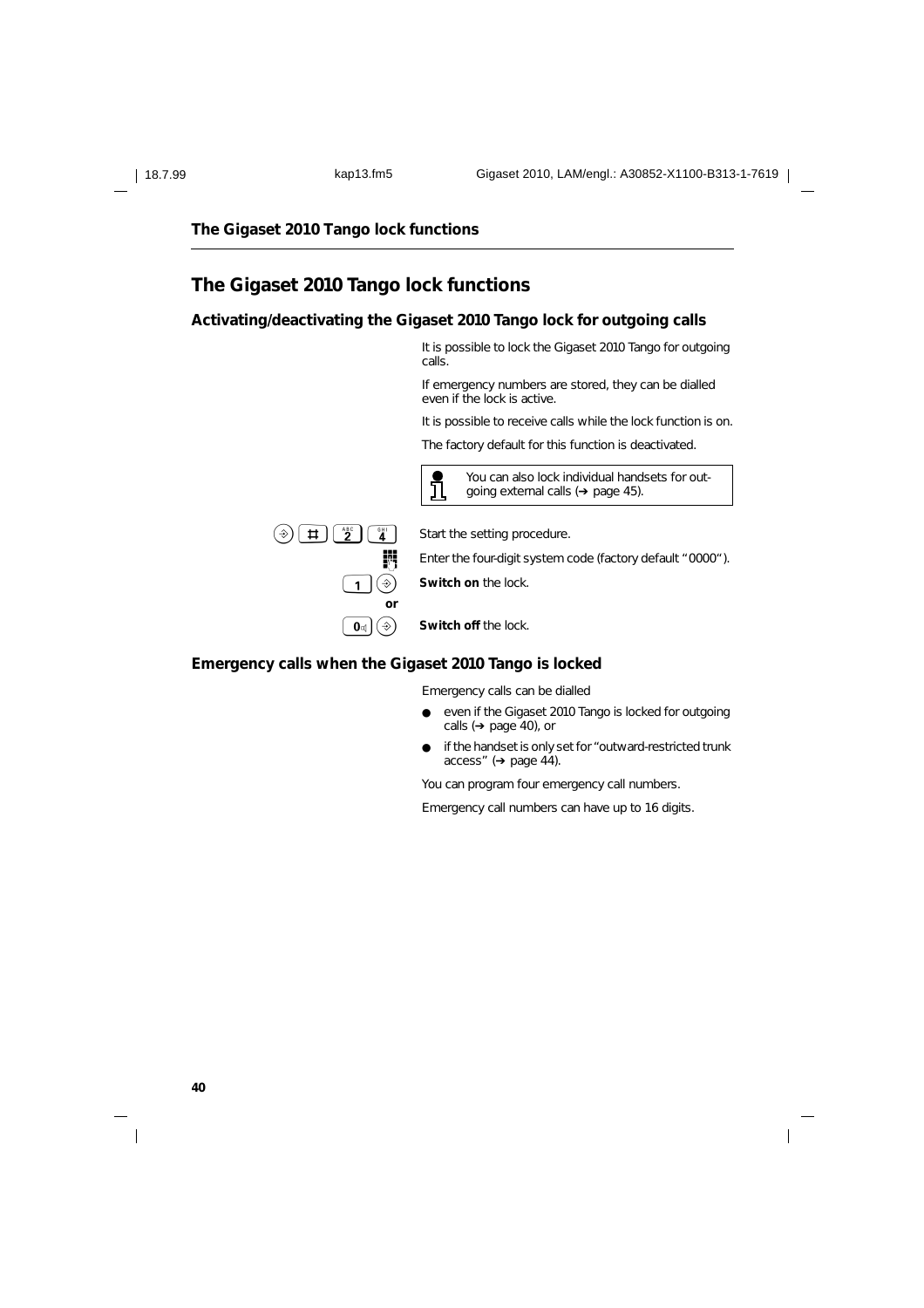#### **Displaying and storing emergency numbers**

| jkl<br>5∆ | Start the setting procedure.                                                               |
|-----------|--------------------------------------------------------------------------------------------|
|           | Enter the four-digit system of<br>(→ page 19). The first emer<br>memory is shown on the di |
|           | மும்                                                                                       |
|           | 1 I O<br>ம∎ு                                                                               |
|           | Display the next emergency                                                                 |
| or<br>€   | Quit the display.                                                                          |
| or        | Enter the emergency numb<br>played memory slot (1 to 4).<br>there, the new number will     |
|           | Display the next number. The<br>have entered are programm                                  |
| or        | End procedure. Store all en                                                                |
|           |                                                                                            |

**Enter the four-digit system code (factory default "0000")** (→ page 19). The first emergency number stored in the nory is shown on the display:

| †� <b>ππ</b> ∌৬     | [Example: no emergency]<br>number stored)  |
|---------------------|--------------------------------------------|
| - 1-110<br>∸ੇ ∎77∌৬ | Example: emergency<br>  number 110 stored) |



ENTE Enter the emergency number to be stored in the dis-<br>played memory slot (1 to 4). If a number is already stored e, the new number will overwrite the old one.

lay the next number. The emergency numbers you entered are programmed for storage.

procedure. Store all entries.

#### **Deleting all emergency numbers**

 $\widehat{B}(\widehat{\mathbf{H}})(\widehat{\mathbf{H}})(\widehat{\mathbf{Z}})(\widehat{\mathbf{Z}})$  Start the setting procedure.

**Fig.** Enter the four-digit system code (factory default "0000").

 $\circledast$  Delete all emergency numbers.

 $\overline{\phantom{a}}$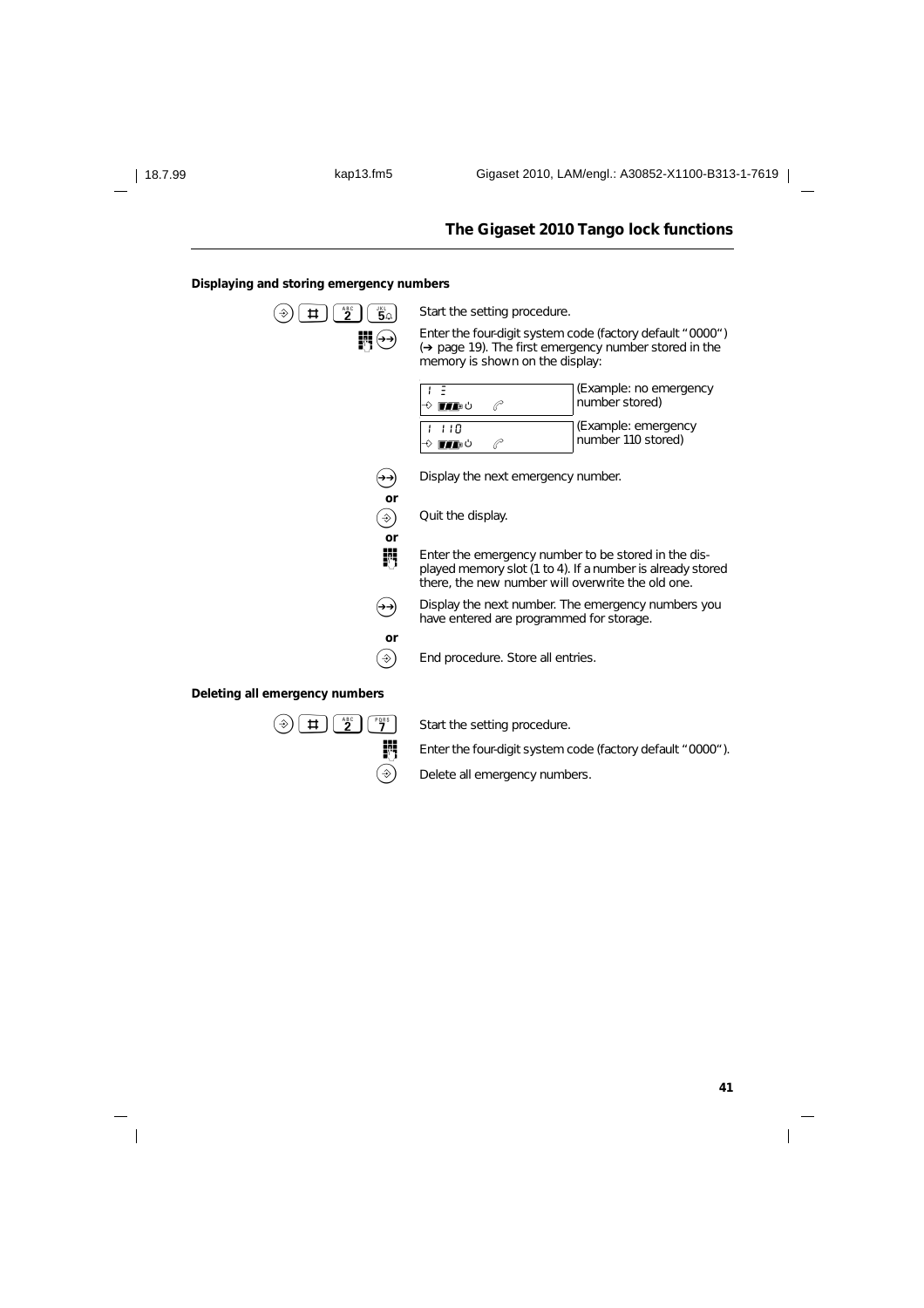### **Barred numbers for handsets**

By storing barred numbers for each registered handset, you can prevent certain external call numbers or types of number from being dialled if the call number lock is activated (➔ page 43). Thus, for example, you can bar all call numbers starting with 00 (international calls), and special rate numbers, e.g. numbers starting with 0900.

You can store up to three barred numbers for each handset. Barred numbers can have up to eight digits.

#### **Displaying or storing barred numbers**

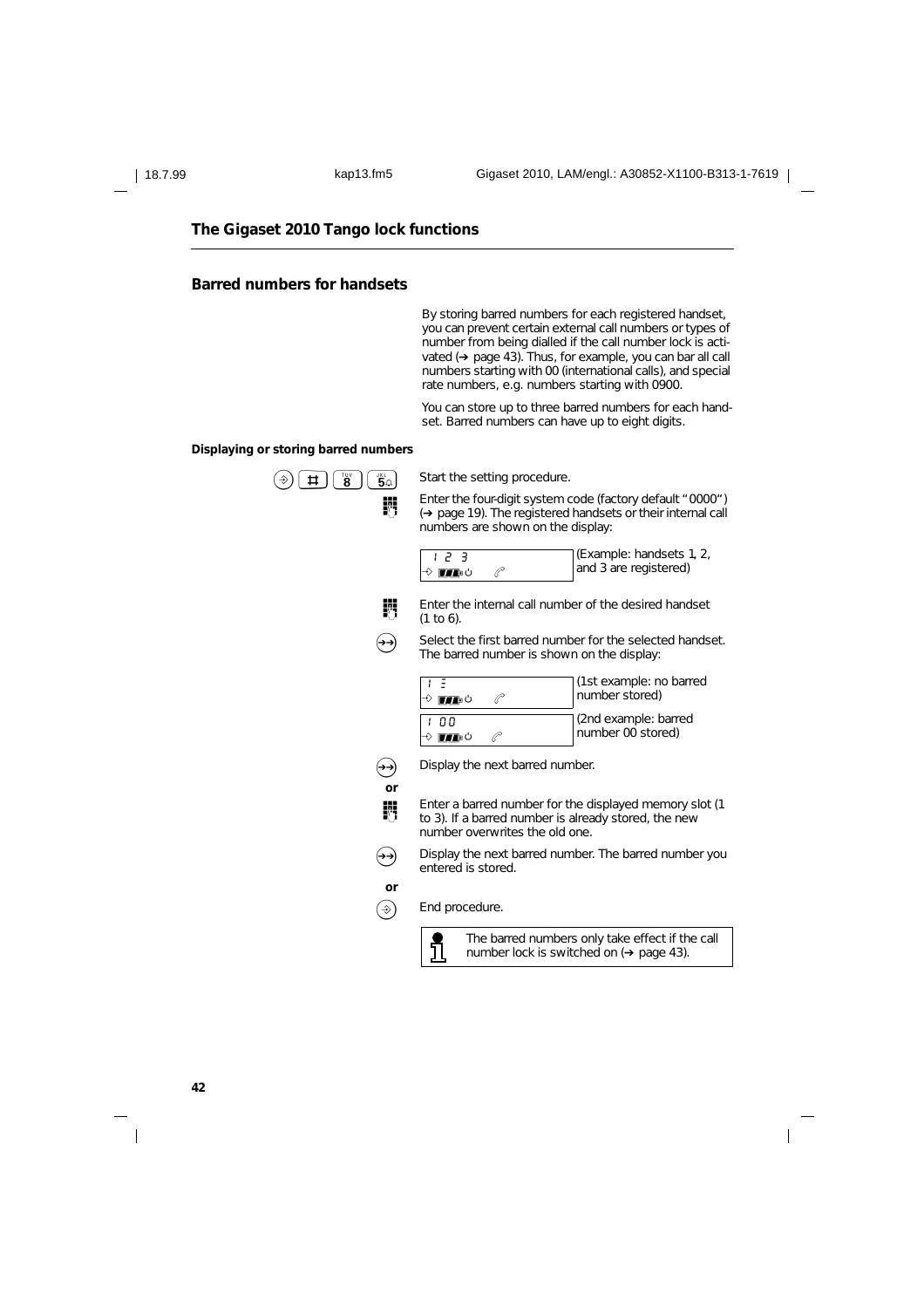(Example: barred numbers are stored for handsets 1, 4,

### **The Gigaset 2010 Tango lock functions**

#### **Deleting all barred numbers**

 $\Rightarrow$   $\boxed{1}$   $\boxed{8}$   $\boxed{7}$   $\boxed{9}$  Start the setting procedure. **Enter the four-digit system code (factory default "0000")**<br>(A page 10) The registered bandcets i.e. their internal (➔ page 19). The registered handsets, i.e. their internal call numbers, which have a barred number stored are shown on the display: (1 to 6). 1 4 5  $\rightarrow$  matrix  $\circ$ 

**Enter the internal call number of the desired handset** and 5)

 $\circled{)}$  Delete all barred numbers for the selected handset.

The delete function must be repeated for each j handset.

### **Activating/deactivating the call number lock**

You can activate and deactivate the call number lock separately for each registered handset. Other handsets are not affected by the lock.

Calls can still be accepted on the handset even if the call number lock is switched on.

The factory default setting is off.

 $\widehat{B}(\widehat{B})$   $\widehat{B}$   $\widehat{B}$   $\widehat{B}$   $\widehat{B}$  Start the setting procedure.

**Enter the four-digit system code (factory default "0000")**<br>(A page 10) The registered bandsets i.e. their internal (➔ page 19). The registered handsets, i.e. their internal call numbers, are shown on the display:

|  | - |      |  |
|--|---|------|--|
|  |   | ா⊿⊧் |  |
|  |   |      |  |

 $\overline{a}$ 

(Example: handsets 1, 2, and 3 are registered)



to  $6)$ 



 $\widehat{1}(\widehat{\Theta})$  Switch on the call number lock for the selected handset.

 $\overline{\mathbf{0}_{\mathbb{H}}}(\widehat{\mathbb{R}})$  **Switch off** the call number lock for the selected handset.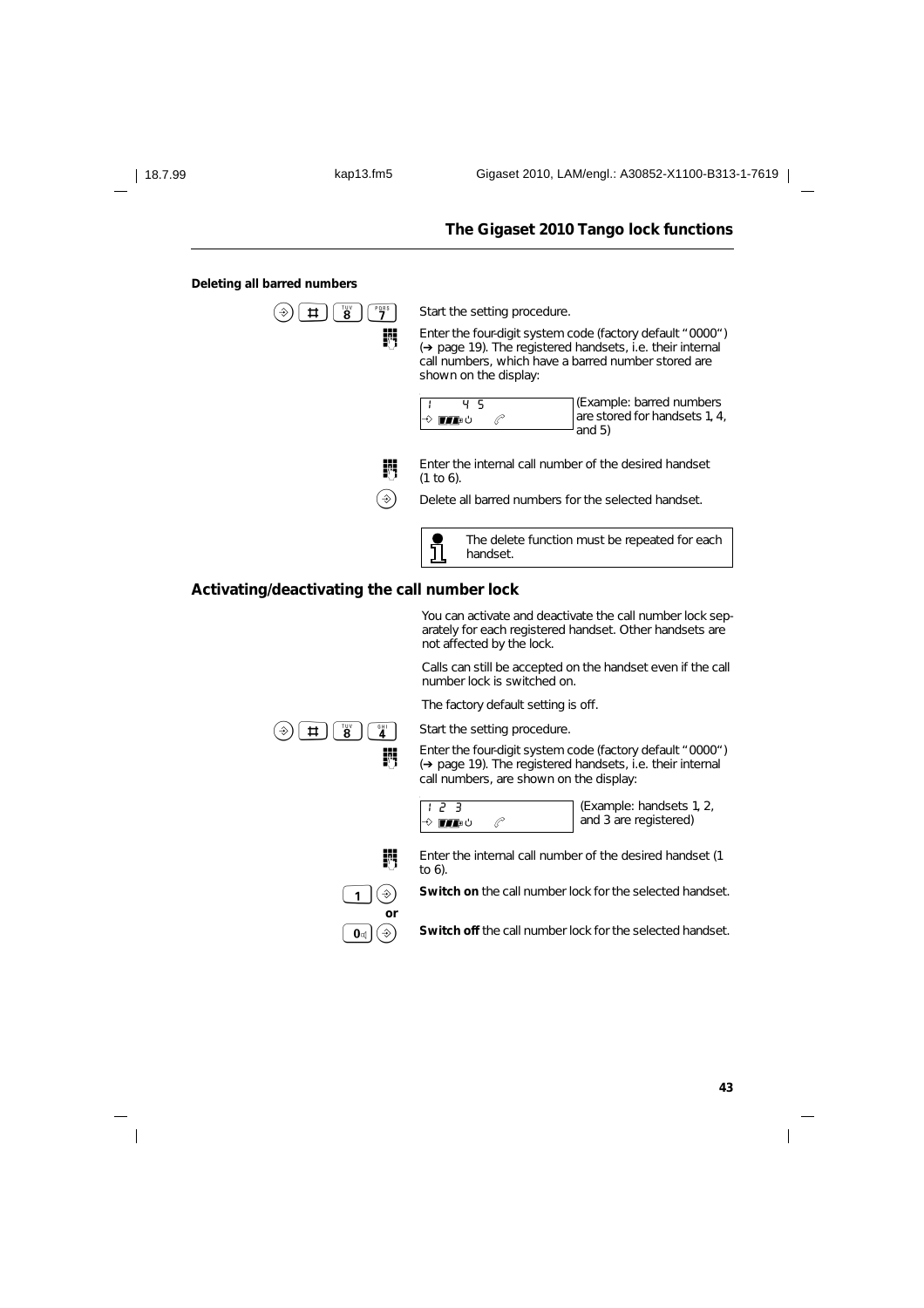### **Setting trunk access for the handsets**

You can define for each registered handset whether external calls can be made from it or not. A distinction is made between:

- Unrestricted trunk access (factory default) external calls allowed, and
- **Outward restricted trunk access** (authorization for incoming calls) – external calls cannot be made but incoming calls can be accepted.



Enter the four-digit system code (factory default "0000") (➔ page 19).



**Enter the handset internal call number (1 to 6). The cur-**<br> $\frac{1}{2}$  represents the selected bandset is shown on the disrent status of the selected handset is shown on the dis-

play: n12 1 (Example: handset  $2 = 1 =$ unrestricted trunk access)

 $\overline{\phantom{a}}$ 

|                             | → Me                    |
|-----------------------------|-------------------------|
| $\left( \mathbb{A} \right)$ | $C_0$ $+$ $\mu$   $C_0$ |

**or**

 $\bigcirc$  Set "Unrestricted trunk access".

 $\left[\begin{matrix} 0 \\ 0 \end{matrix}\right]$   $\left(\begin{matrix} 0 \\ 0 \end{matrix}\right)$   $\left(\begin{matrix} 0 \\ 0 \end{matrix}\right)$  "Outward restricted trunk access".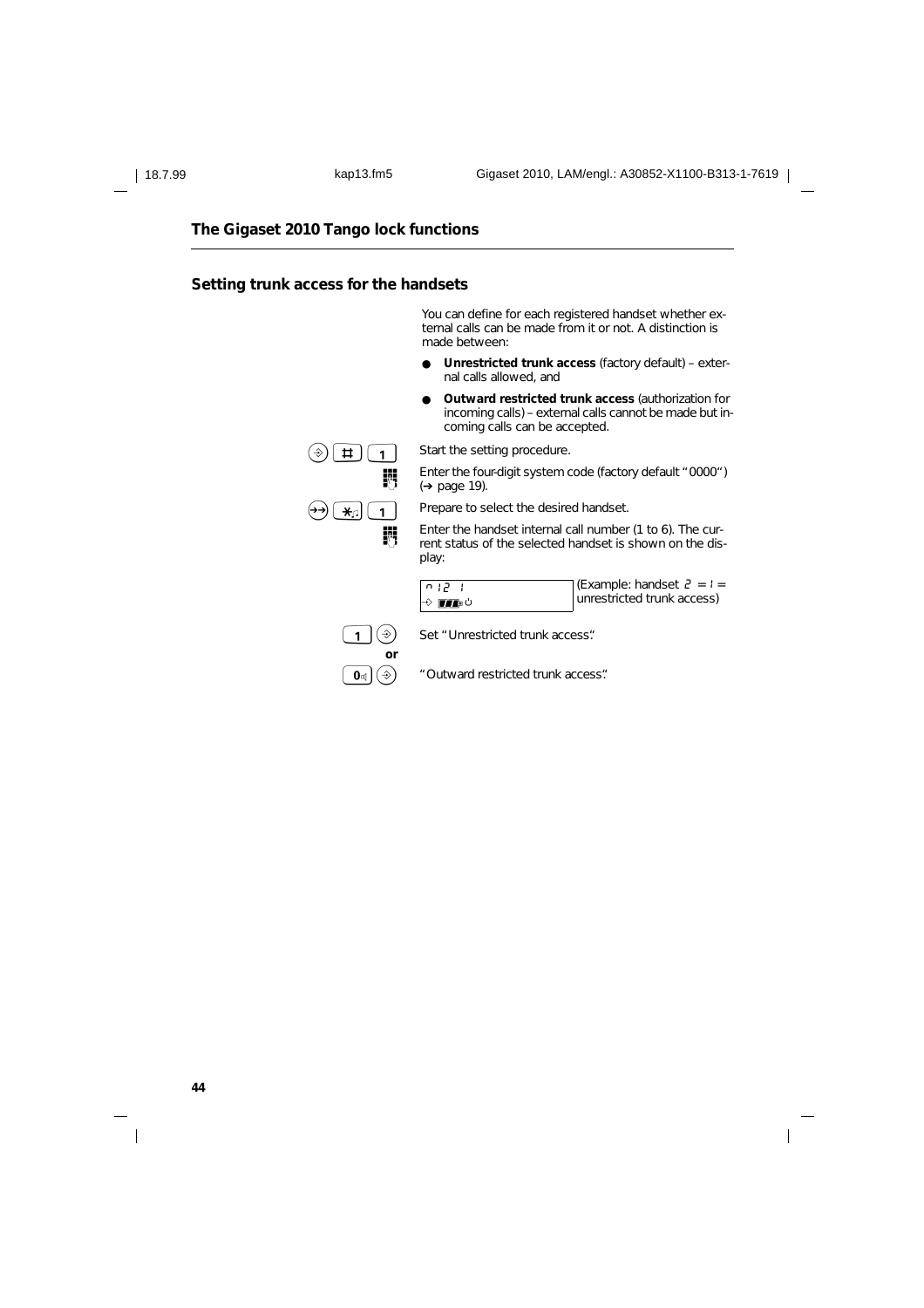#### **Lock functions on the handset**

### **Lock functions on the handset**

It is possible to lock both the entire Gigaset 2010 Tango telephone and individual handsets against unauthorized use.

Depending on the type of lock you select, DSS or emergency numbers can still be called from the handset. See also the description from ➔ page 40.

### **Activating/deactivating the handset lock**

You can lock your handset for outgoing external calls to protect it against unauthorized use.

If a DSS number is stored on the handset, it can still be dialled if the lock function is on. A preprogrammed emergency number (➔ page 40) can also be dialled when the handset is locked.





 $\begin{bmatrix} \overline{y} & \overline{y} & \overline{y} \\ \overline{g} & \overline{g} & \overline{g} \end{bmatrix}$  Start procedure for **switching on** the lock.

It is possible to accept calls on a locked handset.

**B**  $\begin{bmatrix} \overline{8} \\ \overline{9} \\ \overline{1} \\ \overline{1} \\ \overline{1} \\ \overline{1} \\ \overline{1} \\ \overline{1} \\ \overline{1} \\ \overline{1} \\ \overline{1} \\ \overline{1} \\ \overline{2} \\ \overline{2} \\ \overline{3} \\ \overline{2} \\ \overline{3} \\ \overline{2} \\ \overline{3} \\ \overline{1} \\ \overline{2} \\ \overline{3} \\ \overline{2} \\ \overline{3} \\ \overline{3} \\ \overline{4} \\ \overline{2} \\ \overline{3} \\ \overline{4} \\ \overline{2} \\ \$ Enter the handset PIN (factory default "0000"). (➔ page 19).

> $\circledast$  Switch the handset lock on or off. If the handset is locked, you will see a **key** on the display.



You can lock the Gigaset 2010 Tango for outgoing external calls (➔ page 40).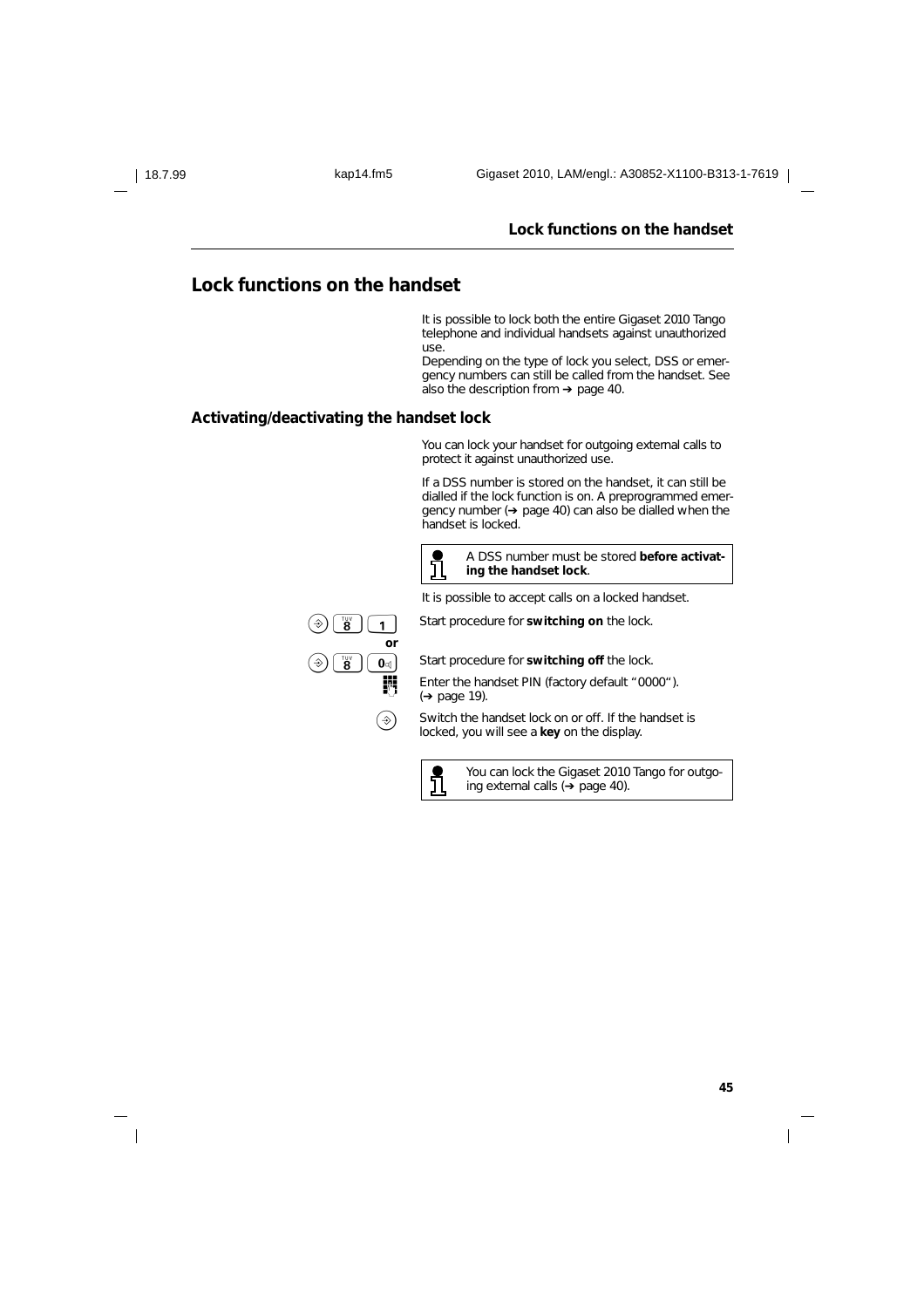### **Lock functions on the handset**

### **DSS number for handset lock**

You can store **one** DSS number which can be dialled when the handset is locked. The DSS number can be a number where you can be reached in your absence.



### **Display or store a DSS number**



**Enter the handset PIN (factory default "0000").**<br>(A page 19) The current setting is shown on the (➔ page 19). The current setting is shown on the handset display.

| ா⊿     | (Example: no DSS number<br>is stored) |
|--------|---------------------------------------|
| 123456 | (Example: DSS number                  |
| ா⊿⊧்   | $123456$ is stored)                   |



 $\leftrightarrow$  Define a new DSS number.

**Enter an external call number. The entered number will**<br>the esternal call number if a DSS number is already be stored as DSS number. If a DSS number is already stored, the new number overwrites the old one.

 $\bigoplus_{\text{cusp}}$  With this key you can correct or delete the entered number.

 $\circledast$  Store the external call number.

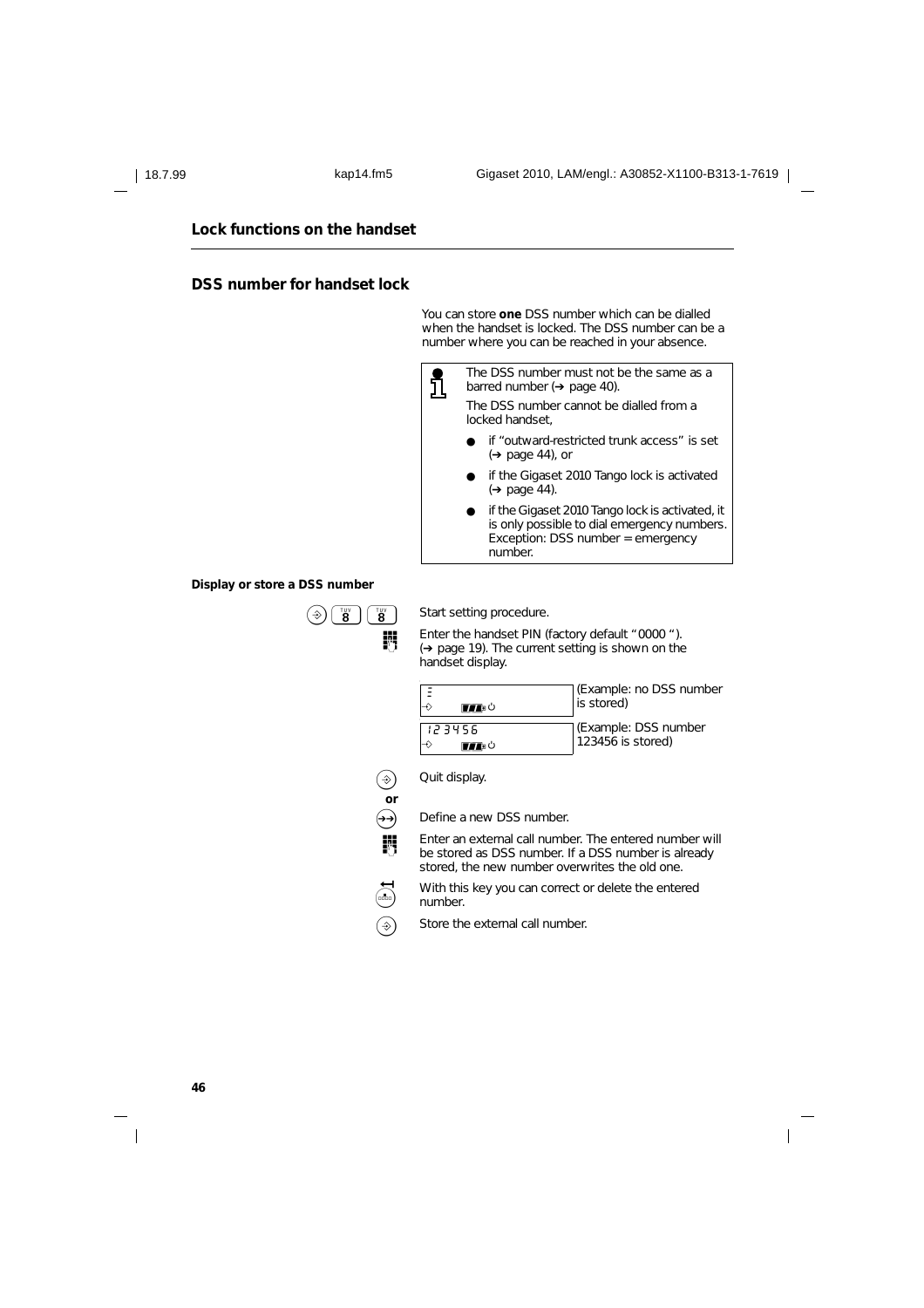### **Lock functions on the handset Deleting a DSS number**  $\left(\widehat{\mathbf{B}}\right)\left(\begin{array}{c}\mathbf{F}\mathbf{B}\mathbf{B}\end{array}\right)$  Start setting procedure. **Enter the handset PIN (factory default "0000").**<br> $\sum_{n=1}^{\infty}$  (A page 10) The current setting is shown on the (➔ page 19). The current setting is shown on the display.  $\Theta$   $\Theta$  Delete the DSS number. If the handset is locked, no DSS number can be selected. **Handset display with active lock Display with locked handset** The handset lock is switched on and there 1234422 is a DSS number  $\mathbf{m}$ <sup>6</sup> H (➔ page 45) stored. The handset lock is switched on and a DSS switched on and a DSS 1234422  $\mathbf{m}$  of  $\mathscr{C}$  f H **Display with system lock** The seizure of the line with or without prior entry of a  $\overline{a}$   $\overline{a}$   $\overline{a}$ call number results in the  $\overline{H}$   $\overline{H}$   $\overline{H}$   $\overline{H}$   $\overline{H}$   $\overline{H}$   $\overline{H}$   $\overline{H}$   $\overline{H}$   $\overline{H}$   $\overline{H}$   $\overline{H}$   $\overline{H}$   $\overline{H}$   $\overline{H}$   $\overline{H}$   $\overline{H}$   $\overline{H}$   $\overline{H}$   $\overline{H}$   $\overline{H}$   $\overline{H}$   $\overline{H}$   $\overline{H}$   $\overline{$ opposite display. **Display with call number lock** Any attempt to dial a  $\mathbf{I}$ barred number is rejected 012345 with an error tone and  $\blacksquare$  is the  $\mathscr{C}$  if shown on the display. **Display with outward-restricted trunk access or internal access** In the case of outward-re-

stricted trunk access (➔ page 44), an error tone is output and shown on the display if the line is seized.

 $\blacksquare$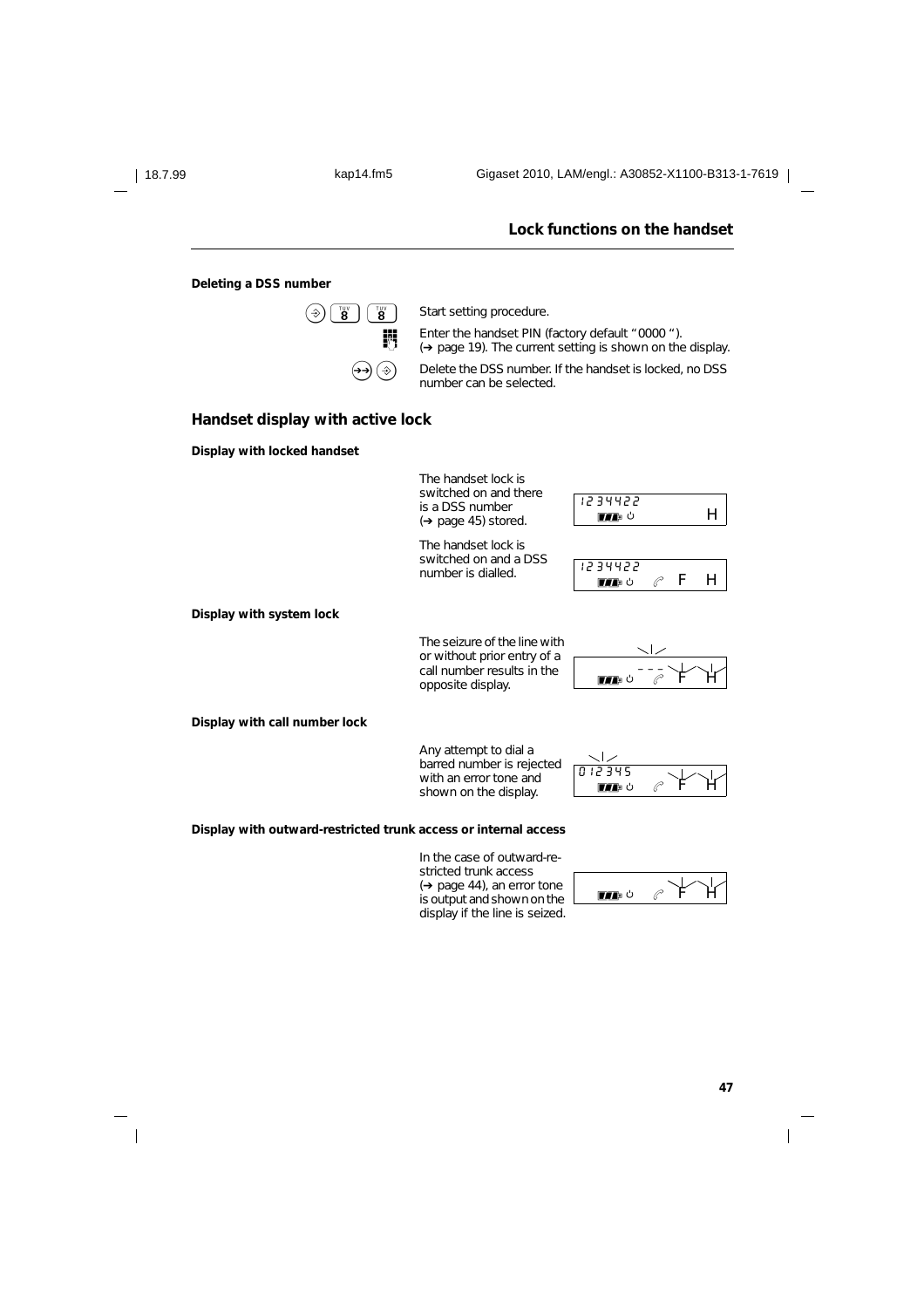**Operating more than one handset**

### **Operating more than one handset**

#### **Registering/de-registering more than one handsets at the base station**

You can operate up to six handsets from the Gigaset 2000 Tango family at a Gigaset 2010 Tango base station.



You can only register handsets from the Gigaset Tango family. It is **not** possible to register other Gigaset handsets.

The handset supplied with your telephone is already registered at the base station with the internal **call number 1** and **base number 1**.

Each additional handset that you purchase must be registered at the base station. We recommend that when you are registering other handsets at the base station, to keep the base number 1 for this base station.

#### **Registering a Gigaset 2000S Tango handset at a base station**



**48**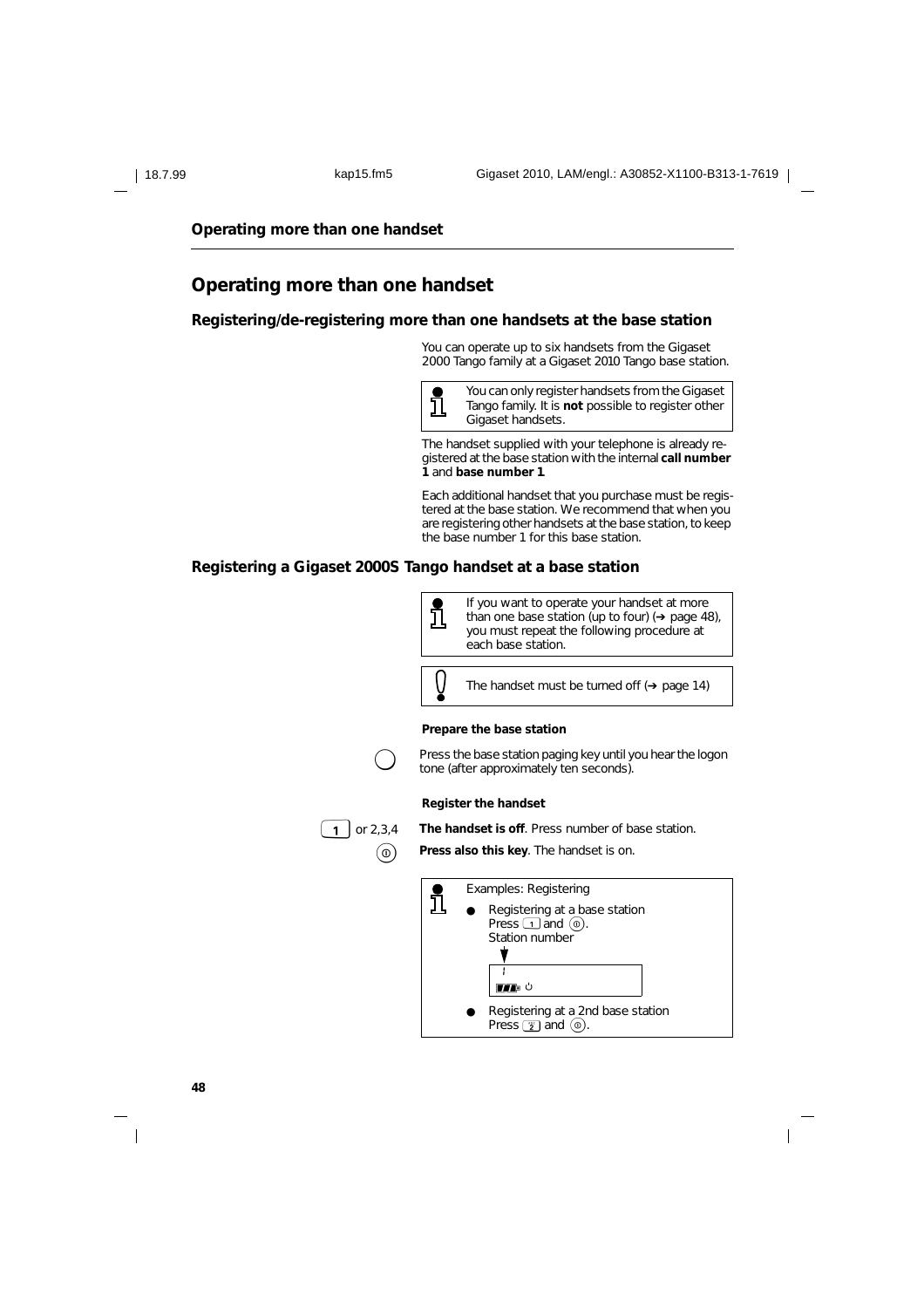| 18.7.99 | kap15.fm5                                                             | Gigaset 2010, LAM/engl.: A30852-X1100-B313-1-7619                                                                                                                                                                                      |
|---------|-----------------------------------------------------------------------|----------------------------------------------------------------------------------------------------------------------------------------------------------------------------------------------------------------------------------------|
|         |                                                                       | Operating more than one handset                                                                                                                                                                                                        |
|         | ♯                                                                     | Enter four-digit base code $(\rightarrow)$ page 19) (factory default:<br>" 0000") and then press $\boxed{\text{H}}$ . The remaining available in-<br>ternal numbers are shown on the display:                                          |
|         |                                                                       | (Example: 2, 3, 4, 5, and 5)<br>23456<br>are available)<br>ℰ<br>π⊷                                                                                                                                                                     |
|         | $\overline{\mathbf{6}}^{\text{no}}$<br>$\mathbf{\hat{2}}^{\text{BC}}$ | Enter one of the available internal numbers. The handset<br>is now registered.                                                                                                                                                         |
|         | De-registering a handset from a base station                          |                                                                                                                                                                                                                                        |
|         | $\overline{7}$<br>$\frac{ABC}{2}$<br>$\sharp$                         | Start setting procedure.                                                                                                                                                                                                               |
|         | 聘                                                                     | Enter the four-digit base code (factory default:" 0000")<br>(→ page 19). All registered handsets are shown on the<br>display.                                                                                                          |
|         | ₩७                                                                    | Enter the internal call number of the desired handset (1)<br>to 6) and confirm by pressing $(*)$ .                                                                                                                                     |
|         | Ring priority for incoming calls                                      |                                                                                                                                                                                                                                        |
|         |                                                                       | It is possible to set how incoming calls should be sig-<br>nalled when operating several handsets. A distinction is<br>made between:                                                                                                   |
|         |                                                                       | <b>Collective call</b> (factory default) – incoming calls are<br>signalled to all registered handsets.<br>You can exclude individual handsets from the collec-<br>tive call and reintegrate previously excluded hand-<br>sets.         |
|         |                                                                       | Ring priority - an incoming external call is first sig-<br>nalled to a prioritised handset. If this party does not<br>accept the call, the system automatically switches to<br>" collective call" after an adjustable number of rings. |
|         | Switching between collective ringing and ring priority                |                                                                                                                                                                                                                                        |
|         | $\hat{\rightarrow}$<br>♯<br>1                                         | Start the setting procedure.                                                                                                                                                                                                           |
|         | ij                                                                    | Enter the four-digit base code (factory default:" 0000")<br>$\leftrightarrow$ page 19).                                                                                                                                                |
|         | $\mathbf{2}^{\circ}$<br>$\mathbf{3}^{\mathrm{eff}}$<br>Ӿҏ             | The current setting is shown on the display                                                                                                                                                                                            |
|         |                                                                       | (Example: $I =$ collective<br>ו נכה<br>ringing is set)<br><b>♦ ™•</b>                                                                                                                                                                  |
|         | $(\hat{\diamond})$<br>1<br>or                                         | Set collective ringing.                                                                                                                                                                                                                |
|         | $\mathbf{\hat{2}}^{\text{BC}}$<br>$(\hat{\diamond})$                  | Set ring priority.                                                                                                                                                                                                                     |
|         |                                                                       | 49                                                                                                                                                                                                                                     |
|         |                                                                       |                                                                                                                                                                                                                                        |
|         |                                                                       |                                                                                                                                                                                                                                        |

 $\overline{a}$ 

 $\frac{1}{\sqrt{2}}$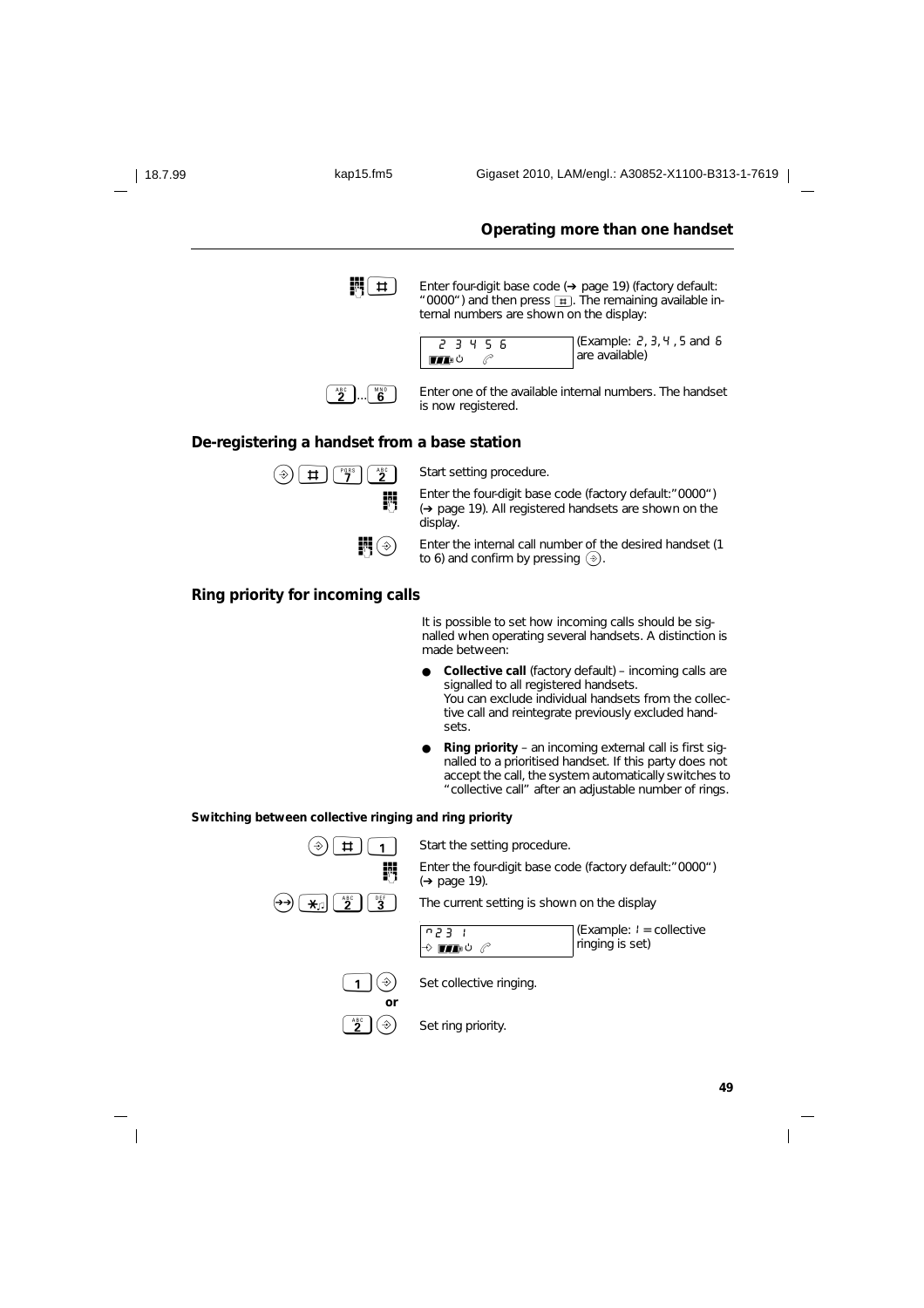### **Operating more than one handset**

#### **Excluding or including a handset from/into collective ringing**

 $\Theta$   $\left( \begin{array}{c} \overline{1} \\ \overline{1} \end{array} \right)$  Start the setting procedure.

**Enter the four-digit base code (factory default:" 0000")**<br>( $\blacktriangleright$  page 19) (➔ page 19).

 $\mathbf{F}[\mathbf{a}]\begin{bmatrix} \mathbf{a} \\ \mathbf{b} \end{bmatrix}$  The current setting is shown on the display. handsets which are in collective ringing mode are indicated by their internal call numbers and excluded handsets are indicated by a space:

| ן קח<br>$\rightarrow$ $\Pi$ $\rightarrow$ $\cup$ | 12 3 4 | (Example 1: handsets I,<br>$\dot{e}$ , 3, 4 are in coll. ringing) |
|--------------------------------------------------|--------|-------------------------------------------------------------------|
| ן קח<br>ராு                                      |        | Example 2: handset 3 is<br>not in collective ringing)             |

 $\begin{bmatrix} \end{bmatrix}$  Enter the internal call number of the desired handset (1 to 6) and confirm with  $\circledast$ . If the handset is already in collective ringing mode it is excluded. If it was previously excluded it is reintegrated into the collective ringing.

### **Selecting a handset for ring priority**



 $\bigcirc$   $\uparrow$   $\uparrow$   $\uparrow$   $\uparrow$  Start the setting procedure.

**Enter the four-digit base code (factory default:" 0000")**<br> $(4.898 \times 19)$ (➔ page 19).

 $\mathbf{F}[\mathbf{a}]$   $\begin{bmatrix} \mathbf{a}_{\text{BC}} \\ \mathbf{2} \end{bmatrix}$   $\begin{bmatrix} \mathbf{a}_{\text{BC}} \\ \mathbf{2} \end{bmatrix}$  The current setting is shown on the display:



n6 3 →<br>ி**∏**ிப்

(Example: handset 1 has ring priority)



**o** Enter the internal call number of the desired handset (1 to 6) and confirm with  $\circledast$ .

#### **Setting the number of rings for ring priority**



**Enter the four-digit base code (factory default:" 0000")**<br>  $(4.0308 \pm 0.000)$ (➔ page 19).

 $\leftrightarrow$   $\bullet$   $\bullet$   $\bullet$   $\bullet$  The current setting is shown on the display:



(Example: 3 rings are set)

**IN**  $\circledast$  Enter the desired number of rings (two to nine) and confirm with  $\circledcirc$ .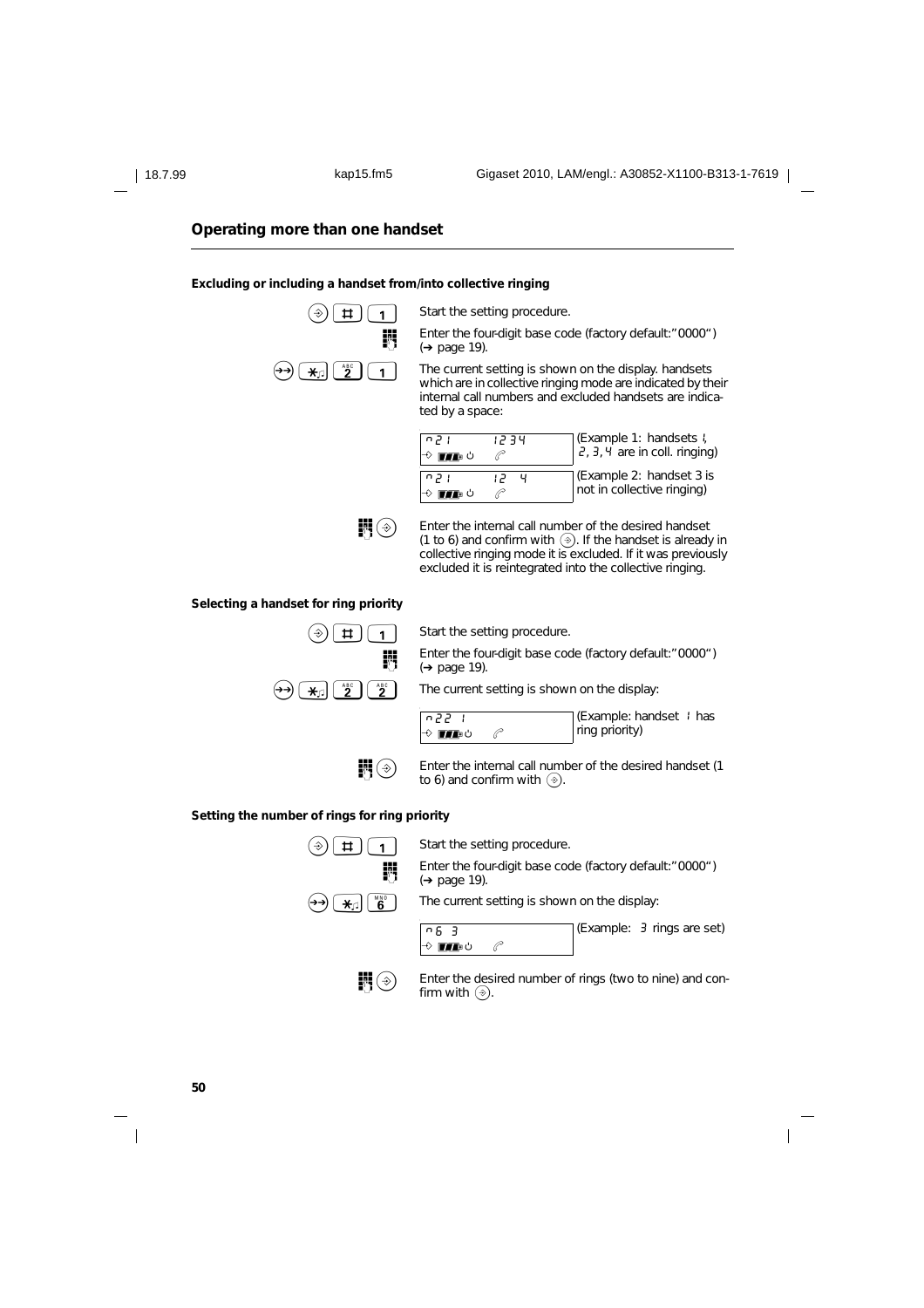### **Operation at more than one base station**

### **Operation at more than one base station**

You can register and operate your handset at up to 4 Gigaset Tango base stations.



This offers the following advantages:

- You can operate the same handset at base stations in different geographical locations (e.g. in the office and at home).
- You can extend the range or the area in which you can call with the same handset in large areas by placing the base stations in suitable locations.

Please note the following when operating at <u>រី</u> more than one base station:

- Ongoing calls are interrupted or cleared down when you move from one base station radio range to another.
- Internal calls can only be made within the radio range of a base station, i.e. not to handsets that are in another base station radio range.
- If you are out of range of a base station for several minutes, and your handset is switched on, then when you re-enter the range it may take up to 20 minutes to "find" the base station again. In such cases, switch the mobile unit off for a brief time and then on again (➔ page 14). The handset and base station will "find" each other within a few seconds.

#### **Procedure for operating at more than one base station**

We recommend following the procedure below:

- 1. Register your handset at the required base stations (➔ page 48) and assign the required base station numbers (1 to 4).
- 2. Register your handset at all base stations with the same internal call number, provided this is not yet assigned.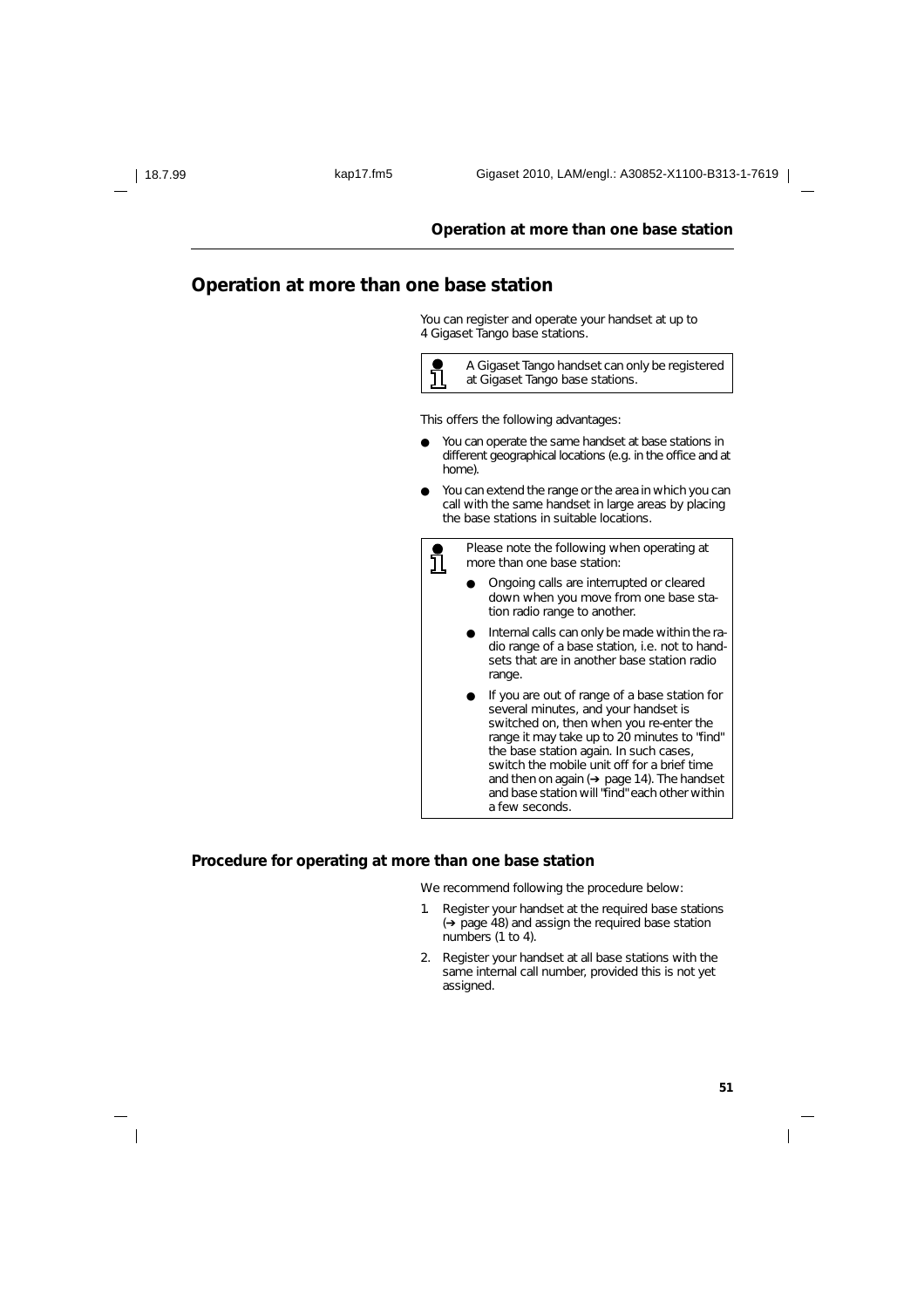### **Operation at more than one base station**

### **Activating/deactivating base station number display on handset**

You can program your handset to display the base displayed:



station with which the unit has radio contact.  $\bigcirc$   $\bigcirc$   $\bigcirc$   $\bigcirc$   $\bigcirc$   $\bigcirc$   $\bigcirc$   $\bigcirc$   $\bigcirc$  Start the setting procedure. The current setting is

 $\overrightarrow{36}$   $\overrightarrow{1}$  = activated,  $\overrightarrow{36}$   $\overrightarrow{0}$  = deactivated.

 $\widehat{A}$  Activate the base station number display.

 $\boxed{\Phi}$  Deactivate the base station number display (factory setting).

> When the display is activated, the number of the base station is displayed continuously:

| $-1-$ | ∏(Example: handset is linked |
|-------|------------------------------|
| ா∎்   | to base station number 1)    |

### **Selecting the best station**

Normally, radio contact is automatically re-established if you move your handset from one base station radio area to another. If problems occur, you can select the best station. This is the station to which your handset can set up the best radio connection.

 $\bigcirc$   $\circ$   $\overline{\text{M}}$   $\overline{\text{O}}$   $\circ$   $\overline{\text{S}}$  Start the setting procedure. The numbers of the base stations at which the handset is registered are displayed.

| $\smallsetminus$ 1 |                                      |
|--------------------|--------------------------------------|
| י הו               | [Example: base stations]             |
| ⊸े ∎∎∍്            | $\vert$ and $\bar{c}$ are displayed) |



 $\circled{)}$  Select best base station.

The best base station is displayed.

| - 2 -                | CExample: base stations    |
|----------------------|----------------------------|
| ان <del>∉77</del> ∎ن | with no. $2$ are selected) |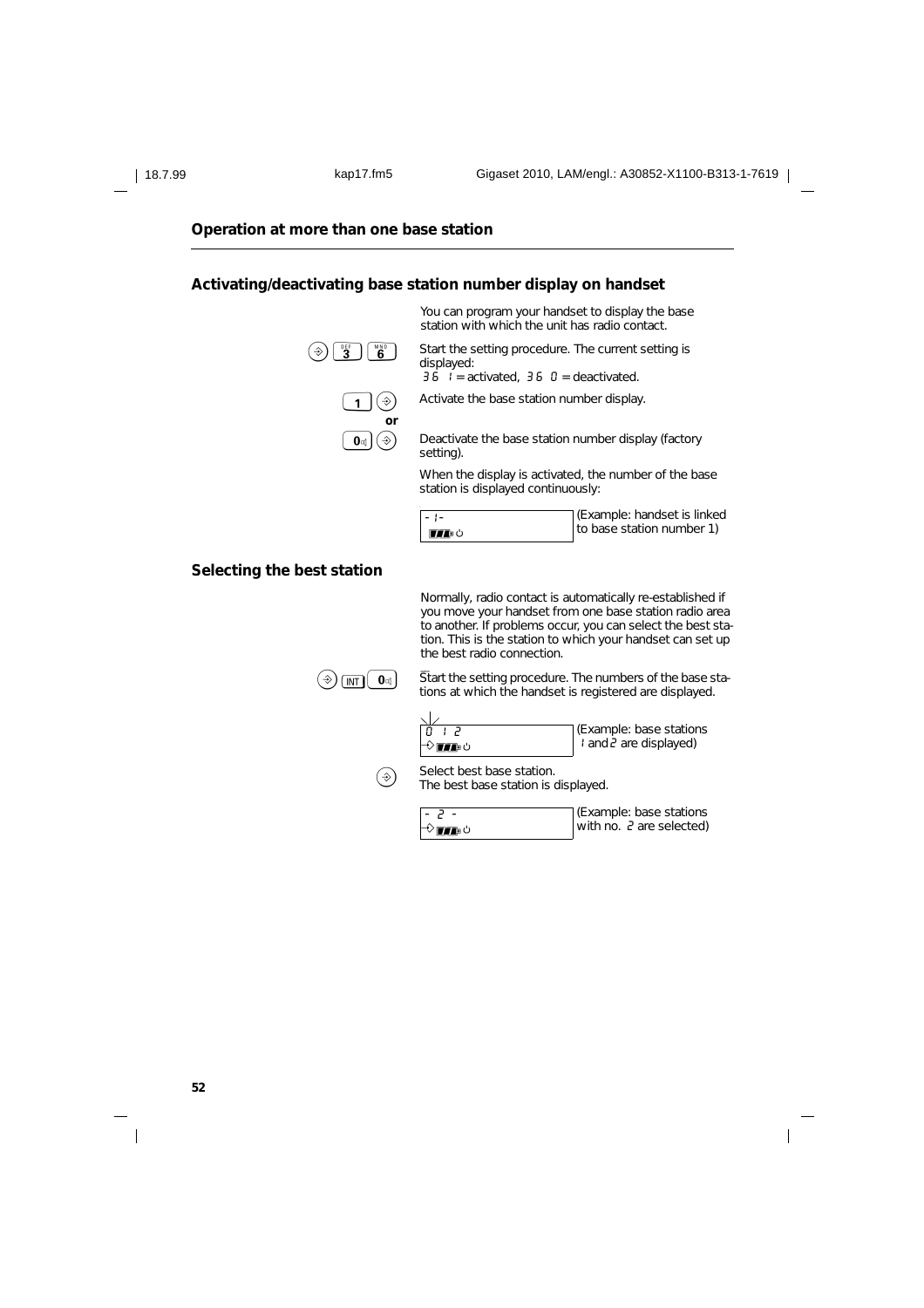#### **Operation at more than one base station**

### **Setting the preferred station**

We recommend that you define a preferred base station if the handset is located in an overlap area between two or more base station radio areas. This means you no longer need to change stations frequently.

There are two ways of setting the preferred station:

- you can specify a base station at which the handset should operate permanently ("**fixed**"). This prevents automatic change to other base stations,
- or
- you specify a station at which the handset should "**pre ferably**" operate. In this case, the handset searches for the preferred station. A connection is only set up to another station (the best station) if the preferred station is not found (within 30 s).

#### **Selecting the fixed station**

 $\Phi(\mathcal{B})$  Start the setting procedure. The numbers of the base stations at which the handset is registered are displayed.

| י וח            | (Example: base station               |
|-----------------|--------------------------------------|
| →े <b>ππ</b> ∎৬ | $\vert$ and $\bar{c}$ are displayed) |



Enter the number of the fixed base station and<br>confirm with  $\widehat{A}$ confirm with  $\textcircled{\textcirc}$ .

**Searching for the preferred station**



 $\textcircled{3}\text{ }$  Start the setting procedure. The numbers of the base stations at which the handset is registered are displayed.



(Example: base stations 1 and2 are displayed)



**IN**  $\circled{S}$  Enter twice the base station number of the preferred base station and confirm with  $\widehat{\Phi}$ .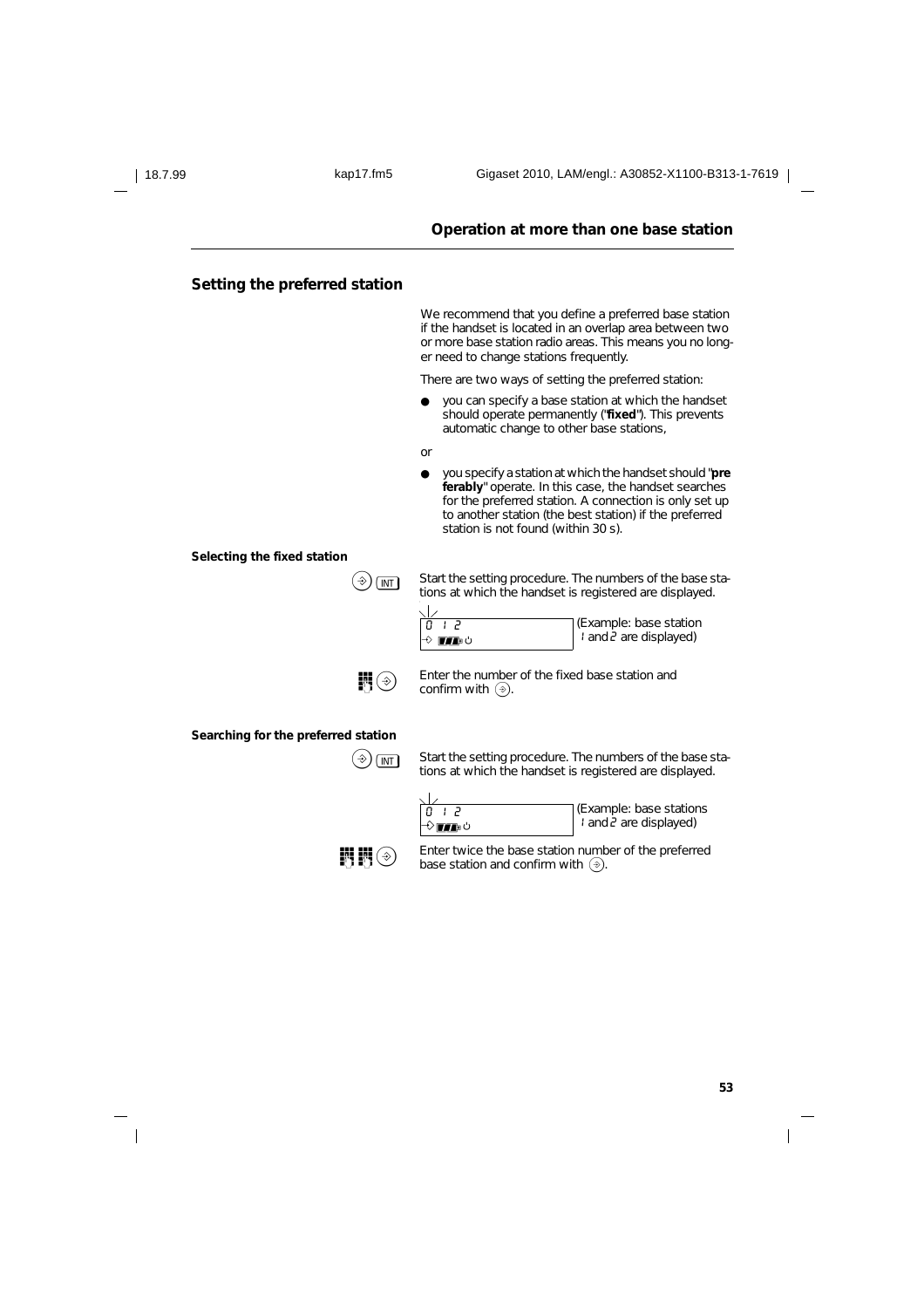$\overline{1}$ 

# **Quick reference guide handset Gigaset 2000S Tango**

# **Quick reference guide handset Gigaset 2000S Tango**

| Switch handset to<br><b>ON/OFF/PROTECTED:</b>          | (@)                                                                                                                                                                                                                          |
|--------------------------------------------------------|------------------------------------------------------------------------------------------------------------------------------------------------------------------------------------------------------------------------------|
| Accepting a call:                                      | Call rings: remove the handset from the charging unit or<br>press the off-hook key $\odot$ (it is possible to set the auto-<br>matic call acceptance function).                                                              |
| <b>External call:</b>                                  | Press $\odot$ , then dial $\blacksquare$ the call number.<br>Or: $\blacksquare$ dial call number, then press $\oslash$ .                                                                                                     |
| Internal call:                                         | Press $[m]$ . Then press $[1] \dots [m]$ dial internal call number.                                                                                                                                                          |
| Transferring an external call<br>to an internal party: | Press $\boxed{\mathbf{m}}$ . Then press $\boxed{\mathbf{1}}$ . $\boxed{\mathbf{s}}$ dial internal call number.<br>Press $\left\langle \bullet \right\rangle$ before or after internal party answers.                         |
| Accepting an external call<br>internally:              | Call rings: remove the handset from the charging unit or<br>press the off-hook key $\oslash$ (it is possible to set automatic<br>call acceptance function). Internal call. Press $(R)$ to ac-<br>cept external call on hold. |
| Internal consultation:                                 | Press $\boxed{\mathbf{m}}$ . Then press $\boxed{\mathbf{1} \cdot \boxed{\mathbf{s}}}$ dial internal call number.<br>Consult internal party. Press $(R)$ to return to external call.                                          |
| <b>Redial function:</b>                                | Press $(\rightarrow)$ until the desired call number is displayed.<br>Then press the off-hook key $(\bullet)$ .                                                                                                               |
| Storing a speed dial number:                           | Press $\circledast$ $\circledast$ . Then select speed dial number with<br>$keys[\overline{\mathbf{o}}_4] \dots \overline{\mathbf{g}}^m]$ .<br><b>Enter call number and store with <math>\left(\frac{1}{2}\right)</math>.</b> |
| Dialling with a speed dial number:                     | Press $(\bullet)$ (and). Then select speed dial number with<br>$keys$ $\boxed{04}$ $\boxed{9}$ .                                                                                                                             |
| Setting handset volume:                                | Press $(\triangle)$ $\sigma_{\mathcal{A}}$ . Then select handset volume with<br>keys $\boxed{1}$ . $\boxed{3}$ and store with $\boxed{\diamond}$ .                                                                           |
| Setting ringer volume:                                 | Press $(*)$ $\frac{m}{50}$ . Then select ringer volume with<br>keys $\boxed{1}$ . $\boxed{w}$ and store with $\boxed{\diamond}$ .                                                                                            |
| Setting ringer tone:                                   | Press $(*)$ $\binom{w}{6}$ . Then select ringer tone with<br>keys $\boxed{1}$ . $\boxed{w}$ and store with $\boxed{\diamond}$ .                                                                                              |

 $\mathbb{R}^3$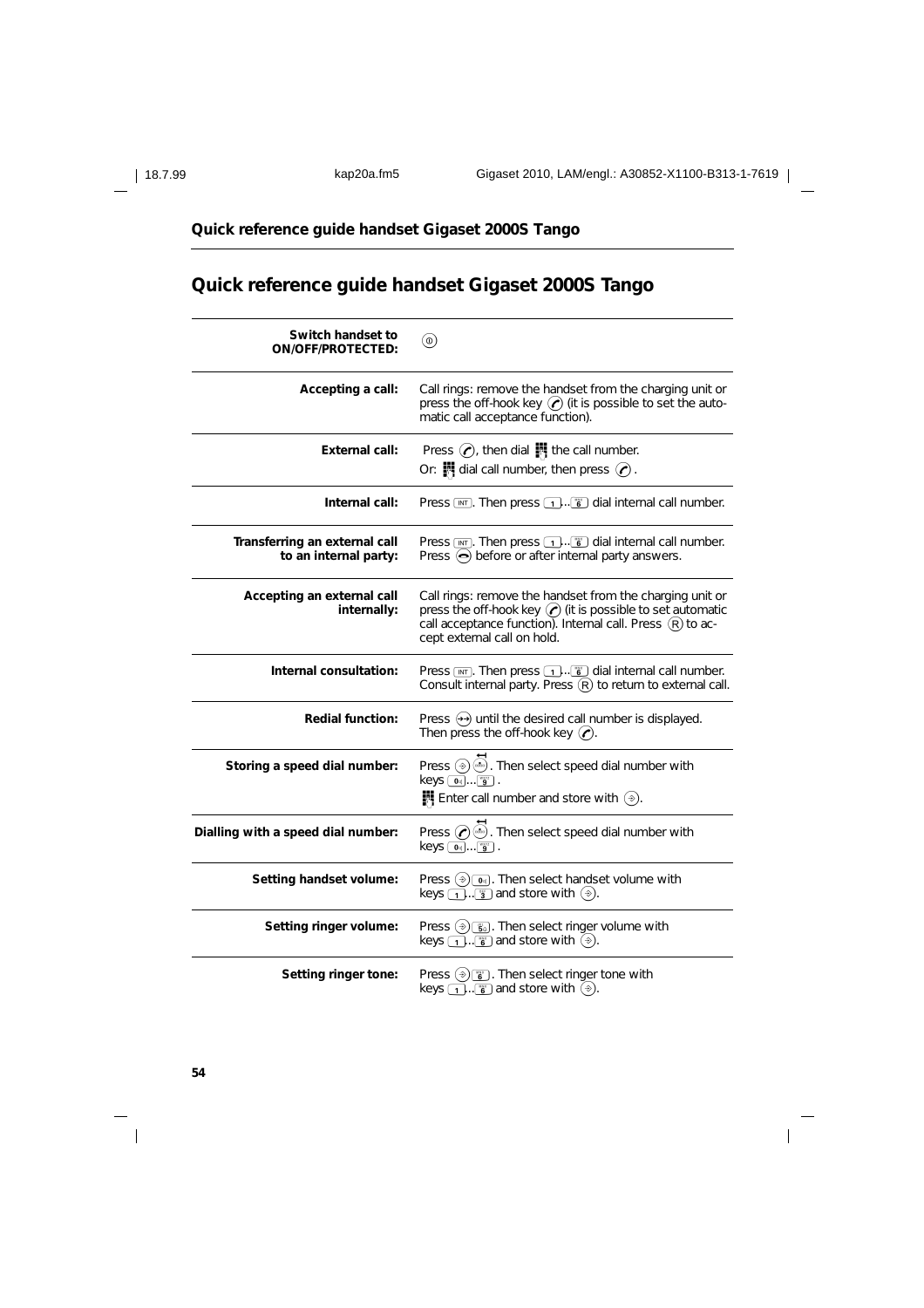**D**

# **Index**

## **B**

| Barred numbers                    |  |
|-----------------------------------|--|
|                                   |  |
|                                   |  |
|                                   |  |
| Base station                      |  |
|                                   |  |
|                                   |  |
| de-registering a handset  49      |  |
|                                   |  |
|                                   |  |
|                                   |  |
| resetting to factory defaults  20 |  |
|                                   |  |
|                                   |  |
|                                   |  |
|                                   |  |
|                                   |  |
|                                   |  |
| Basic settings                    |  |
|                                   |  |
| <b>Batteries</b>                  |  |
|                                   |  |
|                                   |  |
|                                   |  |
|                                   |  |

### **C**

 $\overline{\phantom{a}}_1$ 

| Call acceptance                               |  |
|-----------------------------------------------|--|
| automatically activating/deactivating  35     |  |
| Call duration display                         |  |
|                                               |  |
|                                               |  |
| Call number lock, activating/deactivating  43 |  |
| Calls                                         |  |
| accepting (lifting the handset)  22           |  |
|                                               |  |
|                                               |  |
| ending (replacing the handset) 23, 27         |  |
|                                               |  |
|                                               |  |
|                                               |  |
|                                               |  |
|                                               |  |
|                                               |  |
|                                               |  |
|                                               |  |
|                                               |  |
|                                               |  |
|                                               |  |
|                                               |  |
|                                               |  |
|                                               |  |

| Deleting                                     |  |
|----------------------------------------------|--|
|                                              |  |
|                                              |  |
|                                              |  |
|                                              |  |
|                                              |  |
|                                              |  |
| De-registering the handset  49               |  |
|                                              |  |
|                                              |  |
|                                              |  |
| Dialling                                     |  |
|                                              |  |
|                                              |  |
|                                              |  |
| with call number checking 24                 |  |
|                                              |  |
| <b>DSS number</b>                            |  |
|                                              |  |
|                                              |  |
|                                              |  |
| <b>DTMF</b>                                  |  |
| (dual-tone multifrequency signalling)  4, 27 |  |
| Dual-tone multifrequency signalling          |  |
|                                              |  |
|                                              |  |
| E                                            |  |
| Emergency numbers                            |  |
|                                              |  |
|                                              |  |
|                                              |  |
|                                              |  |
|                                              |  |
|                                              |  |
|                                              |  |
|                                              |  |
|                                              |  |
| F                                            |  |
|                                              |  |
|                                              |  |
|                                              |  |
| G                                            |  |
|                                              |  |
|                                              |  |
| н                                            |  |
| Handset                                      |  |
| Activating/deactivating                      |  |
|                                              |  |
| de-registering at the base station 49        |  |

#### listening in ...............................................29 lock ..........................................................45 locking .....................................................45 Mute function ..........................................23 operating modes .....................................13

 $\mathbf{I}$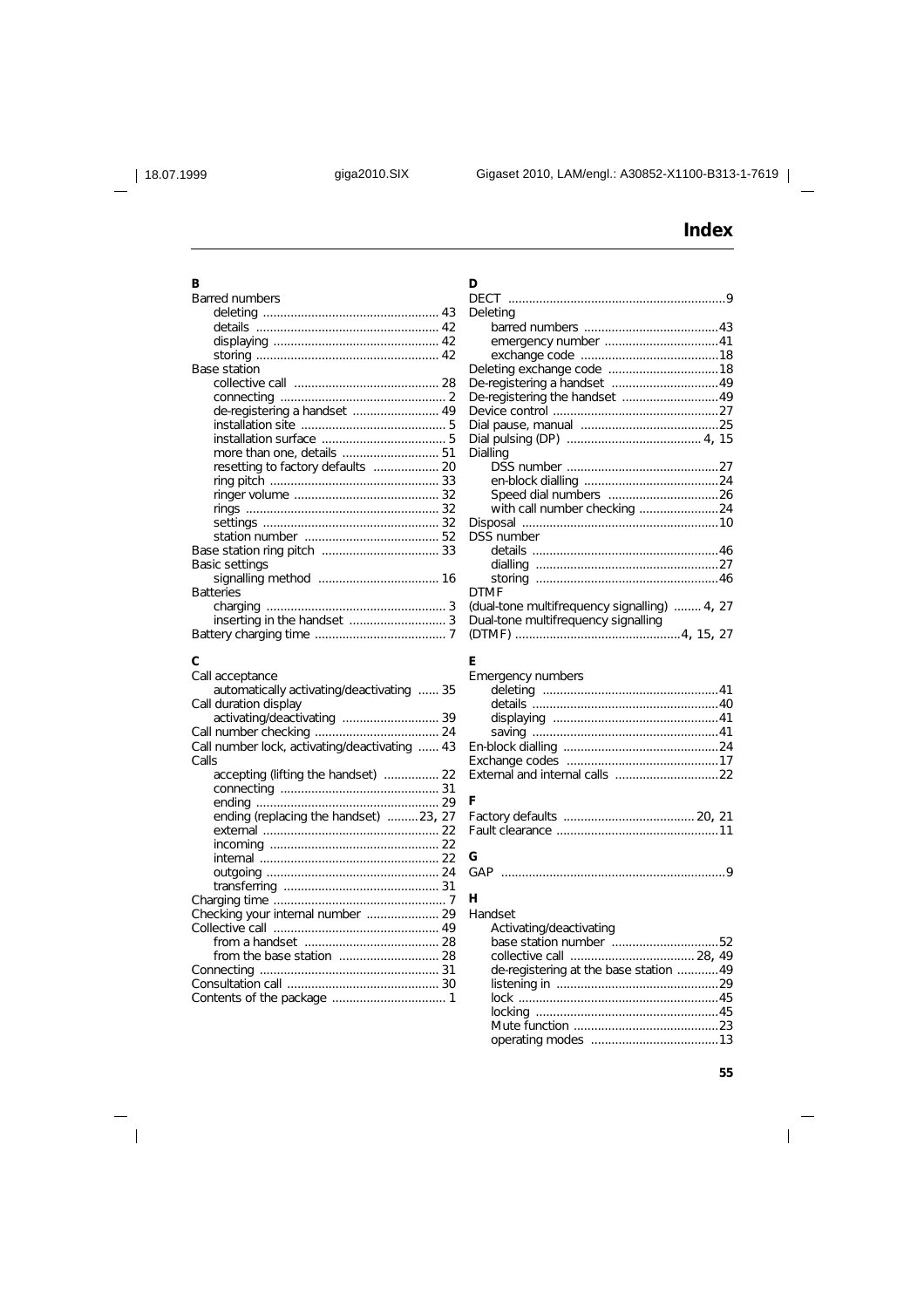# **Index**

| saving a DSS number  46               | Operation<br><b>Notes</b><br>Operation<br>Outgoing o<br>Outward-r |
|---------------------------------------|-------------------------------------------------------------------|
|                                       | P                                                                 |
|                                       | Paging                                                            |
|                                       | Pause lend                                                        |
|                                       | Personal io                                                       |
| Handset 2000S                         | Phone plu                                                         |
|                                       | PIN                                                               |
| Handset displays with active lock  47 | changi                                                            |
|                                       | changi                                                            |
|                                       | Power cor                                                         |
|                                       |                                                                   |

# **I**

## **L**

### **M**

| Microphone                                     |
|------------------------------------------------|
|                                                |
| Mounting the carrying clip onto the handset  8 |
|                                                |
|                                                |
| N                                              |
|                                                |

| <b>Notes</b> |
|--------------|
|              |
|              |
|              |
|              |

# **O**

| Operation at more than one base station 51<br>Outward-restricted trunk access  44, 47       |
|---------------------------------------------------------------------------------------------|
| Þ<br>Pause length according exchange code 18<br>Personal identification number 19<br>PIN    |
|                                                                                             |
| Q                                                                                           |
| R<br>Rechargeable batteries                                                                 |
| Registering                                                                                 |
| preparing the base station 48<br>Replacing the handset  22, 27                              |
| Ringer<br>tone handset Gigaset 2000S 34<br>volume handset Gigaset 2000S 34<br>Ringer volume |
| Rings                                                                                       |
| number of rings for collective ringing 50                                                   |
| S                                                                                           |
| Setting                                                                                     |
| Settings<br>dual-tone multifrequency signalling                                             |
|                                                                                             |
|                                                                                             |

 $\overline{\phantom{a}}$ 

 $\frac{1}{\sqrt{2}}$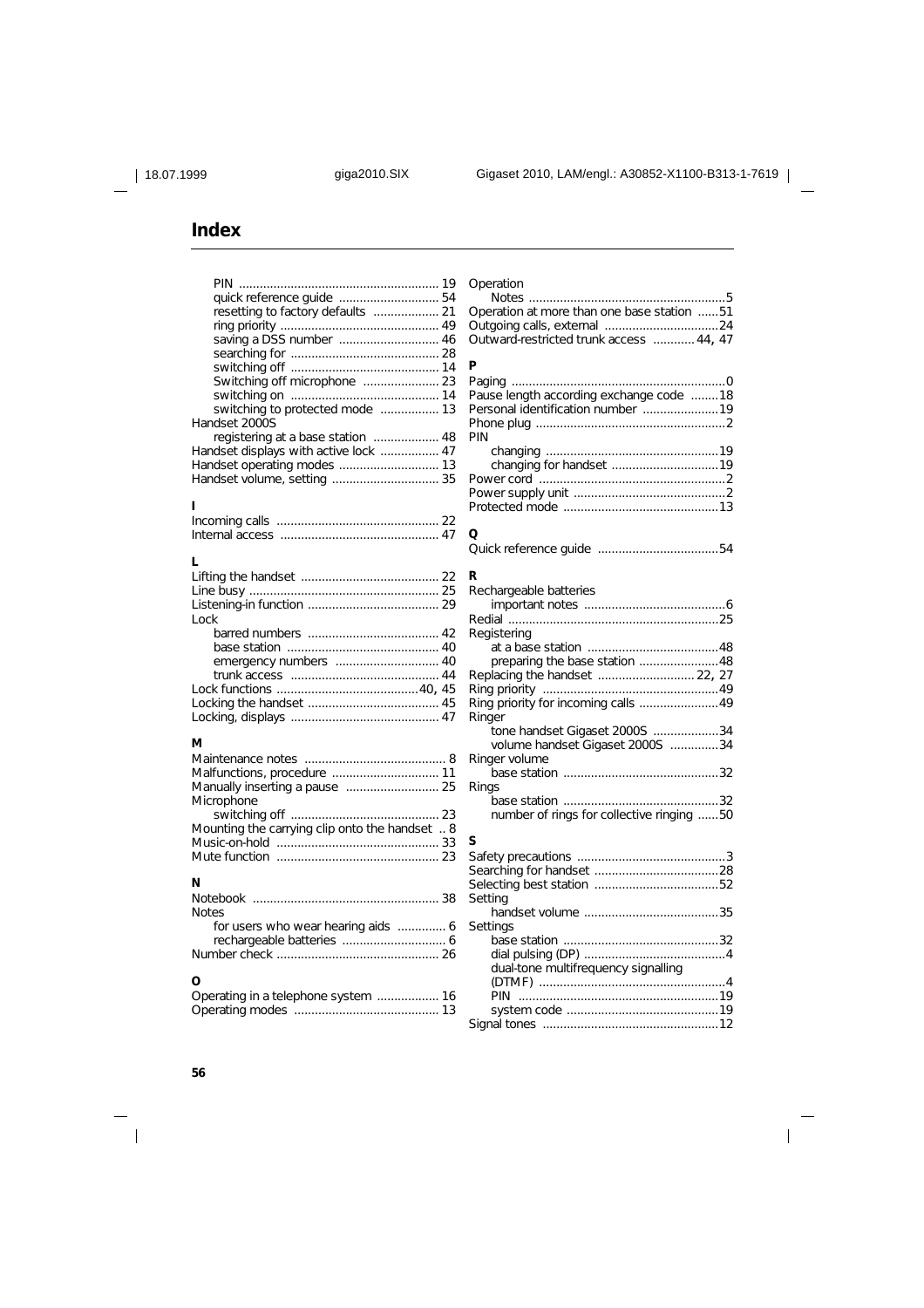$\frac{1}{\sqrt{2}}$ 

# **Index**

| Signalling method<br>at a telephone system  16<br>Start-up |
|------------------------------------------------------------|
|                                                            |
| Station                                                    |
|                                                            |
| Subscriber<br>System code                                  |
| т                                                          |
| Telephone socket, connecting  8<br>Telephone system        |
|                                                            |
| U                                                          |

Unrestricted trunk access ............................. 44

### **57**